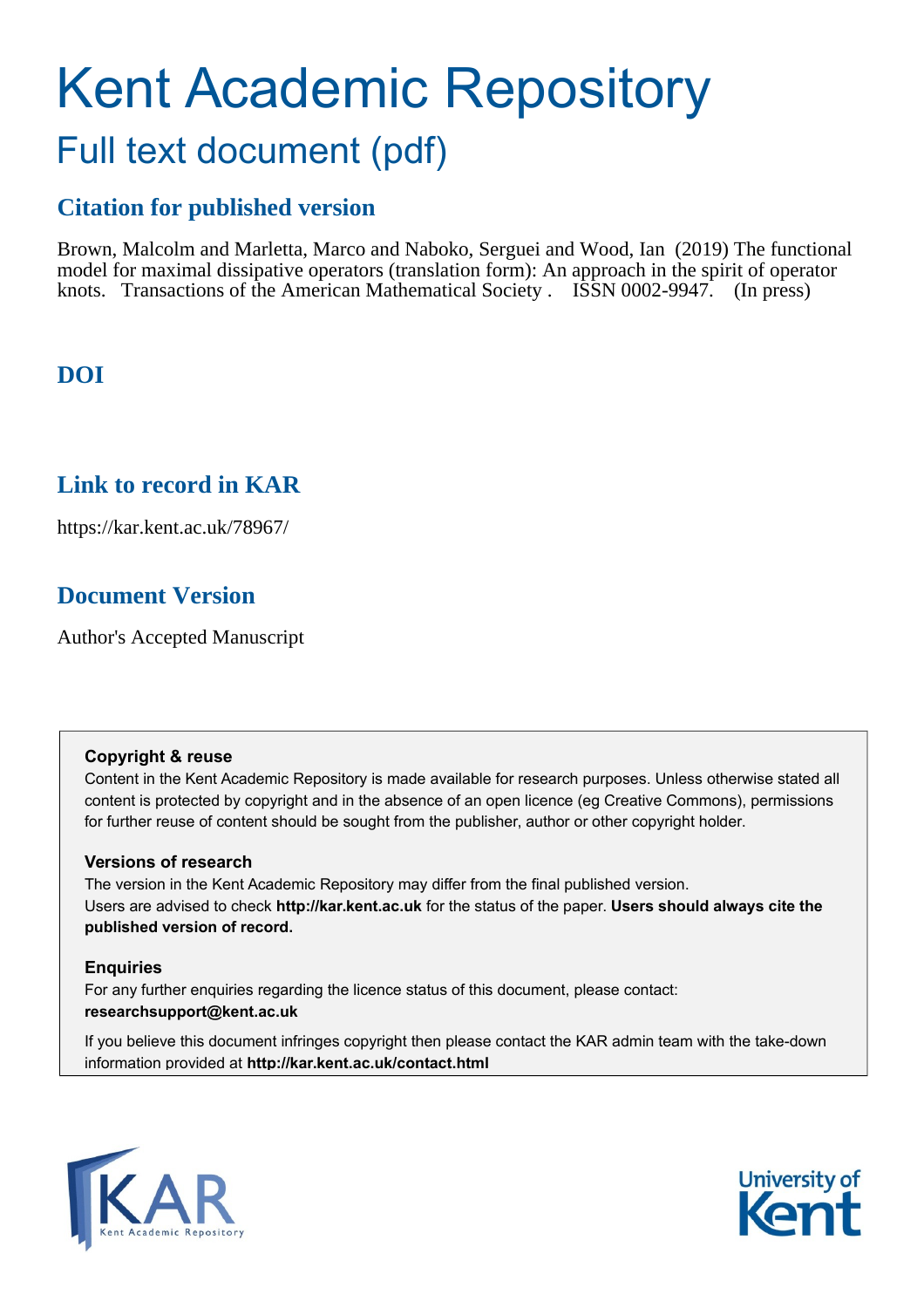### THE FUNCTIONAL MODEL FOR MAXIMAL DISSIPATIVE OPERATORS (TRANSLATION FORM): AN APPROACH IN THE SPIRIT OF OPERATOR KNOTS

MALCOLM BROWN, MARCO MARLETTA, SERGUEI NABOKO, AND IAN WOOD

Abstract. In this article we develop a functional model for a general maximal dissipative operator. We construct the selfadjoint dilation of such operators. Unlike previous functional models, our model is given explicitly in terms of parameters of the original operator, making it more useful in concrete applications.

For our construction we introduce an abstract framework for working with a maximal dissipative operator and its anti-dissipative adjoint and make use of the Straus characteristic function in our setting. Explicit formulae are given for the selfadjoint dilation, its resolvent, a core and the completely non-selfadjoint subspace; minimality of the dilation is shown. The abstract theory is illustrated by the example of a Schrödinger operator on a half-line with dissipative potential, and boundary condition and connections to existing theory are discussed.

#### 1. INTRODUCTION

In recent years, the spectral and scattering properties of non-selfadjoint problems have become a subject of much mathematical and physical interest. This is the natural setting for many important problems in physics including dissipative problems (where the system loses energy), problems in hydrodynamics and the study of metamaterials where progress has been driven in part by the development and feasibility of manufacture of novel materials with unexpected properties. Dissipation, at the atomic level, plays an essential part in many processes, see for example Milton et al. on cloaking in the presence of a superlens [29], Weder et al. [14] on plasma heating through tunneling effects in tokamaks, the work of Figotin and Welters on dissipation in composite materials [17], Cherednichenko et al. on quantum graphs using the functional model [8] and Fröhlich et al. on scattering for the Lindblad equations [16] where dissipative methods were used.

Mathematically these problems pose a challenge, as apart from rather exceptional cases, the well-developed methods used to examine the spectrum of selfadjoint problems are not applicable. According to Mark Krein the spectral theorem in the selfadjoint case highlights the relationship between the spectral analysis of the operator and the geometry of the Hilbert space; in contrast, in the spectral analysis of non-selfadjoint operators this geometric relationship plays a much reduced role and is replaced by complex analysis. A tool more appropriate to analyse the spectrum of non-selfadjoint operators has to be used; such a tool is the functional model. This reduces the spectral analysis of a non-selfadjoint operator to a problem in complex analysis: the canonical factorisation of the characteristic function as an analytic operator-valued function in the upper half-plane (M. Livšic theorem). The functional model provides a systematic approach to studying the spectral and scattering theory of non-selfadjoint problems with wide applicability.

Following pioneering work by Livšic on characteristic functions and the so-called triangular model [25, 26], functional models were introduced for contractions by Sz. Nagy and Foias (see [44, 32] and references therein) to analyse the structure of contractions and relations between an operator, its spectrum and its characteristic function, and simultaneously, in a different form, by de Branges [10]. Since then functional models have been developed further including a very useful symmetric version of the Sz.-Nagy-Foias model due to Pavlov [35]. They have been used to obtain many results in mathematical physics and in spectral analysis with applications to problems such as Schrödinger operators with complex potentials and non-selfadjoint boundary conditions, and stochastic quantum dynamics. Pavlov's work on quantum switches [38] and Naboko and Romanov's work on time asymptotics for the Boltzmann operator [31] have relied heavily on it. The best known application is Lax-Phillips scattering theory which corresponds to a special case of the Sz. Nagy-Foias functional model when the characteristic function of the operator to be studied is an inner function (this excludes the possibility of absolutely continuous spectrum). Functional models can be used to find conditions for the existence and completeness for wave operators in scattering theory, the scattering matrix and spectral shift function and give explicit formulae for them in the framework of the model (see [30]). Moreover, the functional model has applications in inverse scattering theory and can help

M. Marletta and S.N. Naboko gratefully acknowledge the support of the Leverhulme Trust, grant RPG167, and of the Wales Institute of Mathematical and Computational Sciences. SN also gratefully acknowledges support by the RFBR 19-01-00657A grant and the Knut and Alice Wallenberg Foundation. The authors would like to thank the referees for very carefully reading the manuscript, their numerous useful comments which helped improve the work and remarks on the historical development of functional models.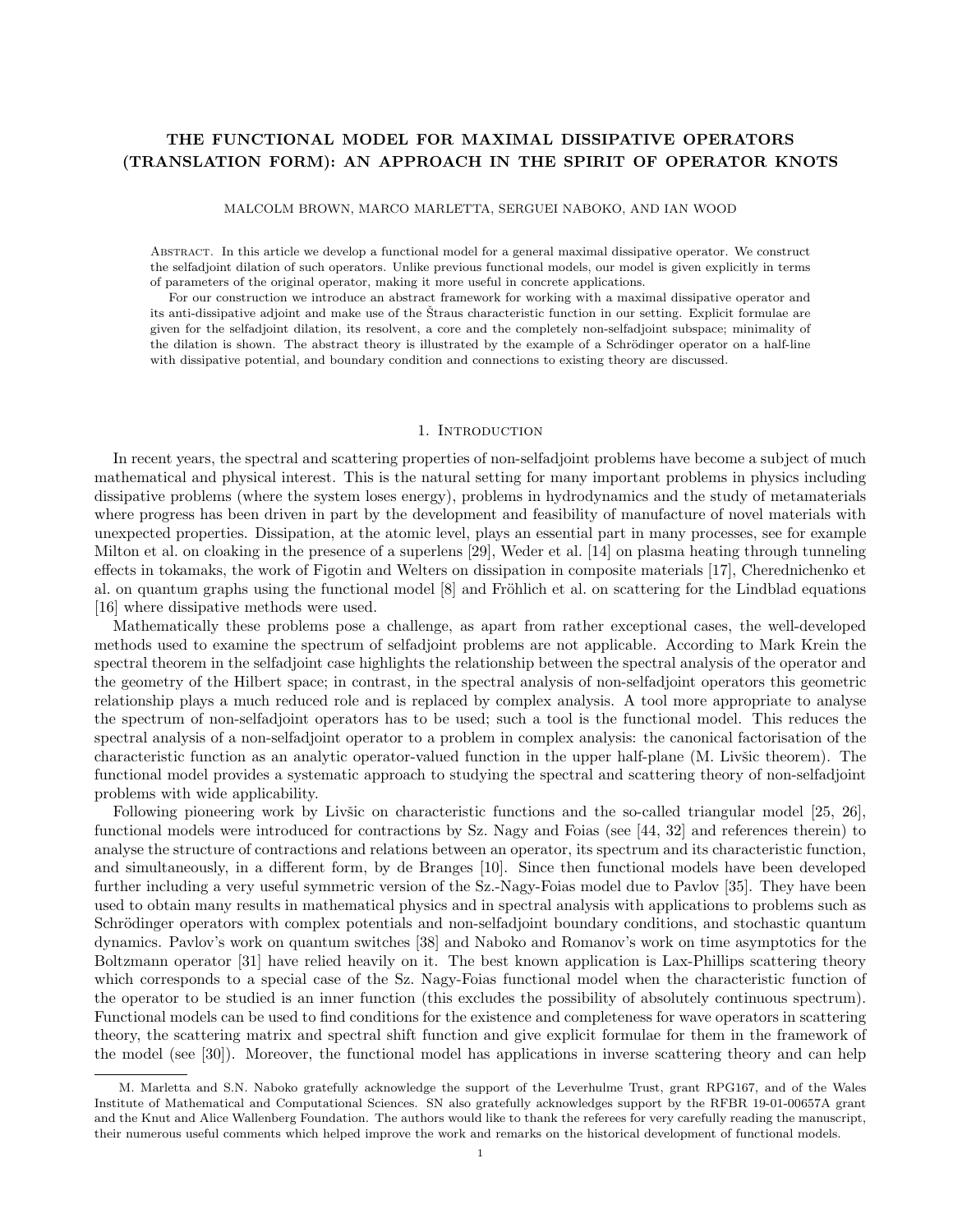provide information on which part of the operator can be reconstructed from measurements and which part can be cloaked, see e.g. [24].

Constructions of functional models often rely on abstract results, making it hard to apply the results to specific examples. Based on Pavlov's explicit construction of the functional model for Schrödinger operators in [37], the functional model for the situation of a family of additive perturbations to a selfadjoint operator was developed in [30]. The approach has several concrete advantages: It gives explicit formulae for all expressions arising in the model and, by developing the spectral form of the functional model, it importantly also allows the study of non-dissipative operators within the framework of the functional model. In further work, Ryzhov has developed a functional model for the case when the perturbation is only in the boundary conditions [39]. Recently, a functional model has been used to study transmission problems for PDEs [9].

In this paper, we consider a general maximal dissipative operator and develop the so-called 'translation form' of the functional model. This consists of constructing a selfadjoint dilation of the maximal dissipative operator by adding two so-called channels. The channels model incoming and outgoing effects and the dilation acts in them as a first order differential operator. Kudryashov [22] presented an explicit form of the selfadjoint dilation of a general maximal dissipative operator, announcing only the result without any details of the proof. Later, Ryzhov [40] reconstructed this form of the selfadjoint dilation and gave a complete proof. In both cases the explicit construction of the dilation is purely abstract and contains the square roots of some complicated operators which can only be explicitly calculated in a useful form in the case of a rank one perturbation of a selfadjoint operator.

Our goal in this paper is to present an alternative construction of the selfadjoint dilation of a maximal dissipative operator using an abstract construction in the spirit of operator knots [5]. One of the main ingredients of that theory is a Lagrange identity which we here extend from the case of bounded operators to our more general setting. This relates functions in the domain of the maximal dissipative operator via so-called Γ-operators to the non-selfadjoint part of the operator. The approach is also inspired by the theory of boundary triples (see, e.g. [7, 11, 18, 20]), where the Lagrange identity is replaced by a Green formula which relates functions in the domain of an operator with their boundary data. In our view, the flexibility of the choice of the Γ-operators in the Lagrange identity gives a serious advantage to our construction. It will enable us to choose the Γ-operators so that expressions arising in the dilation can be given explicitly in terms of model parameters such as coefficients or boundary conditions of the maximal dissipative operator. This will allow us to obtain spectral results in explicit terms of these model parameters which is not possible in the constructions in [22] and [40].

This paper is structured in the following way: Section 2 gives a brief introduction to the main facts about dissipative operators and selfadjoint dilations and an overview of the historical development. The Sections 3-4 discuss background material and introduce concepts and notation required. Although the ideas in these sections may not be completely new, many of them can already be found in the work of Straus for special cases, to the best of our knowledge the presentation in full generality here is new and additionally serves to make our presentation self-contained. In Section 3 we introduce an abstract framework for working with a maximally dissipative operator and its anti-dissipative adjoint. The Straus characteristic function is introduced in our framework in Section 4 and its relation to the Sz.-Nagy-Foias characteristic function for contractions is discussed. The Sections 5-8 cover the main new material of this paper. Section 5 introduces our formula for the selfadjoint dilation and its domain. This is illustrated for two examples, including a dissipative Schrödinger operator on a half-line, in Section 6, showing the advantages of our explicit construction in the spirit of operator knots. Properties of the dilation are shown in Section 7, in particular, we calculate the resolvent and show minimality of the dilation. As a by-product we present a relatively simple expression for the dilation on a core. We also discuss complete non-selfadjointness of the dilation, giving an explicit formula for the completely non-selfadjoint subspace. Finally, in Section 8, we discuss connections of our construction with the Kudryashov/Ryzhov model and look more closely at the characteristic function in the case of a symmetric minimal operator, even in the case of differing deficiency indices.

The paper develops the translation form of the functional model. Using it, we will develop the so-called spectral form of the functional model in a forthcoming paper. In the spectral form, the operator is represented as the operator of multiplication by an independent variable in some auxiliary vector-valued function space; in our version the connection between this auxiliary space and the original Hilbert space will be explicit.

Throughout the paper we use the following notation: For a complex number  $z \in \mathbb{C}$ , let  $\Im z$  denote its imaginary part and  $\mathbb{C}^+ = \{z \in \mathbb{C} : \Im z > 0\}, \mathbb{C}^- = \{z \in \mathbb{C} : \Im z < 0\}.$  The positive half-line will be denoted by  $\mathbb{R}^+$ . For an operator A in a Hilbert space H, we denote its range by Ran A, its kernel by ker (A), its adjoint by  $A^*$  and its spectrum and resolvent set by  $\sigma(A)$  and  $\rho(A)$ , respectively. The set of bounded linear operators in H is denoted  $B(H)$ . The Lebesgue space of square-integrable functions on the half-line is  $L^2(\mathbb{R}^+)$ , while  $H^s(\mathbb{R}^+)$  denotes the usual Sobolev space of order s;  $H_0^s(\mathbb{R}^+)$  denotes the closure in  $H^s$ -norm of the smooth, compactly supported functions on the half-line.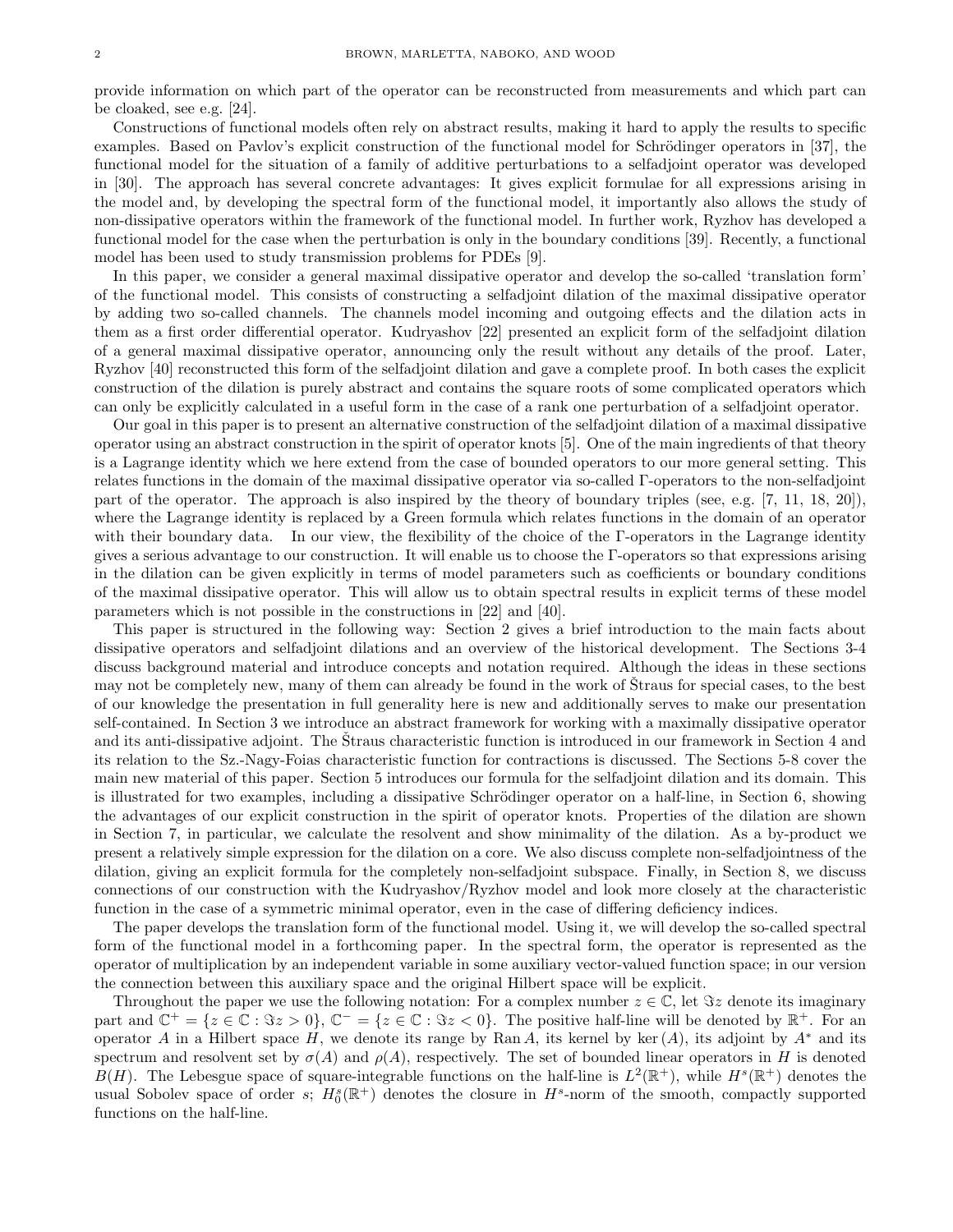#### 2. Basic properties of dissipative operators

This section reviews some classical results on dissipative operators. For more on the subject, we refer the reader to [19, 24, 44].

**Definition 2.1.** A densely defined linear operator A with domain  $D(A)$  in H is called dissipative if  $\Im\langle Ah, h \rangle \geq 0$ for all  $h \in D(A)$ . A is called anti-dissipative if  $(-A)$  is dissipative.

The next result shows that every  $\lambda \in \mathbb{C}^-$  is of regular type for a dissipative operator A.

**Proposition 2.2.** Let A be dissipative. For any  $f \in D(A)$  and  $\lambda \in \mathbb{C}^-$  we have

$$
||(A - \lambda)f|| \geq |\Im \lambda| ||f||.
$$

One would like to additionally have invertibility of  $A-\lambda$ , i.e.  $\text{Ran}(A-\lambda) = H$ . The following theorem guarantees that every densely defined dissipative operator has an extension with this property:

Proposition 2.3 (R. Phillips). For any densely defined dissipative operator A there exists at least one dissipative extension  $\widetilde{A}$ , i.e.  $D(A) \subseteq D(\widetilde{A})$  and  $\widetilde{A}|_{D(A)} = A$ , such that  $\text{Ran}(\widetilde{A} - \lambda) = H$  for all  $\lambda \in \mathbb{C}^-$ .

Definition 2.4. Dissipative operators which have no non-trivial dissipative extensions are called maximal dissipative operators (MDO).

MDOs are characterised by the existence of a bounded resolvent  $(A - \lambda)^{-1}$  on the whole of H for  $\lambda \in \mathbb{C}^-$ , i.e. MDOs have no spectrum in the lower half plane. A dissipative operator may have several maximal dissipative extensions.

There is a bijective map between the class of MDOs and contractions which is given by the Cayley transform: For any MDO,  $(A + i)^{-1} \in B(H)$ . Define

(2.1) 
$$
T = I - 2i(A + i)^{-1} = (A - iI)(A + iI)^{-1}.
$$

This is an operator version of the Möbius transform.

Properties of the Cayley transform:

- (1) Let T be the Cayley transform of an MDO. Then  $D(T) = H$  and  $||T|| \le 1$ .
- (2) The Cayley transform is a one-to-one map from the class of MDOs in H onto the class of all contractions satisfying the extra condition  $1 \notin \sigma_p(T)$ . Here,  $\sigma_p(T)$  denotes the set of eigenvalues of T. The condition  $1 \notin \sigma_p(T)$  is equivalent to Ran  $(T - I)$  being dense in H.
- (3)  $\lambda \in \sigma(A) \subseteq \overline{\mathbb{C}^+}$  iff  $(\lambda i)/(\lambda + i) \in \sigma(T)$ .

Remark 2.5. At first glance the Cayley transform looks like a very convenient tool, replacing the complicated class of unbounded MDO by the class of contractions. However, for a particular MDO A there is rarely sufficient information on  $(A + i)^{-1}$  to explicitly obtain T. Therefore, the importance of the Cayley transform is often purely theoretical.

The real eigenvalues of an MDO exhibit the same behaviour as the eigenvalues of selfadjoint operators.

Proposition 2.6 (Sz.Nagy). Let A be an MDO. Then the eigenvectors corresponding to real eigenvalues are orthogonal to all eigenvectors corresponding to different eigenvalues (real or complex). Moreover, the subspace spanned by all eigenvectors corresponding to real eigenvalues belongs to the selfadjoint subspace  $H_1$  in the Langer decomposition (see Proposition 2.10).

Remark 2.7. Note that for an MDO A there cannot be any root vectors corresponding to real spectrum. Just as in the well-known case of matrices, this follows from the resolvent estimate  $||(A - \lambda I)^{-1}|| \leq (|\Im \lambda|)^{-1}$  for  $\lambda \in \mathbb{C}^-$ .

The proposition says that our operator consists of a part (corresponding to the set of eigenvectors of the real point spectrum) which looks like a selfadjoint operator and a remaining part. It seems reasonable to try to study the two parts separately. This idea leads to the introduction of the notion of completely non-selfadjoint operators (corresponding to the remaining part of the operator).

**Definition 2.8.** Let A be an operator on a Hilbert space H,  $H_1 \subseteq H$  a subspace and  $P_{H_1}$  the orthogonal projection of H onto H<sub>1</sub>. The subspace H<sub>1</sub> is invariant with respect to A if  $P_{H_1}D(A) \subseteq D(A)$  and  $AP_{H_1}h \in H_1$  for all  $h \in D(A)$ . It is a reducing subspace for A if both  $H_1$  and  $H \ominus H_1$  are invariant with respect to A.

Definition 2.9. Let A be an MDO. A is completely non-selfadjoint (cns) if there exists no reducing subspace  $H_1 \subseteq H$  such that  $A|_{H_1}$  is selfadjoint.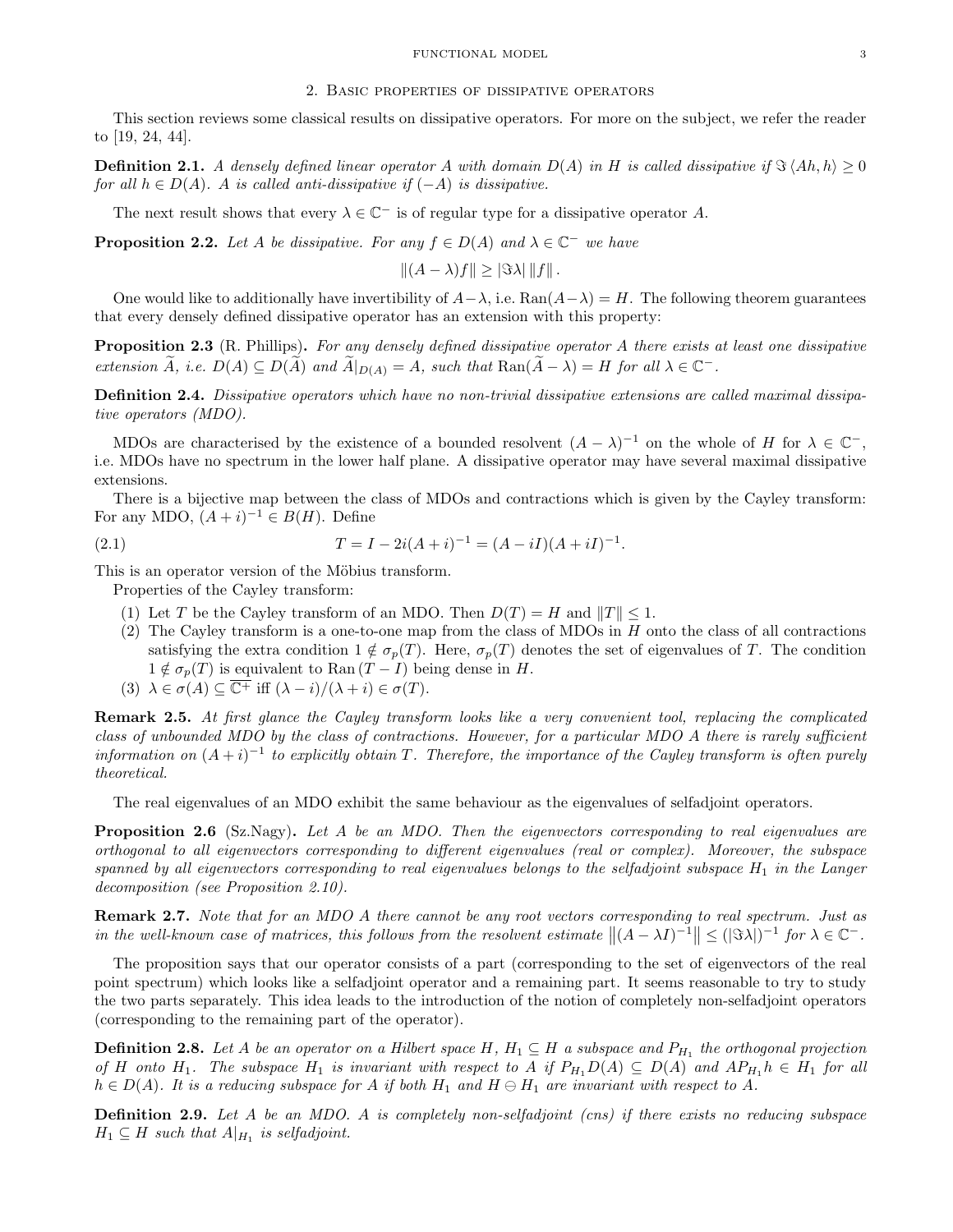The following result gives an explicit formula for the completely non-selfadjoint part of the operator. In the case of relatively bounded imaginary part the formula is simple. For more general situations the formula involves operators ∆ and ∆<sup>∗</sup> which are regularisations of the (possibly non-existing) imaginary part of the operator. In our setting, we will determine an explicit formula for the completely non-selfadjoint part of an MDO in Theorem 7.6.

**Proposition 2.10.** (Langer decomposition, see [23, 30]). Let A be an MDO. Then there exists a unique decomposition of  $H = H_1 \oplus H_2$  into an orthognal sum of two reducing subspaces for A such that  $A|_{H_1}$  is selfadjoint in  $H_1$ and  $A|_{H_2}$  is completely non-selfadjoint in  $H_2$ . Define

(2.2) 
$$
\Delta = I - T^*T = 2i [(A + i)^{-1} - (A^* - i)^{-1} + 2i(A^* - i)^{-1}(A + i)^{-1}],
$$

(2.3) and set

 $\mathcal{M} := \text{Ran}(\Delta) + \text{Ran}(\Delta_*) \subseteq H.$ 

 $\Delta_*$  =  $I - TT^*$  =  $2i [(A + i)^{-1} - (A^* - i)^{-1} + 2i(A + i)^{-1}(A^* - i)^{-1}]$ 

Then the completely non-selfadjoint part  $H_2$  is given by

$$
H_2 = \text{clos} \left( \text{Span}_{\Im \lambda < 0} \{ (A - \lambda)^{-1} \mathcal{M} \} + \text{Span}_{\Im \lambda > 0} \{ (A^* - \lambda)^{-1} \mathcal{M} \} \right).
$$

If A has relatively bounded imaginary part, i.e.  $A = L + iV$  with  $L = L^*$ ,  $V \ge 0$ , V relatively L-bounded, then there is a simple explicit expression for the completely non-selfadjoint part  $H_2$ :

$$
H_2 = \text{clos} \left( \text{Span}_{\Im \lambda \neq 0} \{ (L - \lambda)^{-1} \text{Ran} \, V \} \right) = \text{clos} \left( \text{Span}_{\lambda \notin (\sigma(A) \cup \mathbb{R})} \{ (A - \lambda)^{-1} \text{Ran} \, V \} \right),
$$

*i.e.*  $H_2$  is generated by the range of the imaginary part V developed by the resolvent of the operator A or its real part L. Moreover,  $A|_{H_1} = L|_{H_1}$ .

In systems theory, MDOs are used to describe systems with a loss of energy, while Hermitian operators describe systems with energy conservation. This naturally leads to the idea of including a dissipative system in a larger conservative one, taking into account 'where' the energy is leaking to. The mathematical realization of this idea is due to the Hungarian mathematician B. Sz.-Nagy in the late 50ies, but its roots go back to earlier papers by M. Naimark. Actually, Sz.-Nagy worked with contractions rather than MDOs. However the two formulations are equivalent via the Cayley transform. See [44, Theorem I.4.1].

**Proposition 2.11** (Sz.-Nagy). For any MDO A on a Hilbert space H there exists a selfadjoint operator  $\mathcal L$  on a Hilbert space  $\mathcal{H} \supseteq H$  such that

(2.4) 
$$
e^{itA} = P_H e^{itL} |_{H}, \ t \ge 0 \quad \text{or equivalently} \quad (A - \lambda)^{-1} = P_H (\mathcal{L} - \lambda)^{-1} |_{H}, \quad \lambda \in \mathbb{C}^-.
$$

The operator  $\mathcal L$  is called a selfadjoint dilation of A.

Definition 2.12. A dilation is minimal if it contains no non-trivial reducing part which is itself a selfadjoint dilation of A.

The minimal selfadjoint dilation of an arbitrary MDO A will be the sum of the selfadjoint part of A and the minimal selfadjoint dilation of the completely non-selfadjoint part. Any completely non-selfadjoint operator has a minimal selfadjoint dilation. The following result is due to Sz.-Nagy and Foias [43], see also [44, Theorem II.6.4].

**Proposition 2.13.** The minimal selfadjoint dilation of a completely non-selfadjoint MDO A always has pure absolutely continuous spectrum covering the whole real line, in particular  $d\langle E_\lambda^{\mathcal{L}}h, h\rangle$  is an absolutely continuous measure for any  $h \in \mathcal{H}$ , it is equivalent to the Lebesgue measure on R for any  $h \in H \setminus \{0\}$  and generically for  $h \in \mathcal{H}$ . Here,  $E_{\lambda}^{\mathcal{L}}$  is the spectral resolution of the selfadjoint dilation  $\mathcal{L}$ .

Corollary 2.14. Let A be an MDO such that the spectrum of its minimal dilation does not cover the whole real line. Then  $A = A^*$ .

#### 3. The Lagrange identity

Boundary triples are a way of naturally associating 'boundary operators' with an adjoint pair of operators. In the abstract setting, Weyl functions can be introduced and many questions e.g. concerning the extension theory of operators can be investigated in the framework, see e.g. [7, 11] for details. We now discuss a similar abstract framework for a maximally dissipative operator and its anti-dissipative adjoint which allows us to introduce Γoperators associated with the imaginary part of the operator A. For the case of bounded operators this goes back to the work of the Odessa school on operator knots [5], see also [41].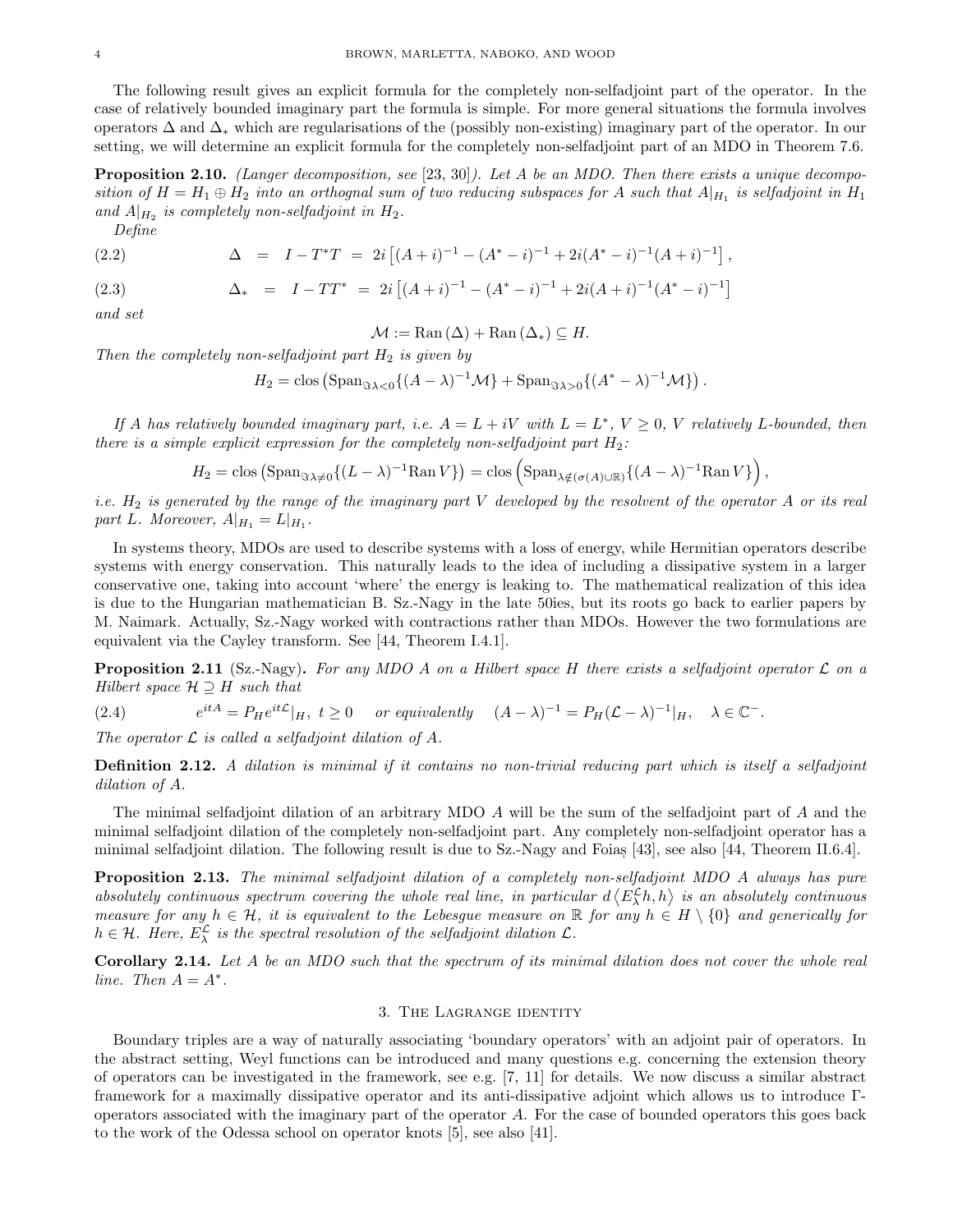**Lemma 3.1.** Let A be a maximally dissipative operator on a Hilbert space H. Then there exists a Hilbert space E and an operator  $\Gamma: D(A) \to E$  which is bounded in the graph norm of A, has dense range in E and such that for all  $u, v \in D(A)$  we have

(3.1) 
$$
\langle Au, v \rangle_H - \langle u, Av \rangle_H = i \langle \Gamma u, \Gamma v \rangle_E.
$$

Similarly, there exists a Hilbert space  $E_*$  and an operator  $\Gamma_*: D(A^*) \to E_*$  which is bounded in the graph norm, has dense range in  $E_*$  and such that for all  $u, v \in D(A^*)$  we have

(3.2) 
$$
\langle A^*u, v \rangle_H - \langle u, A^*v \rangle_H = -i \langle \Gamma_*u, \Gamma_*v \rangle_{E_*}.
$$

Proof. Define the sesquilinear form

$$
a[u, v] := \frac{1}{i} (\langle Au, v \rangle_H - \langle u, Av \rangle_H) \quad \text{for} \quad u, v \in D(A).
$$

Since A is dissipative, a is positive. Moreover, since A is maximal dissipative,  $(A + i)^{-1}$  exists and we can define another positive sesquilinear form

$$
b[f, g] := a[(A + i)^{-1}f, (A + i)^{-1}g]
$$
 for  $f, g \in H$ .

Note that for  $u \in D(A)$ ,

$$
2\Im\left\langle Au,u\right\rangle \leq \|Au\|^2 + \|u\|^2 \quad \Rightarrow \quad \Im\left\langle Au,u\right\rangle \leq \frac{1}{4}\left(\|Au\|^2 + 2\Im\left\langle Au,u\right\rangle + \|u\|^2\right).
$$

Then, with  $u = (A + i)^{-1}f$ , for the quadratic form we have

$$
|b[f,f]| = 2 |\Im \langle Au, u \rangle_H| \leq \frac{1}{2} (||Au||^2 + 2\Im \langle Au, u \rangle + ||u||^2) = \frac{1}{2} ||(A+i)u||^2 = \frac{1}{2} ||f||^2.
$$

Therefore, by the Riesz representation theorem [33], there exists a non-negative bounded operator  $F_b : H \to H$ with  $||F_b|| \leq 1/\sqrt{2}$  such that

$$
b[f,g] = \langle F_b f, g \rangle_H = \left\langle \sqrt{F_b} f, \sqrt{F_b} g \right\rangle_H, \quad f, g \in H
$$

and so

$$
a[u, v] = \left\langle \sqrt{F_b}(A + i)u, \sqrt{F_b}(A + i)v \right\rangle_H, \quad u, v \in D(A).
$$

Let  $E = \overline{\text{Ran}(\sqrt{F_b})} = \overline{\text{Ran}(F_b)}$  equipped with the scalar product from H and set  $\Gamma = \sqrt{F_b}(A + i) : D(A) \to E$ . Then E and  $\Gamma$  have the required properties and (3.1) holds.

To obtain  $E_*$  and  $\Gamma_*$ , repeat the same construction for the maximal dissipative operator  $-A^*$ . . — Первый профессиональный стандарт и профессиональный стандарт и профессиональный стандарт и профессиональны<br>В собстановки профессиональный стандарт и профессиональный стандарт и профессиональный стандарт и профессионал

**Remark 3.2.** In general, E and  $E_*$  may be of different dimensions, as can be seen in the examples below. However, in the special case of bounded imaginary part of A, we can always choose  $E = E_*$  and  $\Gamma = \Gamma_*$ .

The next lemma (see also [41]) shows that the operator Γ is uniquely determined up to unitary transformations.

**Lemma 3.3.** Assume that for any  $u, v \in D(A)$  we have

$$
\langle Au, v \rangle_H - \langle u, Av \rangle_H = i \langle \Gamma u, \Gamma v \rangle_E = i \langle \widetilde{\Gamma} u, \widetilde{\Gamma} v \rangle_{\widetilde{E}},
$$

where  $\Gamma: D(A) \to E$  and  $\widetilde{\Gamma}: D(A) \to \widetilde{E}$  are linear maps with dense range in some auxiliary Hilbert spaces E and  $E$ , respectively.

Then there exists a unitary map  $V : \widetilde{E} \to E$  such that  $\Gamma u = V \widetilde{\Gamma} u$  for all  $u \in D(A)$ .

*Proof.* We have that  $\langle \Gamma u, \Gamma v \rangle_E = \langle \widetilde{\Gamma} u, \widetilde{\Gamma} v \rangle_{\widetilde{E}}$  for any  $u, v \in D(A)$ . Assume that  $h \in \text{Ran}(\Gamma)$ , i.e.  $h = \Gamma u$  for some  $u \in D(A)$ . Assume that  $h = \Gamma u'$  for some other  $u' \in D(A)$ . Then

$$
\left\langle \tilde{\Gamma}u, \tilde{\Gamma}v \right\rangle_{\widetilde{E}} = \left\langle \Gamma u, \Gamma v \right\rangle_E = \left\langle \Gamma u', \Gamma v \right\rangle_E = \left\langle \tilde{\Gamma}u', \tilde{\Gamma}v \right\rangle_{\widetilde{E}}
$$

.

Since Ran  $(\tilde{\Gamma})$  is dense in  $\tilde{E}$ , we get  $\tilde{\Gamma}u = \tilde{\Gamma}u'$ . Therefore the map  $V : \text{Ran}(\Gamma) \to \text{Ran}(\tilde{\Gamma})$  given by  $h = \Gamma u \mapsto \tilde{h} = \tilde{\Gamma}u$ is one-to-one from Ran (Γ) onto Ran (Γ) (by symmetry of Γ and Γ). As Γ and Γ are linear, also V is linear.

Setting  $u = v$  we get

$$
||h||^2 = ||\Gamma u||^2 = \left||\widetilde{\Gamma} u\right||^2 = \left||\widetilde{h}|\right|^2.
$$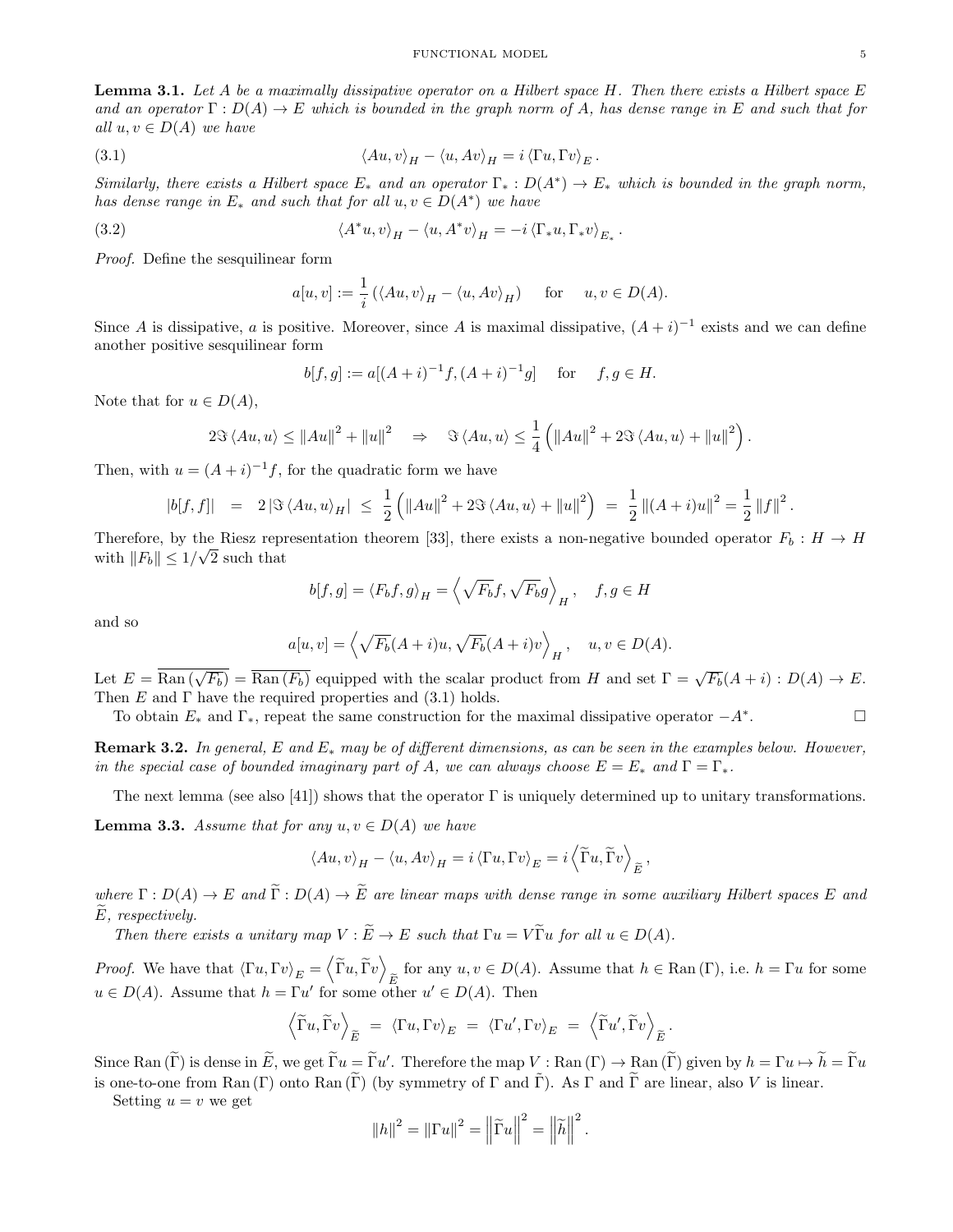Thus V is a unitary map from Ran (Γ) onto Ran (Γ). Its closure is a unitary operator V from  $\widetilde{E} = \overline{\text{Ran}(\widetilde{\Gamma})}$  onto  $E = \overline{\text{Ran}(\Gamma)}$  such that

$$
\Gamma u = V\Gamma u, \quad \text{ for all } u \in D(A),
$$

as required.  $\Box$ 

Despite the lemma formally showing the 'uniqueness' of Γ, its content is purely abstract and of little consequence in applications to particular examples. In most concrete applications, the construction using the square root used in the proof of Lemma 3.1 does not lead to explicit formulae for the operators Γ and Γ<sub>\*</sub>. However, in the following we will not make use of this construction of  $\Gamma$  and  $\Gamma_*$ . The theory will instead be valid whenever the identity (3.1) holds and  $\Gamma$  and  $E$  have the properties stated in the lemma. This is very much in the spirit of the boundary triples approach mentioned above. In our case, we use an abstract Lagrange identity, instead of an abstract Green identity.

Besides the choice of  $E, E_*, \Gamma$  and  $\Gamma_*$  made in the lemma, this approach allows us the freedom of choosing the operators Γ, Γ<sub>\*</sub> as two versions of the 'roots' of the 'imaginary part of A'. Even in cases when the roots do not exist, this approach allows us to give meaning to the 'roots', and in cases when the roots exist, it enables us to choose an alternative, simpler version of the 'root'. In particular examples, this allows us to choose factorisations (3.1) and (3.2) which depend explicitly on parameters of the problem (such as coefficients of a differential expression). Already for the case of a rank two dissipative perturbation of a selfadjoint operator the square root is not explicit, while it is easy to find the 'correct' choice of  $\Gamma$  in the Lagrange identity. This is illustrated in the following examples.

Example 3.4. (1) We consider a Schrödinger operator with dissipative potential and dissipative boundary condition: On  $H = L^2(\mathbb{R}^+),$  let

$$
(Af)(x) = -f''(x) + q(x)f(x),
$$

where q is a measurable and bounded complex-valued function on  $\mathbb{R}^+$  with  $\Im q(x) \geq 0$  for a.e.  $x \in \mathbb{R}^+$  and

$$
D(A) := \{ f \in H^2(\mathbb{R}^+) : f'(0) = h f(0) \}
$$

where  $h \in \mathbb{C}$  with  $\Im(h) \geq 0$ . (The two conditions on the imaginary parts of q and h are necessary and sufficient for A to be maximal dissipative.) Then for  $u, v \in D(A)$ , we have

$$
\langle Au, v \rangle - \langle u, Av \rangle = u'(0)\overline{v(0)} - u(0)\overline{v'(0)} + 2i \int_0^\infty \Im q(x) u(x)\overline{v(x)} dx
$$
  
=  $2i \left( \Im h u(0)\overline{v(0)} + \int_0^\infty \Im q(x) u(x)\overline{v(x)} dx \right).$ 

Let  $\Omega = \{x \in \mathbb{R} : \Im q(x) > 0\}, \text{ set } E = \mathbb{C} \oplus L^2(\Omega) \text{ and }$ 

$$
\Gamma u = \begin{pmatrix} \sqrt{2\Im h} u(0) \\ \sqrt{2\Im q} u|_{\Omega} \end{pmatrix}.
$$

Then (3.1) holds. We remark that in this example  $E_* = E$  and  $\Gamma_*$  acts in the same way as Γ, but has a different domain.

(2) The next simple example shows that the boundary operators  $\Gamma$  and  $\Gamma_*$  and the spaces E and  $E_*$  can differ significantly. Let

$$
A = i\frac{d}{dx} \quad \text{with} \quad D(A) = H_0^1(\mathbb{R}^+).
$$

Then it is easy to check that A, being symmetric, is a maximally dissipative operator, and

$$
A^* = i\frac{d}{dx} \quad \text{with} \quad D(A^*) = H^1(\mathbb{R}^+),
$$

is an anti-dissipative operator, and we can choose  $\Gamma = 0$  with  $E = \{0\}$  and  $\Gamma_* u = u(0)$  with  $E_* = \mathbb{C}$ .

We conclude this section with two useful identities which follow from the Lagrange identity.

**Lemma 3.5.** (Abstract Green Function Identities) For  $\lambda \in \mathbb{C}^+$  and  $\mu \in \mathbb{C}^-$  we have

(3.3) 
$$
(A + \lambda)^{-1} - (A^* + \mu)^{-1} + (\lambda - \mu)(A^* + \mu)^{-1}(A + \lambda)^{-1} = -i(\Gamma(A + \overline{\mu})^{-1})^*(\Gamma(A + \lambda)^{-1})
$$
  
and

$$
(3.4) \qquad (A+\lambda)^{-1} - (A^*+\mu)^{-1} + (\lambda - \mu)(A+\lambda)^{-1}(A^*+\mu)^{-1} = -i(\Gamma_*(A^*+\overline{\lambda})^{-1})^*(\Gamma_*(A^*+\mu)^{-1})
$$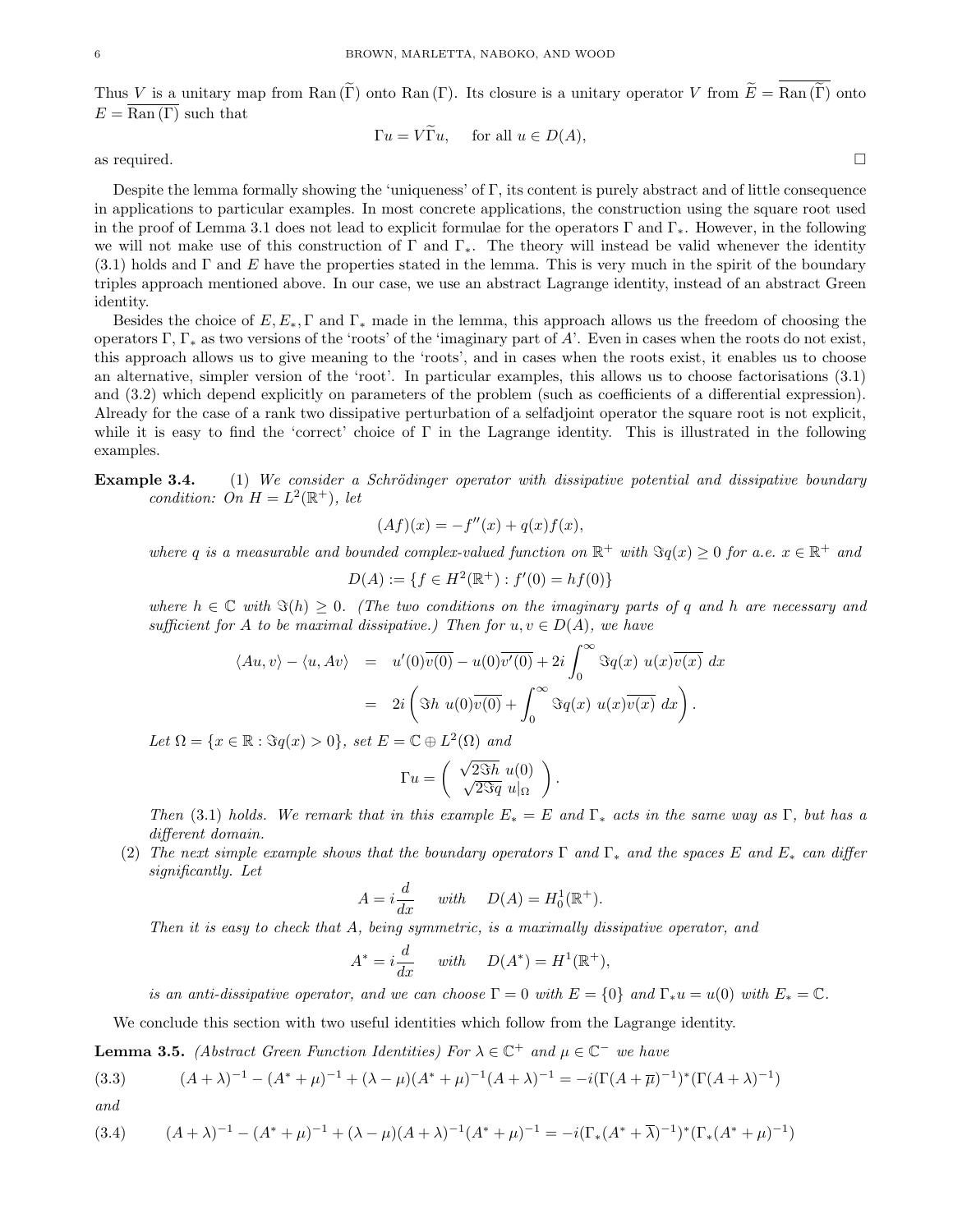Proof. The first result is equivalent to

$$
\langle (A+\lambda)^{-1}f,g \rangle - \langle (A^*+\mu)^{-1}f,g \rangle = -i \langle (\Gamma(A+\lambda)^{-1})f, (\Gamma(A+\overline{\mu})^{-1})g \rangle
$$
  
 
$$
-(\lambda-\mu)\langle (A+\lambda)^{-1}f, (A+\overline{\mu})^{-1}g \rangle
$$

for all  $f, g \in H$ . Defining  $f_{\lambda} = (A + \lambda)^{-1} f$ ,  $g_{\mu} = (A + \overline{\mu})^{-1} g$ , this in turn is equivalent to

$$
\langle f_{\lambda}, (A+\overline{\mu})g_{\mu}\rangle - \langle (A+\lambda)f_{\lambda}, g_{\mu}\rangle = -i\langle \Gamma f_{\lambda}, \Gamma g_{\mu}\rangle - (\lambda-\mu)\langle f_{\lambda}, g_{\mu}\rangle \text{ for all } f_{\lambda}, g_{\mu} \in D(A).
$$

This is precisely the Lagrange identity (3.1). The proof of (3.4) is similar.

**Remark 3.6.** The identities (3.3) and (3.4) clearly extend to all  $\lambda, \mu$  such that  $-\lambda, -\overline{\mu} \in \rho(A)$ .

### 4. THE ŠTRAUS CHARACTERISTIC FUNCTION AND ITS PROPERTIES

The first characteristic function, discussed below, was introduced by Livšic [27]. Later, by completely different methods, a characteristic function was introduced by Sz.-Nagy and Foias [44] as part of their harmonic analysis of contractions. As was clarified by M. Krein and Gohberg, the Sz-Nagy-Foias charactersitic function is a generalisation , of the Livisc characteristic function to a wider class of operators. Simultaneously, in a series of papers by Straus [41, 42], another (unitarily equivalent) characteristic function was introduced in his study of extensions of symmetric operators and also in more general settings. We will introduce the Straus characteristic function in our setting and discuss its connection to the Sz-Nagy-Foias charactersitic function below. This definition of the characteristic function goes back to the idea of the characteristic function of an operator knot as introduced by the Odessa school [5]. It is also related to the characteristic functions in the setting of boundary triples, introduced by Derkach and Malamud, see, e.g. [12, 13], where a discussion of different definitions of characteristic functions and their connections can also be found.

We recall that in all of the following A is a maximally dissipative operator on H and  $\Gamma, \Gamma_*$  and E,  $E_*$  are operators and, respectively, spaces with the properties given in Lemma 3.1. We start with a simple identity.

**Lemma 4.1.** For all 
$$
u \in D(A)
$$
 and  $z \in \rho(A^*)$  we have  

$$
||\Gamma_*(A^* - z)^{-1}(A - z)u||^2 = ||\Gamma u||^2 - 2\Im(z)||(A^* - z)^{-1}(A - z)u - u||^2.
$$

*Proof.* This is an explicit calculation. For  $u \in D(A)$  we have, by the second Lagrange identity (3.2),

$$
i\langle \Gamma_*(A^*-z)^{-1}(A-z)u, \Gamma_*(A^*-z)^{-1}(A-z)u \rangle_{E_*}
$$
  
\n
$$
= -\langle A^*(A^*-z)^{-1}(A-z)u, (A^*-z)^{-1}(A-z)u \rangle
$$
  
\n
$$
+\langle (A^*-z)^{-1}(A-z)u, A^*(A^*-z)^{-1}(A-z)u \rangle
$$
  
\n
$$
= -\langle (A-z)u, (A^*-z)^{-1}(A-z)u \rangle + \langle (A^*-z)^{-1}(A-z)u, (A-z)u \rangle
$$
  
\n
$$
-2i\Im(z)\|(A^*-z)^{-1}(A-z)u\|^2
$$
  
\n
$$
= -\langle u, (A^*-z)(A^*-z)^{-1}(A-z)u \rangle + \langle (A^*-z)(A^*-z)^{-1}(A-z)u, u \rangle
$$
  
\n
$$
-2i\Im(z)\|(A^*-z)^{-1}(A-z)u\|^2
$$

$$
= -\langle u, (A-z)u \rangle + \langle (A-z)u, u \rangle + 2i \Im(z) \langle u, (A^* - z)^{-1} (A-z)u \rangle + 2i \Im(z) \langle (A^* - z)^{-1} (A-z)u, u \rangle - 2i \Im(z) ||(A^* - z)^{-1} (A-z)u||^2.
$$

By the first Lagrange identity (3.1), this is equal to

$$
i\|\Gamma u\|^2 - 2i\Im(z)\|u\|^2 + 4i\Im(z)\Re\langle u, (A^* - z)^{-1}(A - z)u \rangle - 2i\Im(z)\|(A^* - z)^{-1}(A - z)u\|^2,
$$

which, in turn, simplifies to

$$
i [||\Gamma u||^2 - 2\Im(z)||(A^* - z)^{-1}(A - z)u - u||^2]
$$

,

proving the identity.  $\Box$ 

Corollary 4.2. For  $u \in D(A)$  and  $z \in \mathbb{C}^+$ ,

(4.2) 
$$
\|\Gamma_*(A^*-z)^{-1}(A-z)u\| \le \|\Gamma u\|.
$$

Hence, there exists a unique contraction  $S(z): E \to E_*,$  analytic in the upper half-plane, such that

(4.3) 
$$
S(z)\Gamma u = \Gamma_*(A^* - z)^{-1}(A - z)u \text{ for all } u \in D(A).
$$

*Proof.* Define  $S(z)$  on Ran (Γ) by (4.3). Then  $S(z)$  is both well-defined and contractive by (4.2). Therefore, it can be uniquely extended to a contraction on E. Analyticity follows from analyticity of the right hand side of (4.3).  $\Box$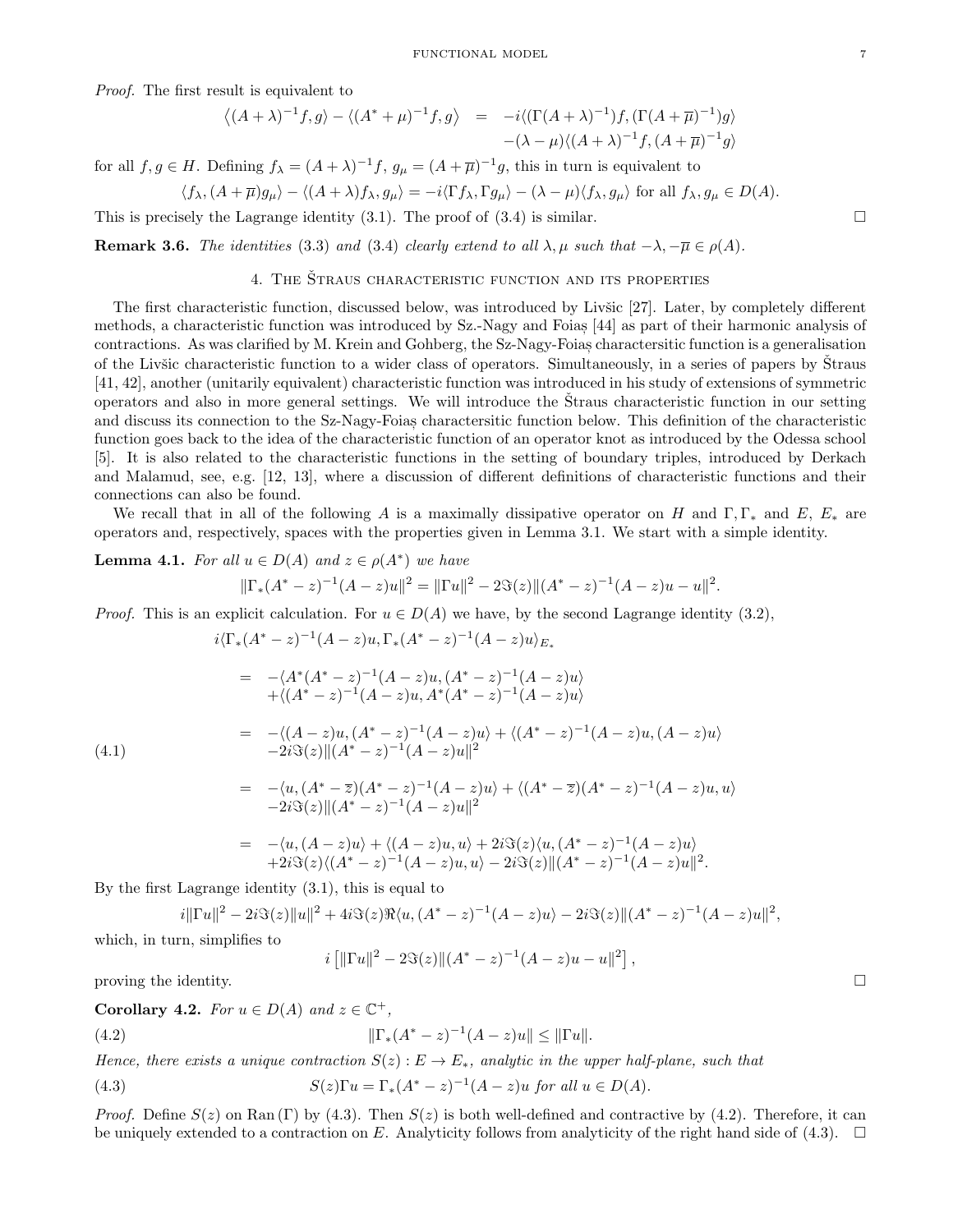**Lemma 4.3.** For  $u \in D(A^*)$  and  $z \in \rho(A)$ ,

$$
\|\Gamma(A-z)^{-1}(A^*-z)u\|^2 = \|\Gamma_*u\|^2 + 2\Im(z)\|(A-z)^{-1}(A^*-z)u + u\|^2.
$$

Correspondingly, for  $z \in \mathbb{C}^-$  there exists a contraction  $S_*(z): E_* \to E$ , analytic in the lower half-plane, such that

(4.4) 
$$
S_*(z)\Gamma_*u = \Gamma(A-z)^{-1}(A^*-z)u.
$$

*Proof.* This is analogous to the proof of Lemma 4.1 and Corollary 4.2.

We now wish to extend  $S(z)$  by (4.3) to all  $z \in \rho(A^*)$  and  $S_*(z)$  by (4.4) to all  $z \in \rho(A)$ .

**Lemma 4.4.**  $S(z)$  is well-defined on Ran  $\Gamma$  for  $z \in \rho(A^*)$  and  $S_*(z)$  is well-defined on Ran  $\Gamma_*$  for  $z \in \rho(A)$ .

*Proof.* We prove the result for  $S(z)$ , the proof for  $S_*(z)$  is similar. We need to show that if  $u \in D(A)$  with  $\Gamma u = 0$ , then for any  $z \in \rho(A^*)$  we have  $\Gamma_*(A^* - z)^{-1}(A - z)u = 0$ . If  $\Gamma u = 0$  then by (3.1), we have that  $\langle Au, v \rangle = \langle u, Av \rangle$ for any  $v \in D(A)$ . This implies that  $u \in D(A^*)$  with  $A^*u = Au$ , so  $\Gamma_*(A^* - z)^{-1}(A - z)u = \Gamma_*u$ . Using (3.2) and again (3.1), we get that

$$
-i\left\|\Gamma_*u\right\|^2 = \langle A^*u, u \rangle - \langle u, A^*u \rangle = \langle Au, u \rangle - \langle u, Au \rangle = i\left\|\Gamma u\right\|^2 = 0,
$$

as required.  $\Box$ 

The following lemma gives a useful identity for the difference of S at two different points.

**Lemma 4.5.** For  $\mu, \widetilde{\mu} \in \rho(A^*)$ , we have the following identity:

(4.5) 
$$
S(\mu) - S(\widetilde{\mu}) = i(\mu - \widetilde{\mu}) \left( \Gamma_*(A^* - \mu)^{-1} \right) \left( \Gamma(A - \overline{\widetilde{\mu}})^{-1} \right)^* \text{ on } \text{Ran } \Gamma.
$$

*Proof.* Let  $h \in D(A)$  and set

$$
v = \left[ S(\mu) - S(\widetilde{\mu}) - i(\mu - \widetilde{\mu}) \left( \Gamma_*(A^* - \mu)^{-1} \right) \left( \Gamma(A - \overline{\widetilde{\mu}})^{-1} \right)^* \right] \Gamma h.
$$

Then using (4.3) we get

$$
v = \Gamma_*(A^* - \mu)^{-1}(A - \mu)h - \Gamma_*(A^* - \widetilde{\mu})^{-1}(A - \widetilde{\mu})h + i(\widetilde{\mu} - \mu)\left(\Gamma_*(A^* - \mu)^{-1}\right)\left(\Gamma(A - \overline{\widetilde{\mu}})^{-1}\right)^* \Gamma h
$$
  
\n
$$
= \Gamma_*(A^* - \mu)^{-1}\left[(A - \mu)h - (A - \widetilde{\mu})h - (\widetilde{\mu} - \mu)(A^* - \widetilde{\mu})^{-1}(A - \widetilde{\mu})h + i(\widetilde{\mu} - \mu)\left(\Gamma(A - \overline{\widetilde{\mu}})^{-1}\right)^* \Gamma h\right]
$$
  
\n
$$
= (\widetilde{\mu} - \mu)\Gamma_*(A^* - \mu)^{-1}\left[h - (A^* - \widetilde{\mu})^{-1}(A - \widetilde{\mu})h + i\left(\Gamma(A - \overline{\widetilde{\mu}})^{-1}\right)^* \Gamma h\right]
$$

Next, set  $h = (A^* - \overline{\tilde{\mu}})^{-1}g$ . After applying (3.3) (with Remark 3.6), a short calculation shows that the term in the square brackets uppides giving  $v = 0$  as required square brackets vanishes, giving  $v = 0$ , as required.

From this identity we see that although  $S(\mu)$  need not be a contraction for all  $\mu \in \rho(A^*)$ , it remains bounded on Ran Γ.

**Corollary 4.6.** For  $\mu \in \rho(A^*)$ , we have that  $S(\mu)$  is a bounded operator on Ran  $\Gamma$ . Moreover,

(4.6) 
$$
||S(\mu)|| \le 1 + 16\sqrt{\gamma(1+\gamma)},
$$

where  $\gamma = |\Im(\mu)| ||(A^* - \mu)^{-1}||.$ 

*Proof.* Choose  $\widetilde{\mu} \in \mathbb{C}^+$ . Then from (4.5), we get that

$$
\begin{array}{rcl} \|S(\mu)\| & \leq & \|S(\widetilde{\mu})\| + |\mu - \widetilde{\mu}| \left\| \Gamma_*(A^* - \mu)^{-1} \right\| \left\| \Gamma(A - \overline{\widetilde{\mu}})^{-1} \right\| \\ & \leq & 1 + |\mu - \widetilde{\mu}| \left\| \Gamma_*(A^* - \mu)^{-1} \right\| \left\| \Gamma(A - \overline{\widetilde{\mu}})^{-1} \right\| .\end{array}
$$

Let  $A' = A - \Re(\tilde{\mu})$ . Then, using the Lagrange identity (3.1),

$$
\left\| \Gamma(A - \overline{\widetilde{\mu}})^{-1} \right\|^2 \leq 2 \left\| (A - \overline{\widetilde{\mu}})^{-1} \right\| \left\| A'(A - \overline{\widetilde{\mu}})^{-1} \right\|
$$
  

$$
\leq \frac{2}{\Im(\widetilde{\mu})} \left\| I + i \Im(\overline{\widetilde{\mu}}) (A - \overline{\widetilde{\mu}})^{-1} \right\| \leq \frac{4}{\Im(\widetilde{\mu})}.
$$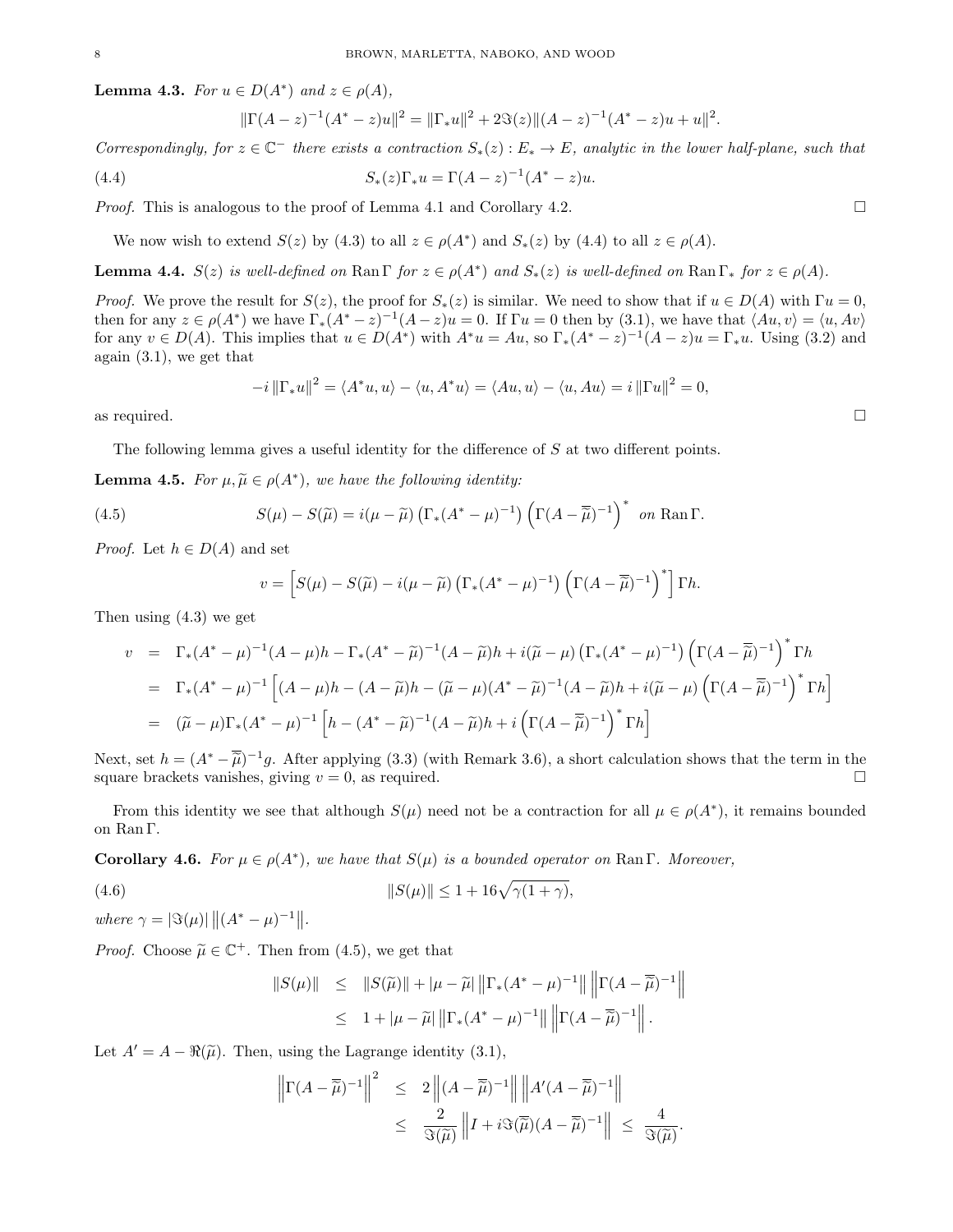Next, let  $\lambda = \Re(\mu) + i\tau$  form some  $\tau > 0$ . Then using the previous estimate, we get

$$
\begin{array}{rcl} \left\| \Gamma_*(A^* - \mu)^{-1} \right\| & \leq & \left\| \Gamma_*(A^* - \lambda)^{-1} \left[ I + (\mu - \lambda)(A^* - \mu)^{-1} \right] \right\| \\ & \leq & \left\| \Gamma_*(A^* - \lambda)^{-1} \right\| \left\| I + i(\Im(\mu) - \tau)(A^* - \mu)^{-1} \right\| \\ & \leq & \sqrt{\frac{4}{\tau}} \left[ 1 + (|\Im(\mu)| + \tau) \left\| (A^* - \mu)^{-1} \right\| \right]. \end{array}
$$

Combining the estimates, we get that

$$
||S(\mu)|| \leq 1 + \frac{4(|\Im(\mu)| + \Im(\widetilde{\mu}))}{\sqrt{\Im \widetilde{\mu}}} \cdot \frac{1 + (|\Im(\mu)| + \tau) ||(A^* - \mu)^{-1}||}{\sqrt{\tau}}.
$$

Both fractions are of the form  $(a+bx)/\sqrt{x}$  and are minimized for  $x = a/b$  with value  $2\sqrt{ab}$ . Thus,

$$
||S(\mu)|| \le 1 + 16\sqrt{\Im\mu} \cdot \sqrt{(1 + |\Im(\mu)| ||(A^* - \mu)^{-1}||) ||(A^* - \mu)^{-1}||},
$$
 as claimed.

.

This justifies the following definition.

**Definition 4.7.** The operator-valued function  $S(\cdot)$ , defined for  $z \in \rho(A^*)$  by (4.3) on Ran (Γ) and extended to E by continuity is called the Straus characteristic function of the operator  $A$ .

Lemma 4.8.  $S(z) = S^*_*(\overline{z})$  for  $z \in \rho(A^*)$ .

*Proof.* We need to show that for all  $e \in E$  and  $e_* \in E_*$ , we have

$$
\langle S(z)e,e_*\rangle_{E_*}=\langle e,S_*(\overline{z})e_*\rangle_{E}
$$

Due to the boundedness of  $S(z)$  and  $S_*(\overline{z})$ , it is sufficient to show this on dense sets. Therefore, we choose  $e = \Gamma(A - \overline{z})^{-1}f$  and  $e_* = \Gamma_*(A^* - z)^{-1}g$  for  $f, g \in H$ . Then

$$
i \langle S(z)e, e_* \rangle_{E_*} = i \langle \Gamma_*(A^* - z)^{-1} (A - z)(A - \overline{z})^{-1} f, \Gamma_*(A^* - z)^{-1} g \rangle_{E_*}
$$

and using the Lagrange identity (3.2) this equals

$$
-\langle (A^* - \overline{z})(A^* - z)^{-1}(A - z)(A - \overline{z})^{-1}f, (A^* - z)^{-1}g \rangle + \langle (A^* - z)^{-1}(A - z)(A - \overline{z})^{-1}f, g \rangle
$$
  
=  $\langle (I - (A - \overline{z})^{-1}(A^* - \overline{z})) (A^* - z)^{-1}(A - z)(A - \overline{z})^{-1}f, g \rangle$   
=  $\langle ((A^* - z)^{-1} - (A - \overline{z})^{-1} (I + (z - \overline{z})(A^* - z)^{-1})) (A - z)(A - \overline{z})^{-1}f, g \rangle$   
=  $\langle ((A^* - z)^{-1} - (A - \overline{z})^{-1} - (z - \overline{z})(A - \overline{z})^{-1}(A^* - z)^{-1}) (A - z)(A - \overline{z})^{-1}f, g \rangle.$ 

On the other hand, using the first Lagrange identity (3.1) we have

$$
i \langle e, S_{*}(\overline{z})e_{*} \rangle_{E} = i \langle \Gamma(A - \overline{z})^{-1}f, \Gamma(A - \overline{z})^{-1}(A^{*} - \overline{z})(A^{*} - z)^{-1}g \rangle
$$
  
\n
$$
= \langle (A - z)(A - \overline{z})^{-1}f, (A - \overline{z})^{-1}(A^{*} - \overline{z})(A^{*} - z)^{-1}g \rangle - \langle (A - \overline{z})^{-1}f, (A^{*} - \overline{z})(A^{*} - z)^{-1}g \rangle
$$
  
\n
$$
= \langle (A - z)(A - \overline{z})^{-1}f, ((A - \overline{z})^{-1}(A^{*} - \overline{z}) - I)(A^{*} - z)^{-1}g \rangle
$$
  
\n
$$
= \langle (A - z)(A - \overline{z})^{-1}f, ((A - \overline{z})^{-1}(I + (z - \overline{z})(A^{*} - z)^{-1}) - (A^{*} - z)^{-1})g \rangle
$$
  
\n
$$
= \langle (A - z)(A - \overline{z})^{-1}f, ((A - \overline{z})^{-1} - (A^{*} - z)^{-1} + (z - \overline{z})(A - \overline{z})^{-1}(A^{*} - z)^{-1})g \rangle
$$
  
\n
$$
= \langle ((A^{*} - z)^{-1} - (A - \overline{z})^{-1} - (z - \overline{z})(A - \overline{z})^{-1}(A^{*} - z)^{-1})(A - z)(A - \overline{z})^{-1}f, g \rangle,
$$

proving the desired equality.  $\Box$ 

**Lemma 4.9.**  $S(z)S_*(z) = I_{E_*}$  and  $S_*(z)S(z) = I_E$  whenever  $z \in \rho(A) \cap \rho(A^*)$ .

Proof. Due to the boundedness of the operators involved, it is again sufficient to show this on a dense set. Let  $u \in D(A^*)$ . Then

$$
S(z)S_*(z)\Gamma_* u = S(z)\Gamma(A-z)^{-1}(A^*-z)u
$$
  
=  $\Gamma_*(A^*-z)^{-1}(A-z)(A-z)^{-1}(A^*-z)u = \Gamma_* u.$ 

The second equality can be proved similarly.  $\Box$ 

This immediately gives the following results.

**Corollary 4.10.** (1)  $S(z)$  is unitary for  $z \in \mathbb{R} \cap \rho(A)$ . (2) If  $\sigma(A)$  does not cover the whole upper half plane (or if  $\rho(A) \cap \rho(A^*) \neq \emptyset$ ), then dim  $E = \dim E_*$ .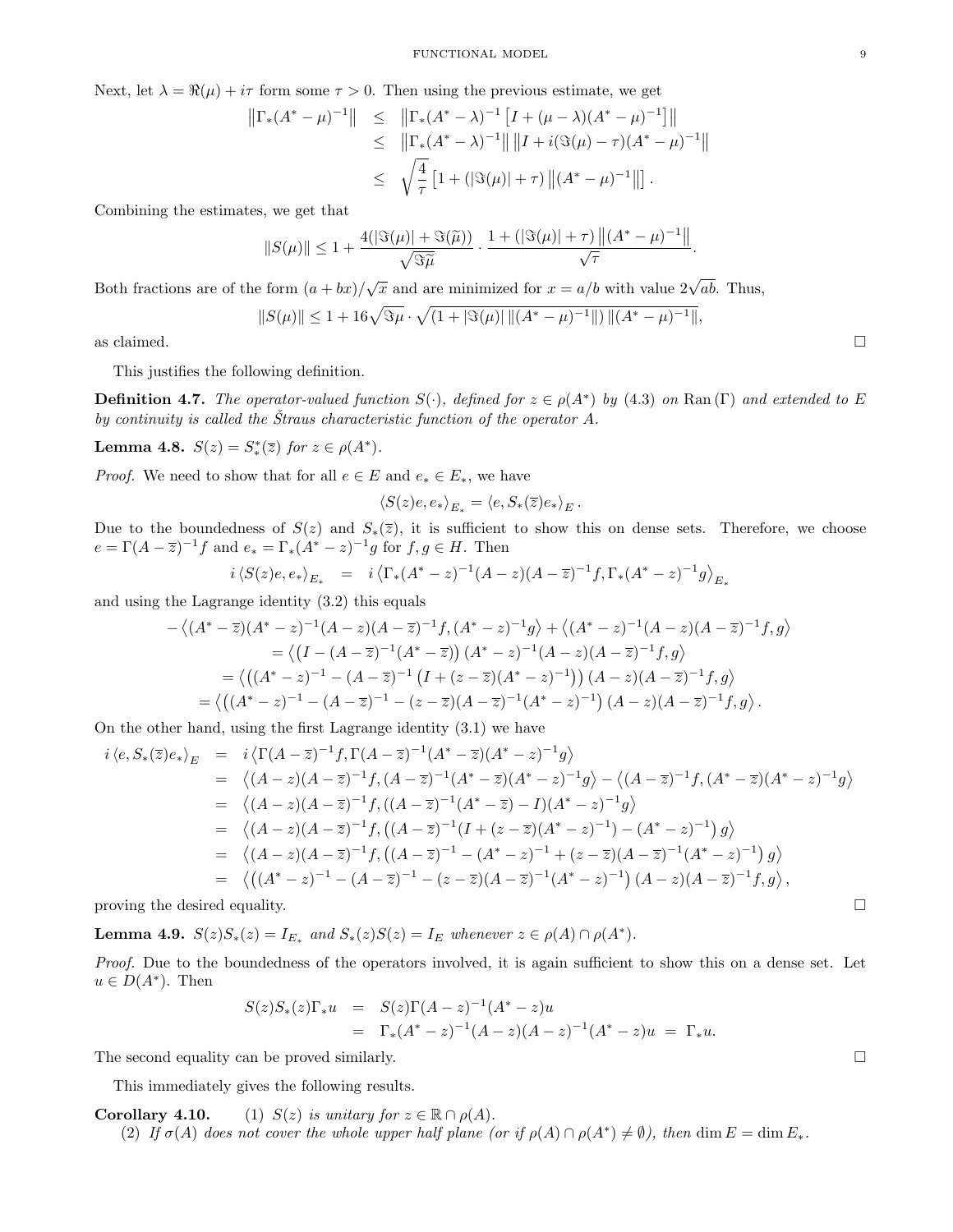Proof. (1) This is immediate from Lemmas 4.8 and 4.9.

(2) Let  $z \in \rho(A) \cap \rho(A^*)$ . From the first equality in Lemma 4.9, we get that

 $\dim E_* \leq \operatorname{rank} S(z) \leq \min \{\dim E, \dim E_*\},\$ 

while the second equality gives

$$
\dim E \le \operatorname{rank} S_*(z) \le \min\{\dim E, \dim E_*\},\
$$

proving the result.

The next lemma shows Hermitian positivity properties (see Azizov-Iokhvidov [1] for related results).

**Lemma 4.11.** For  $w, z \in \mathbb{C}^+$ , we have

$$
\frac{1}{\bar{w}-z} \left(I_E - S^*(w)S(z)\right) = i\left(\Gamma(A-\bar{w})^{-1}\right)\left(\Gamma(A-\bar{z})^{-1}\right)^*
$$

and for  $w, z \in \mathbb{C}^-$ , we have

$$
\frac{1}{\bar{w}-z} \left( I_{E_*} - S_*^*(w) S_*(z) \right) = -i \left( \Gamma_*(A^* - \bar{w})^{-1} \right) \left( \Gamma_*(A^* - \bar{z})^{-1} \right)^*.
$$

*Proof.* We check the first equality on a dense set. Let  $u = \Gamma(A - \bar{z})^{-1}f$  for some  $f \in H$ . Then using that  $S^*(w) = S_*(\bar{w})$  from Lemma 4.8, we get

$$
(I_E - S^*(w)S(z)) u = \left[ \Gamma(A - \bar{z})^{-1} - S^*(w) \Gamma_*(A^* - z)^{-1} (A - z) (A - \bar{z})^{-1} \right] f
$$
  
\n
$$
= \left[ \Gamma(A - \bar{z})^{-1} - \Gamma(A - \bar{w})^{-1} (A^* - \bar{w}) (A^* - z)^{-1} (A - z) (A - \bar{z})^{-1} \right] f
$$
  
\n
$$
= \Gamma(A - \bar{w})^{-1} \left[ I + (\bar{z} - \bar{w}) (A - \bar{z})^{-1} - (I + (z - \bar{w}) (A^* - z)^{-1}) (I + (\bar{z} - z) (A - \bar{z})^{-1}) \right] f
$$
  
\n
$$
= (z - \bar{w}) \Gamma(A - \bar{w})^{-1} \left[ (A - \bar{z})^{-1} - (A^* - z)^{-1} - (A^* - z)^{-1} (\bar{z} - z) (A - \bar{z})^{-1} \right] f.
$$

Using (3.3) with  $\lambda = -\overline{z}$  and  $\mu = -z$ , we get

$$
(I_E - S^*(w)S(z)) u = (z - \bar{w})\Gamma(A - \bar{w})^{-1}(-i)(\Gamma(A - \bar{z})^{-1})^*(\Gamma(A - \bar{z})^{-1})f
$$
  
=  $i(\bar{w} - z) (\Gamma(A - \bar{w})^{-1}) (\Gamma(A - \bar{z})^{-1})^* u$ ,

proving the identity.  $\Box$ 

**Remark 4.12.** In the case when  $z = w$ , the rank of the limit operator of  $I_E - S^*(z)S(z)$  as z tends to the real axis corresponds to the local multiplicity of the a.c.-spectrum of A (see [35, 45]).

For later calculations, we will also need the following identities:

**Lemma 4.13.** For any  $u \in H$ ,  $\mu$ ,  $z \in \mathbb{C}^-$  we have

(4.7) 
$$
\left(\Gamma_*(A^* - \bar{\mu})^{-1}\right)^* S(\bar{z}) = \left[I - (\bar{z} - \mu)(A - \mu)^{-1}\right] \left(\Gamma(A - z)^{-1}\right)^*
$$

and

(4.8) 
$$
\left(\Gamma(A-\mu)^{-1}\right)^* S_*(z) = \left[I - (z-\bar{\mu})(A^*-\bar{\mu})^{-1}\right] \left(\Gamma_*(A^*-\bar{z})^{-1}\right)^*.
$$

*Proof.* From the definition of  $S_*$  in (4.4) we have that

$$
S_*(z)\Gamma_*(A^* - \bar{\mu})^{-1} = \Gamma(A - z)^{-1}(A^* - z)(A^* - \bar{\mu})^{-1}.
$$

Taking adjoints, using Lemma 4.8, we get

$$
\Gamma_*(A^* - \bar{\mu})^{-1})^* S(\bar{z}) = [(A^* - z)(A^* - \bar{\mu})^{-1}]^* (\Gamma(A - z)^{-1})^*
$$
  
\n
$$
= [I - (z - \bar{\mu})(A^* - \bar{\mu})^{-1}]^* (\Gamma(A - z)^{-1})^*
$$
  
\n
$$
= [I - (\bar{z} - \mu)(A - \mu)^{-1}] (\Gamma(A - z)^{-1})^*.
$$

This proves  $(4.7)$ . The proof of  $(4.8)$  is similar.

 $\left($ 

**Example 4.14.** As in Example 3.4, we consider the Schrödinger operator on the half-line  $\mathbb{R}^+$  with a dissipative boundary condition and potential. We have seen that for  $u, v \in D(A)$ , equation (3.1) holds with

$$
\Gamma u = \begin{pmatrix} \sqrt{2\Im h} u(0) \\ \sqrt{2\Im q} u \end{pmatrix},
$$

which has dense range in  $E = E_* = \mathbb{C} \oplus L^2({x \in \mathbb{R}^+ : \Im q(x) > 0})$ . Note that  $A^*$  is given by

 $(A^* f)(x) = -f''(x) + \overline{q(x)}f(x)$  with domain  $D(A^*) := \{y \in H^2(\mathbb{R}^+) : y'(0) = \overline{h}y(0)\}.$ 

 $\Box$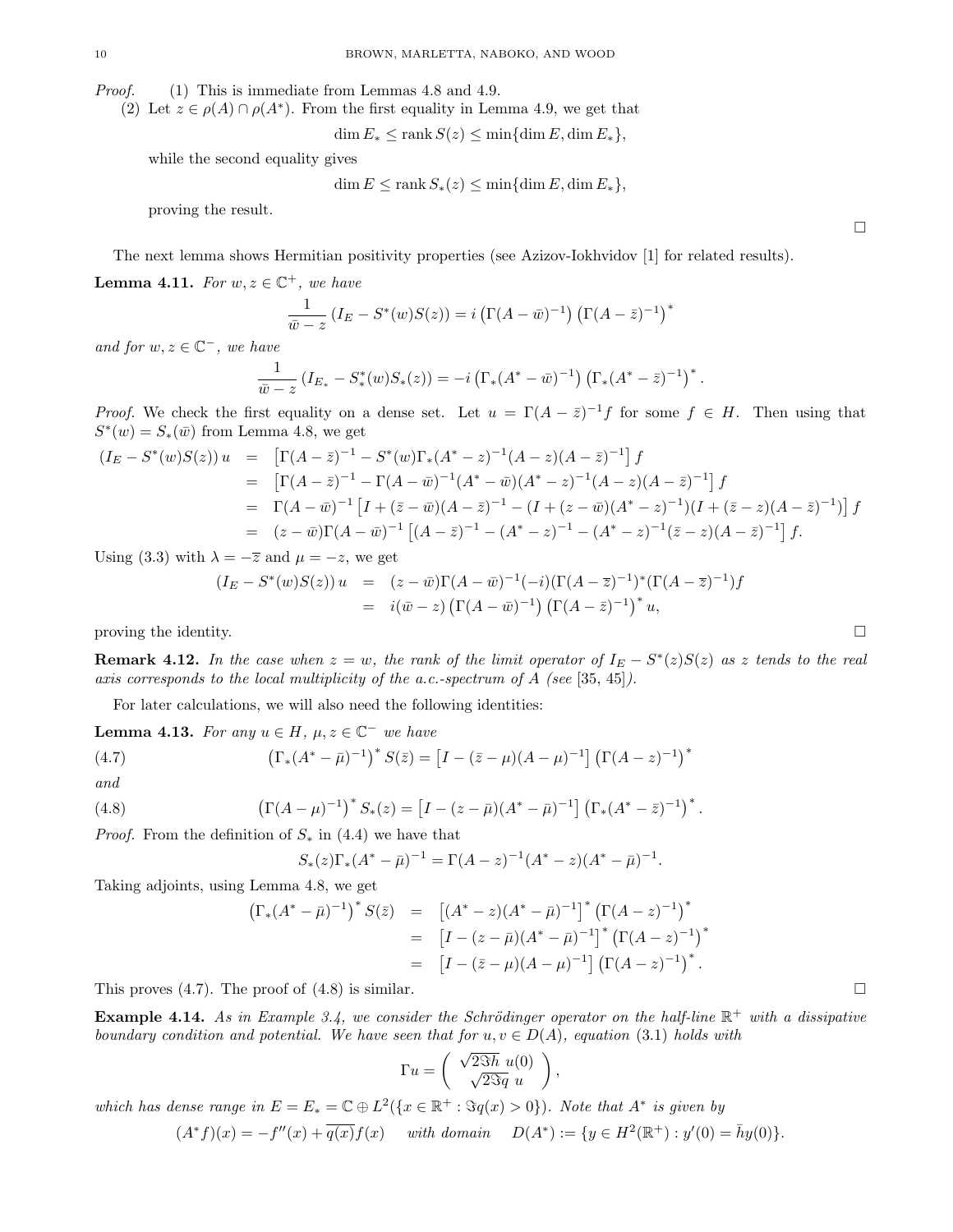$\Gamma_*$  is given by the same expression as  $\Gamma$ .

We now calculate the characteristic function. For  $u \in D(A)$  consider  $S(z)\Gamma u = \Gamma_*(A^* - z)^{-1}(A - z)u$  with  $z \in \rho(A^*)$ . We choose  $\varphi_*$  and  $\psi_*$  to be the fundamental solutions of  $-y'' + \bar{q}y = \lambda y$  with  $\varphi_*$  and  $\psi_*$  normalized by

(4.9) 
$$
\begin{pmatrix} \varphi_*(0) \\ \varphi'_*(0) \end{pmatrix} = \begin{pmatrix} 0 \\ 1 \end{pmatrix} \text{ and } \begin{pmatrix} \psi_*(0) \\ \psi'_*(0) \end{pmatrix} = \begin{pmatrix} 1 \\ 0 \end{pmatrix}.
$$

Moreover, let  $m_*$  denote the Weyl-Titchmarsh function associated with  $-y''+\bar{q}y$ , i.e.  $m_*(z)\varphi_*+\psi_*$  is the  $L^2$ -solution  $to -y'' + \bar{q}y = zy$ . This solution is unique up to constants due to our assumptions on q. Choosing

(4.10) 
$$
c_*(z) = \frac{h - \bar{h}}{\bar{h} - m_*(z)} u(0),
$$

we have that  $v = u + c_*(z)(m_*(z)\varphi_* + \psi_*) + 2i(A^* - z)^{-1}(\Im q)$  u,  $v \in D(A^*)$  and for any  $u \in D(A)$ ,  $(A^* - z)v = -u'' + (\bar{q} - z)u + 2i(\Im q) u = (A - z)u.$ 

Hence,  $v = (A^* - z)^{-1}(A - z)u$  and for  $z \in \rho(A^*)$  we have  $S(z)\Gamma u = \Gamma_* v$ , i.e.

$$
S(z)\begin{pmatrix} \sqrt{2\Im h} \ u(0) \\ \sqrt{2\Im q} \ u \end{pmatrix} = \begin{pmatrix} \sqrt{2\Im h} \ v(0) \\ \sqrt{2\Im q} \ v \end{pmatrix} = \begin{pmatrix} \sqrt{2\Im h} \ (u(0) + c_*(z) + (2i(A^* - z)^{-1}(\Im q) \ u) (0)) \\ \sqrt{2\Im q} \ (u + c_*(z)(m_*(z)\varphi_* + \psi_*) + 2i(A^* - z)^{-1}(\Im q) \ u) \end{pmatrix}.
$$

This implies that

$$
S(z) = \begin{pmatrix} I + \frac{h - \bar{h}}{\bar{h} - m_*(z)} & i\sqrt{2\Im h} \ (A^* - z)^{-1} \sqrt{2\Im q} \ (0) \\ i\frac{\sqrt{2\Im h} \ \sqrt{2\Im q}}{\bar{h} - m_*(z)} (m_*(z)\varphi_*(x) + \psi_*(x)) & I + i\sqrt{2\Im q} \ (A^* - z)^{-1} \sqrt{2\Im q} \end{pmatrix}
$$
  
(4.11) 
$$
= \begin{pmatrix} \frac{h - m_*(z)}{\bar{h} - m_*(z)} & i\sqrt{2\Im h} \ \int_0^\infty \frac{m_*(z)\varphi_*(y) + \psi_*(y)}{\bar{h} - m_*(z)} \sqrt{2\Im q(y)} \ (y) \ dy \\ i\frac{\sqrt{2\Im h} \ \sqrt{2\Im q}}{\bar{h} - m_*(z)} (m_*(z)\varphi_*(x) + \psi_*(x)) & I + i\sqrt{2\Im q} \ (A^* - z)^{-1} \sqrt{2\Im q} \end{pmatrix}.
$$

Here, the top right entry is a map from  $L^2(\Omega)$  to  $\mathbb C$  and  $\cdot(y)$  indicates that the  $L^2$ -function needs to be inserted for · and then evaluated.

Note that the top left entry is the same as the well-known formula of Pavlov for the case of real q, where the functions m and  $m_*$  coincide:

(4.12) 
$$
S(z) = \left(1 + \frac{h - \bar{h}}{\bar{h} - m(z)}\right).
$$

Pavlov deduced it from the scattering theory interpretation of the characteristic function [34, 36], for a different approach see also  $[12]$ . The bottom right entry agrees with the Livisc characteristic function for the case with a selfadjoint boundary condition [27]. Moreover, this formula shows the connection between the Weyl m-function and the characteristic function for this example.

We conclude this section by showing that the Straus characteristic function as defined here coincides up to an isometric transformation with the Sz-Nagy-Foias characteristic function for a contraction  $T$ , see [44], given by

(4.13) 
$$
\Theta(\lambda) = \left[ -T + \lambda D_{T^*} (I - \lambda T^*)^{-1} D_T \right] \Big|_{\text{Ran } \overline{D_T}}, \text{ for } |\lambda| < 1,
$$
  
where  $D_T = \sqrt{I - T^*T}$  and  $D_{T^*} = \sqrt{I - TT^*}$ . Then  $\Theta(\lambda) \in B(\overline{\text{Ran } (D_T)}, \overline{\text{Ran } (D_{T^*})}).$ 

where  $D_T =$ **Proposition 4.15.** Let  $z \in \mathbb{C}^+$  and A be a maximal dissipative operator with Cayley transform T given by (2.1).

Then there exist isometric surjective operators  $U : E \to \text{Ran}(D_T)$  and  $U_* : E_* \to \text{Ran}(D_{T^*})$  such that

$$
\Theta(\lambda) = U_*S(z)U^*, \text{ where } \lambda = \frac{z-i}{z+i}
$$

.

*Proof.* We first determine some of the expressions arising in  $\Theta(\lambda)$  in terms of A and A<sup>\*</sup>. We have

(4.14) 
$$
D_T^2 = I - T^*T = I - (I + 2i(A^* - i)^{-1})(I - 2i(A + i)^{-1})
$$

$$
= 2i [(A + i)^{-1} - (A^* - i)^{-1} + 2i(A^* - i)^{-1}(A + i)^{-1}].
$$

Similarly,

(4.15) 
$$
D_{T^*}^2 = 2i \left[ (A+i)^{-1} - (A^* - i)^{-1} + 2i(A+i)^{-1}(A^* - i)^{-1} \right].
$$

Moreover,

$$
I - \lambda T^* = I - \lambda - 2i\lambda (A^* - i)^{-1} = ((1 - \lambda)(A^* - i) - 2i\lambda) (A^* - i)^{-1}
$$
  
=  $(1 - \lambda) \left( A^* - i - \frac{2i\lambda}{1 - \lambda} \right) (A^* - i)^{-1} = (1 - \lambda) (A^* - i) (A^* - i)^{-1},$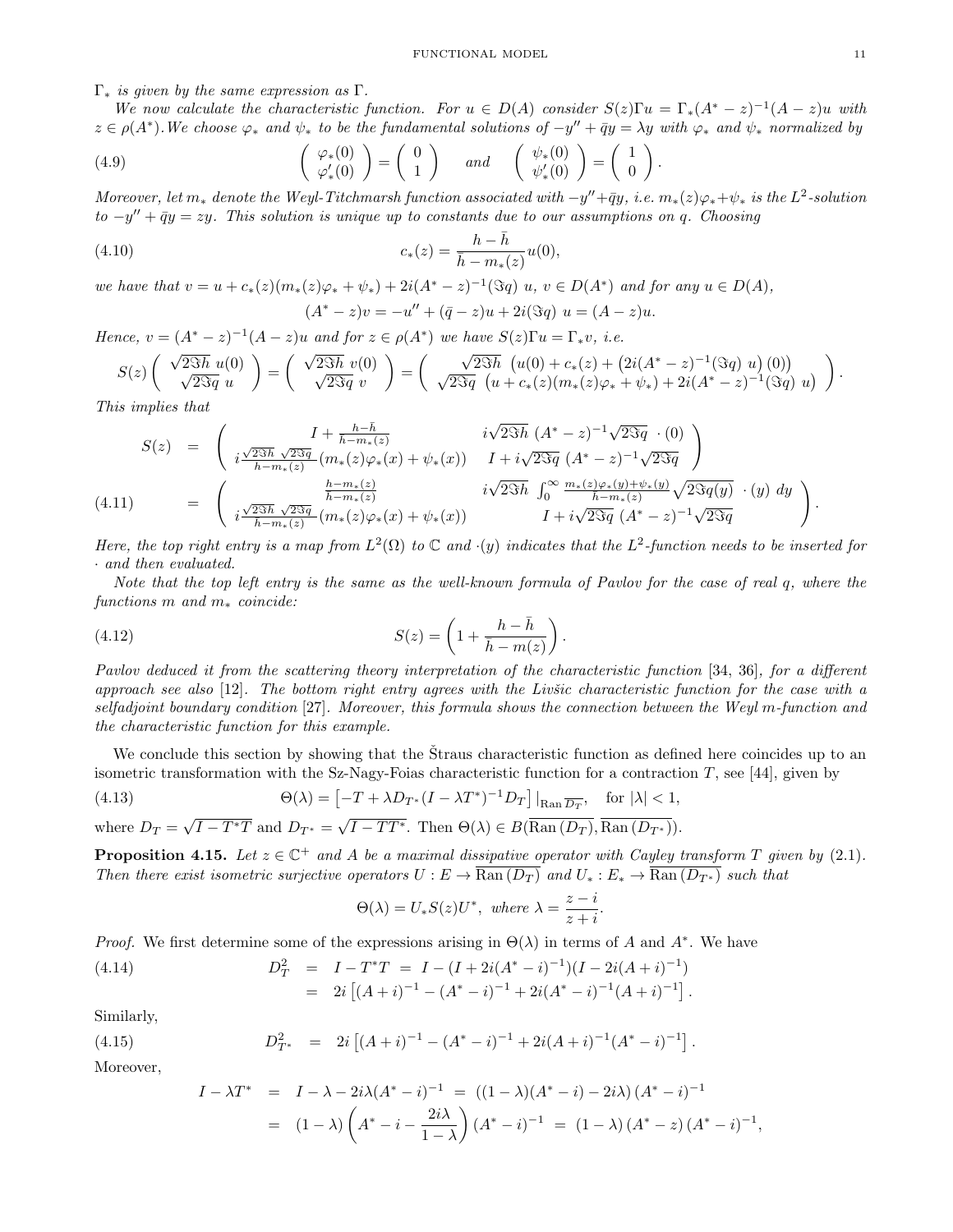so

(4.16) 
$$
(I - \lambda T^*)^{-1} = \frac{1}{1 - \lambda} (A^* - i) (A^* - z)^{-1}.
$$

From (3.1), we have that for any  $f, g \in H$ ,

$$
i\left\langle \Gamma(A+i)^{-1}f, \Gamma(A+i)^{-1}g \right\rangle_E = \left\langle A(A+i)^{-1}f, (A+i)^{-1}g \right\rangle_H - \left\langle (A+i)^{-1}f, A(A+i)^{-1}g \right\rangle_H
$$
  
\n
$$
= \left\langle \left[ (A^* - i)^{-1}A(A+i)^{-1} - A^*(A^* - i)^{-1}(A+i)^{-1} \right] f, g \right\rangle_H
$$
  
\n
$$
= \left\langle \left[ (A^* - i)^{-1} - (A+i)^{-1} - 2i(A^* - i)^{-1}(A+i)^{-1} \right] f, g \right\rangle_H
$$
  
\n
$$
= \left\langle \frac{i}{2}D_T^2 f, g \right\rangle_H.
$$

This implies that  $\frac{1}{2}D_T^2 = (\Gamma(A+i)^{-1})^* \Gamma(A+i)^{-1}$ . Similarly,  $\frac{1}{2}D_{T^*}^2 = (\Gamma_*(A^* - i)^{-1})^* \Gamma_*(A^* - i)^{-1}$ . Therefore there exist  $U$  and  $U_*$  with the desired properties, such that

$$
D_T = \sqrt{2} U \Gamma (A + i)^{-1}
$$
 and  $D_{T^*} = -\sqrt{2} U_* \Gamma_* (A^* - i)^{-1}$ .

Noting that  $TD_T^2 = D_{T^*}^2 T$  and thus, using the functional calculus  $TD_T = D_{T^*}T$ , we now have with (4.14) and (4.16) that

$$
\Theta(\lambda)D_T = -D_{T^*}T + \frac{2i\lambda}{1-\lambda}D_{T^*}(A^*-i)(A^*-z)^{-1}[(A+i)^{-1} - (A^*-i)^{-1} + 2i(A^*-i)^{-1}(A+i)^{-1}]
$$
  
\n
$$
= D_{T^*}\left(-I + 2i(A+i)^{-1} + (z-i)(A^*-i)(A^*-z)^{-1}[(A+i)^{-1} - (A^*-i)^{-1} + 2i(A^*-i)^{-1}(A+i)^{-1}]\right)
$$
  
\n
$$
= D_{T^*}(A^*-i)(A^*-z)^{-1}
$$
  
\n
$$
[(I-(z-i)(A^*-i)^{-1})(-I+2i(A+i)^{-1}) + (z-i)[(A+i)^{-1} - (A^*-i)^{-1} + 2i(A^*-i)^{-1}(A+i)^{-1}]]
$$
  
\n
$$
= D_{T^*}(A^*-i)(A^*-z)^{-1}(-I+(z+i)(A+i)^{-1}).
$$

Using our expressions for  $D_{T^*}$  and  $D_T$ , we get

$$
\Theta(\lambda)D_T = \sqrt{2} U_* \Gamma_* (A^* - z)^{-1} (-I + (z + i)(A + i)^{-1})
$$
  
=  $\sqrt{2} U_* \Gamma_* (A^* - z)^{-1} (A - z)(A + i)^{-1}$   
=  $\sqrt{2} U_* S(z) \Gamma(A + i)^{-1} = U_* S(z) U^* D_T,$ 

proving that  $\Theta(\lambda) = U_*S(z)U^*$ . В последните поставите на селото на селото на селото на селото на селото на селото на селото на селото на се<br>Селото на селото на селото на селото на селото на селото на селото на селото на селото на селото на селото на

Remark 4.16. This shows that the two approaches differ in the choice of the root of the imaginary part of the operator. The advantage of the Straus characteristic function for us is that we can often explicitly determine  $\Gamma$  and  $\Gamma_*$ , while it is rarely possible to find explicit expressions for  $D_T$  and  $D_{T^*}$ .

#### 5. Definition of the dilation

Before studying the dilation itself, we first introduce its domain and show that it has several equivalent descriptions. Here and in what follows we let  $\mathcal{H} = L^2(\mathbb{R}^-, E_*) \oplus H \oplus L^2(\mathbb{R}^+, E)$ , where  $L^2(\mathbb{R}^-, E_*)$  and  $L^2(\mathbb{R}^+, E)$  are suitable channels in the sense of Lax and Phillips [24].

**Definition 5.1.** Let  $\mu \in \mathbb{C}^-$  and  $\lambda \in \mathbb{C}^+$ . We define the subset  $D(\mathcal{L})$  of H by

(5.1) 
$$
D(\mathcal{L}) = \begin{cases} U = \begin{pmatrix} v_- \\ u \\ v_+ \end{pmatrix} : u \in H, v_+ \in H^1(\mathbb{R}^+, E), v_- \in H^1(\mathbb{R}^-, E_*), \\ u + (\Gamma_*(A^* + \mu)^{-1})^* v_-(0) \in D(A), u + (\Gamma(A + \lambda)^{-1})^* v_+(0) \in D(A^*), \\ (I) v_+(0) = S^*(-\mu)v_-(0) + i\Gamma(u + (\Gamma_*(A^* + \mu)^{-1})^* v_-(0)), \\ (II) v_-(0) = S(-\bar{\lambda})v_+(0) - i\Gamma_* (u + (\Gamma(A + \lambda)^{-1})^* v_+(0)) \end{cases}.
$$

We will see in Lemma 5.4 that the conditions  $(I)$  and  $(II)$  are equivalent, so it is possible to omit one of them in the definition. The numbers  $\mu$  and  $\lambda$  are regularisation parameters. For special situations, such as if the imaginary part of A is relatively bounded, they are not needed. For general MDOs, however, the regularisation is necessary. Besides the disadvantage of complicating the expressions in the boundary conditions  $(I)$  and  $(II)$ , the presence of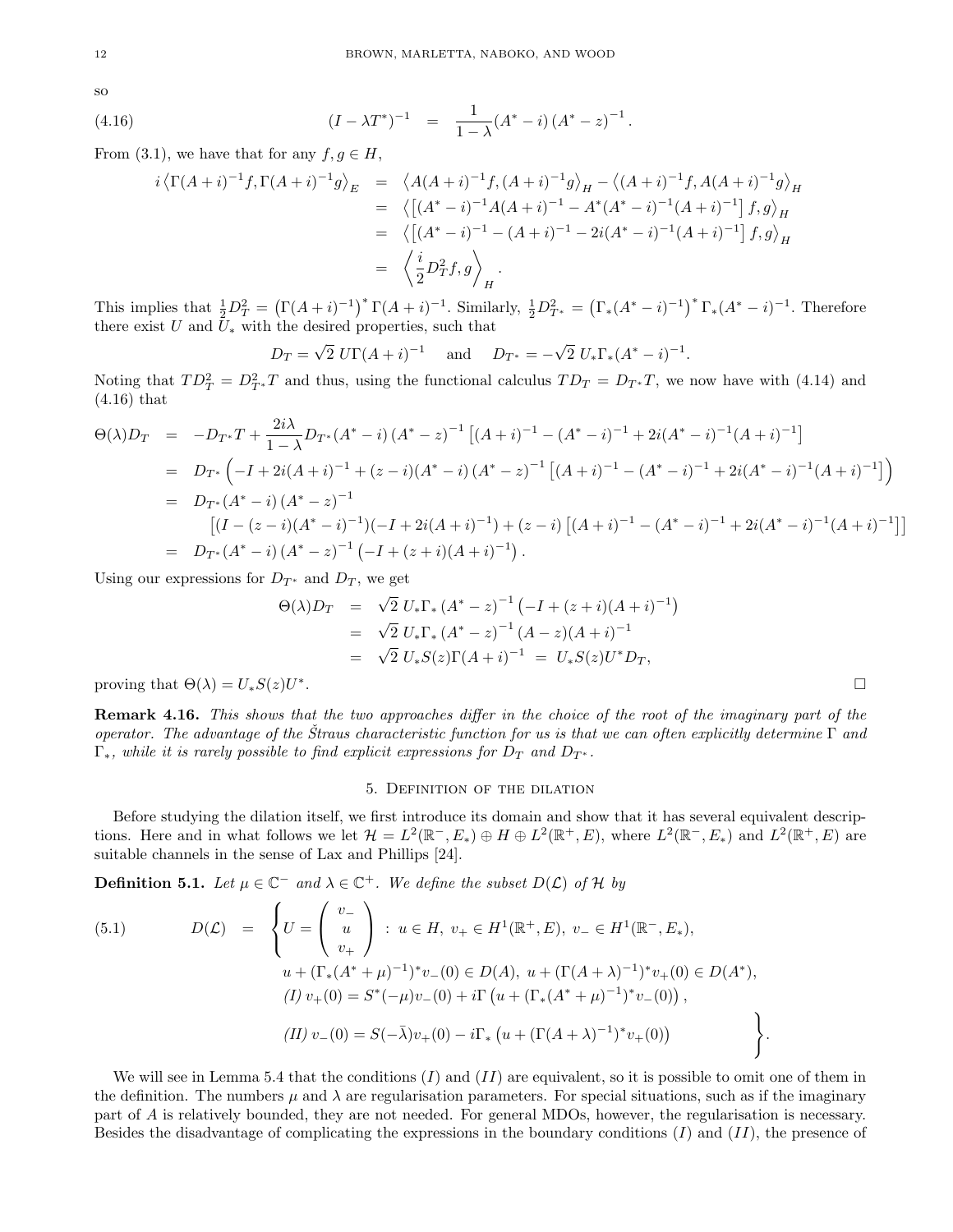the parameters also may bring some advantages, e.g. allowing to simplify the conditions by a particular choice of the parameters or by taking limits whenever the terms in (5.1) admit suitable asymptotics.

We now show that  $D(\mathcal{L})$  is independent of the choice of  $\mu \in \mathbb{C}^-$  and  $\lambda \in \mathbb{C}^+$ . First, we show this for the conditions to lie in the domains of the operators, and in a second lemma we consider  $(I)$  and  $(II)$ .

**Lemma 5.2.** Let  $u \in H$ ,  $v_{-}(0) \in E$ <sup>\*</sup> and  $v_{+}(0) \in E$ . If  $u + (\Gamma_*(A^* + \mu_0)^{-1})^* v_{-}(0) \in D(A)$  for some  $\mu_0 \in \mathbb{C}^-$ , then  $u + (\Gamma_*(A^* + \mu)^{-1})^* v_-(0) \in D(A)$  for all  $\mu \in \mathbb{C}^-$ . Similarly, if  $u + (\Gamma(A + \lambda_0)^{-1})^* v_+(0) \in D(A^*)$  for some  $\lambda_0 \in \mathbb{C}^+$ , then  $u + (\Gamma(A + \lambda)^{-1})^* v_+(0) \in D(A^*)$  for all  $\lambda \in \mathbb{C}^+$ .

*Proof.* We show that  $u + (\Gamma_*(A^* + \mu)^{-1})^* v_-(0) \in D(A)$  for all  $\mu \in \mathbb{C}^-$ . Clearly, it suffices to show that

$$
((\Gamma_*(A^* + \mu)^{-1})^* - (\Gamma_*(A^* + \mu_0)^{-1})^*) v_-(0) = [\Gamma_*((A^* + \mu)^{-1} - (A^* + \mu_0)^{-1})]^* v_-(0) \in D(A).
$$

We have

$$
\left[\Gamma_*((A^* + \mu)^{-1} - (A^* + \mu_0)^{-1})\right]^* v_-(0) = \left[ (\mu_0 - \mu) \Gamma_*((A^* + \mu)^{-1}(A^* + \mu_0)^{-1}) \right]^* v_-(0)
$$
  
=  $(\bar{\mu}_0 - \bar{\mu})(A + \bar{\mu}_0)^{-1} \left( \Gamma_*(A^* + \mu)^{-1} \right)^* v_-(0),$ 

which clearly lies in  $D(A)$ .

Now we are in a position to prove independence of the boundary conditions  $(I)$  and  $(II)$  from the choice of  $\mu \in \mathbb{C}^-$  and  $\lambda \in \mathbb{C}^+$ .

**Lemma 5.3.** The conditions (I) and (II) in (5.1) are independent of  $\mu \in \mathbb{C}^-$  and  $\lambda \in \mathbb{C}^+$ , respectively.

*Proof.* We check this for (I). We need to show that for any  $\mu, \tilde{\mu} \in \mathbb{C}^-$  we have

(5.2) 
$$
S^*(-\mu) - S^*(-\tilde{\mu}) + i\Gamma \left( \Gamma_*((A^* + \mu)^{-1} - (A^* + \tilde{\mu})^{-1}) \right)^* = 0 \text{ on } E_*.
$$

Since,

$$
\Gamma\left(\Gamma_*((A^*+\mu)^{-1}-(A^*+\widetilde{\mu})^{-1})\right)^* = \Gamma\left((\widetilde{\mu}-\mu)\Gamma_*((A^*+\mu)^{-1}(A^*+\widetilde{\mu})^{-1})\right)^* \n= (\overline{\widetilde{\mu}}-\overline{\mu})\left(\Gamma(A+\overline{\widetilde{\mu}})^{-1}\right)\left(\Gamma_*(A^*+\mu)^{-1}\right)^*,
$$

the result follows from taking adjoints in (4.5).

The next lemma shows that the conditions  $(I)$  and  $(II)$  in  $(5.1)$  are equivalent.

**Lemma 5.4.** Let  $\mu \in \mathbb{C}^-, \lambda \in \mathbb{C}^+, u \in H$ ,  $v_+(0) \in E$  and  $v_-(0) \in E_*$ . Then  $u_+(\Gamma_*(A^* + \mu)^{-1})^*v_-(0) \in D(A)$ and

$$
(I) v_{+}(0) = S^{*}(-\mu)v_{-}(0) + i\Gamma \left( u + (\Gamma_{*}(A^{*} + \mu)^{-1})^{*}v_{-}(0) \right)
$$

holds if and only if  $u + (\Gamma(A + \lambda)^{-1})^* v_+(0) \in D(A^*)$  and

$$
(II)\ v_{-}(0)=S(-\bar{\lambda})v_{+}(0)-i\Gamma_{*}\left(u+(\Gamma(A+\lambda)^{-1})^{*}v_{+}(0)\right)
$$

.

*Proof.* We will assume that  $u + (\Gamma(A + \lambda)^{-1})^* v_+(0) \in D(A^*)$  and  $(II)$  holds. The proof of the converse is similar. First, we need to show that  $w := u + (\Gamma_*(A^* + \mu)^{-1})^* v_-(0) \in D(A)$ . Now,

$$
w = u + (\Gamma_*(A^* + \mu)^{-1})^* \left[ S(-\bar{\lambda})v_+(0) - i\Gamma_* \left( u + (\Gamma(A + \lambda)^{-1})^* v_+(0) \right) \right].
$$

Using  $(4.7)$ , we get

$$
w = u + [I + (\bar{\lambda} - \bar{\mu})(A + \bar{\mu})^{-1}] (\Gamma(A + \lambda)^{-1})^* v_+(0) - i(\Gamma_*(A^* + \mu)^{-1})^* \Gamma_* (u + (\Gamma(A + \lambda)^{-1})^* v_+(0)).
$$
  
Clearly,  $w \in D(A)$  if and only if  $\tilde{w} \in D(A)$ , where

$$
\tilde{w} := u + (\Gamma(A + \lambda)^{-1})^* v_+(0) - i(\Gamma_*(A^* + \mu)^{-1})^* \Gamma_* (u + (\Gamma(A + \lambda)^{-1})^* v_+(0))
$$
  
= 
$$
[I - i(\Gamma_*(A^* + \mu)^{-1})^* \Gamma_*] (u + (\Gamma(A + \lambda)^{-1})^* v_+(0)).
$$

Next, using that  $u + (\Gamma(A + \lambda)^{-1})^* v_+(0) \in D(A^*)$ , for  $\nu \in \mathbb{C}^+$  there exists f such that

$$
u + (\Gamma(A + \lambda)^{-1})^* v_+(0) = (A^* - \nu)^{-1} f.
$$

Inserting this in  $\tilde{w}$  and using (3.4), we get

$$
\tilde{w} = (A^* - \nu)^{-1} f + [(A + \bar{\mu})^{-1} - (A^* - \nu)^{-1} + (\bar{\mu} + \nu)(A + \bar{\mu})^{-1}(A^* - \nu)^{-1}] f
$$
  
= 
$$
[(A + \bar{\mu})^{-1} + (\bar{\mu} + \nu)(A + \bar{\mu})^{-1}(A^* - \nu)^{-1}] f \in D(A).
$$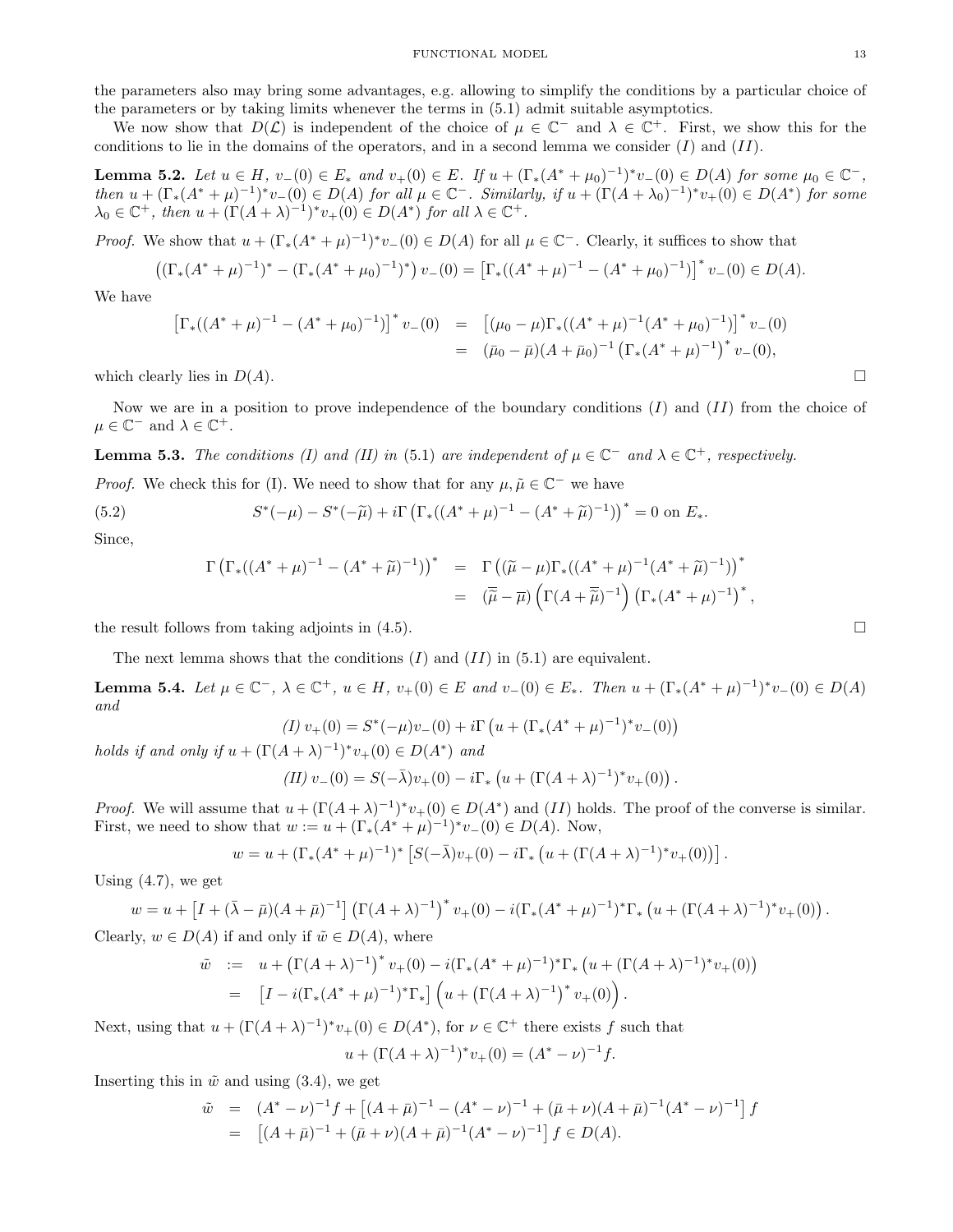It remains to check  $(I)$ , which using Lemma 4.8, is equivalent to

$$
(5.3) \ v_{+}(0) - S^{*}(-\mu)S(-\bar{\lambda})v_{+}(0) = -iS_{*}(-\bar{\mu})\Gamma_{*}\left(u + (\Gamma(A+\lambda)^{-1})^{*}v_{+}(0)\right) +i\Gamma\left(u + (\Gamma_{*}(A^{*}+\mu)^{-1})^{*}\left(S(-\bar{\lambda})v_{+}(0) - i\Gamma_{*}\left(u + (\Gamma(A+\lambda)^{-1})^{*}v_{+}(0)\right)\right)\right).
$$

By Lemma 4.11, the left hand side of (5.3) is given by

(5.4) 
$$
i(\bar{\lambda} - \bar{\mu}) \left( \Gamma(A + \bar{\mu})^{-1} \right) \left( \Gamma(A + \lambda)^{-1} \right)^* v_+(0).
$$

We now calculate the terms on the right hand side of (5.3). By the definition of  $S_*,$  we have

(5.5) 
$$
S_*(-\bar{\mu})\Gamma_*\left(u+(\Gamma(A+\lambda)^{-1})^*v_+(0)\right)=\Gamma(A+\bar{\mu})^{-1}(A^*+\bar{\mu})\left(u+(\Gamma(A+\lambda)^{-1})^*v_+(0)\right),
$$

by  $(4.7)$  we have

$$
(5.6) \quad (\Gamma_*(A^* + \mu)^{-1})^* S(-\bar{\lambda}) v_+(0) = [I + (\bar{\lambda} - \bar{\mu})(A + \bar{\mu})^{-1}] (\Gamma(A + \lambda)^{-1})^* v_+(0)
$$
  

$$
= (\Gamma(A + \lambda)^{-1})^* v_+(0) + (\bar{\lambda} - \bar{\mu})(A + \bar{\mu})^{-1} (\Gamma(A + \lambda)^{-1})^* v_+(0).
$$

Applying iΓ to the second term (which lies in  $D(A)$ ) gives the same as in (5.4), so this will precisely cancel the left hand side in  $(5.3)$ . The remaining terms on the right hand side of  $(5.3)$  now equal

$$
-i\Gamma(A+\bar{\mu})^{-1}(A^*+\bar{\mu})(u+(\Gamma(A+\lambda)^{-1})^*v_+(0))
$$
  
+
$$
+i\Gamma\left(u+(\Gamma(A+\lambda)^{-1})^*v_+(0)-i(\Gamma_*(A^*+\mu)^{-1})^*\Gamma_*(u+(\Gamma(A+\lambda)^{-1})^*v_+(0))\right).
$$

Setting  $u + (\Gamma(A + \lambda)^{-1})^* v_+(0) = (A^* + \bar{\lambda})^{-1} f$ , this is

$$
-i\Gamma\left[ (A+\bar{\mu})^{-1}(A^*+\bar{\mu})(A^*+\bar{\lambda})^{-1}f - (A^*+\bar{\lambda})^{-1}f + i(\Gamma_*(A^*+\mu)^{-1})^* \left( \Gamma_*(A^*+\bar{\lambda})^{-1}f \right) \right].
$$

Applying  $(3.4)$  shows that this equals zero, as required.

**Remark 5.5.** This shows which are the free parameters in the description of  $D(\mathcal{L})$ :

- The value for  $v_{+}(0) \in E$ ,
- a vector  $h \in D(A^*)$  (such that  $u = h (\Gamma(A + \lambda)^{-1})^* v_+(0)$ ) and
- two vector-valued functions  $w_{\pm} \in H^1(\mathbb{R}^{\pm})$  with  $w_{+}(0) = 0 = w_{-}(0)$ .

So far, we have discussed the domain of the dilation. We now present two equivalent formulae for the part of the action of the dilation on the original Hilbert space H.

**Definition 5.6.** Let  $\mu \in \mathbb{C}^-$  and  $\lambda \in \mathbb{C}^+$ . For  $U \in D(\mathcal{L})$  as given in (5.1), define two operators  $T, T_* : D(\mathcal{L}) \to H$ by

(5.7) 
$$
TU := A^*(u + (\Gamma(A + \lambda)^{-1})^* v_+(0)) + \bar{\lambda}(\Gamma(A + \lambda)^{-1})^* v_+(0)
$$

and

(5.8) 
$$
T_*U := A(u + (\Gamma_*(A^* + \mu)^{-1})^* v_-(0)) + \bar{\mu}(\Gamma_*(A^* + \mu)^{-1})^* v_-(0).
$$

Note that we have

(5.9) 
$$
TU = (A^* + \bar{\lambda}) (u + (\Gamma(A + \lambda)^{-1})^* v_+(0)) - \bar{\lambda} u
$$

and

(5.10) 
$$
T_*U = (A + \bar{\mu})(u + (\Gamma_*(A^* + \mu)^{-1})^*v_-(0)) - \bar{\mu}u.
$$

**Lemma 5.7.** The operators T and  $T_*$  coincide on  $D(\mathcal{L})$ .

*Proof.* Let  $U \in D(\mathcal{L})$ ,  $\lambda \in \mathbb{C}^+$  and  $\mu \in \mathbb{C}^-$ . We test the equality with functions g from the dense set  $D(A)$ :

$$
\langle g, TU \rangle = \langle Ag, u \rangle + \langle \Gamma(A + \lambda)^{-1} \rangle Ag, v_{+}(0) \rangle + \langle \lambda \Gamma(A + \lambda)^{-1} g, v_{+}(0) \rangle
$$
  
=  $\langle Ag, u \rangle + \langle \Gamma g, v_{+}(0) \rangle$   
=  $\langle Ag, u + (\Gamma_{*}(A^{*} + \mu)^{-1})^{*} v_{-}(0) \rangle - \langle Ag, (\Gamma_{*}(A^{*} + \mu)^{-1})^{*} v_{-}(0) \rangle + \langle \Gamma g, v_{+}(0) \rangle.$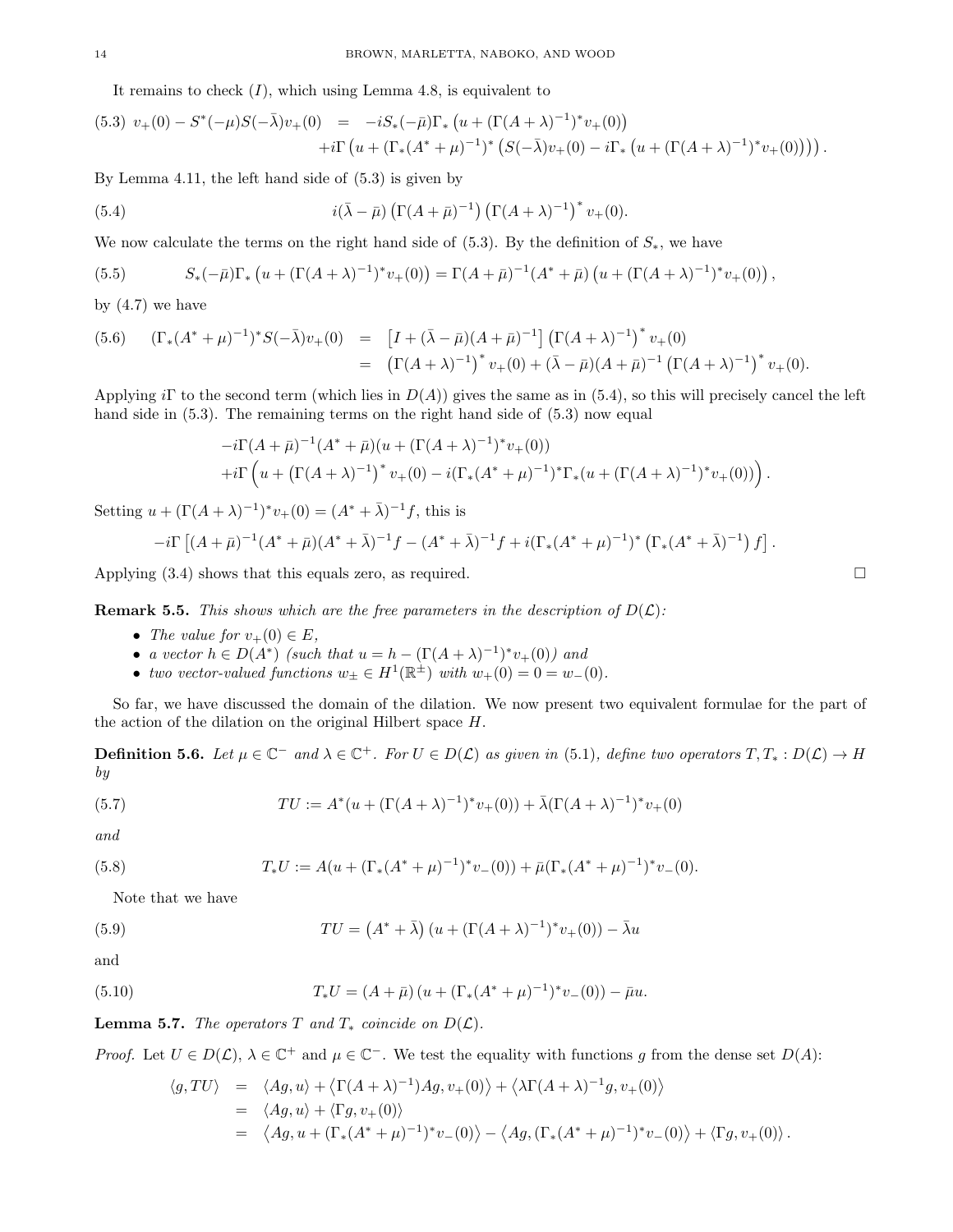Using the Lagrange identity (3.1) for the first term gives

$$
\langle g, TU \rangle = \langle g, A(u + (\Gamma_*(A^* + \mu)^{-1})^* v_{-}(0)) \rangle + i \langle \Gamma g, \Gamma(u + (\Gamma_*(A^* + \mu)^{-1})^* v_{-}(0)) \rangle - \langle Ag, (\Gamma_*(A^* + \mu)^{-1})^* v_{-}(0) \rangle + \langle \Gamma g, v_{+}(0) \rangle = \langle g, T_* U - \bar{\mu} (\Gamma_*(A^* + \mu)^{-1})^* v_{-}(0) \rangle + i \langle \Gamma g, \Gamma(u + (\Gamma_*(A^* + \mu)^{-1})^* v_{-}(0)) \rangle - \langle Ag, (\Gamma_*(A^* + \mu)^{-1})^* v_{-}(0) \rangle + \langle \Gamma g, v_{+}(0) \rangle = \langle g, T_* U \rangle - \mu \langle g, (\Gamma_*(A^* + \mu)^{-1})^* v_{-}(0) \rangle + \langle \Gamma g, v_{+}(0) - i \Gamma(u + (\Gamma_*(A^* + \mu)^{-1})^* v_{-}(0)) \rangle - \langle Ag, (\Gamma_*(A^* + \mu)^{-1})^* v_{-}(0) \rangle = \langle g, T_* U \rangle - \langle (\Gamma_*(A^* + \mu)^{-1})(A + \mu)g, v_{-}(0) \rangle + \langle \Gamma g, S^* (-\mu) v_{-}(0) \rangle,
$$

where the last equality follows from the boundary condition (I) in  $D(\mathcal{L})$ . Therefore, we get

$$
\langle g, TU \rangle - \langle g, T_* U \rangle = \langle S(-\mu) \Gamma g - (\Gamma_*(A^* + \mu)^{-1})(A + \mu)g, v_-(0) \rangle = 0,
$$

by definition of the characteristic function. Hence  $TU = T_*U$ .

The previous result immediately shows the following corollary, which justifies the absence of the parameters  $\lambda$ and  $\mu$  in our notation of T and  $T_*$ .

Corollary 5.8. T and  $T_*$  on  $D(\mathcal{L})$  are independent of  $\lambda$  and  $\mu$ .

Finally, having defined the domain on the dilation  $D(\mathcal{L})$  in Definition 5.1, we can now give its full action. **Definition 5.9.** We define the operator  $\mathcal L$  on  $\mathcal H$  with domain  $D(\mathcal L)$  by

$$
\mathcal{L}U = \mathcal{L}\left(\begin{array}{c} v_- \\ u \\ v_+ \end{array}\right) = \left(\begin{array}{c} iv'_- \\ TU \\ iv'_+ \end{array}\right).
$$

We see that in the so-called incoming and outgoing channels (the first and last components), see, e.g. [24], the operator  $\mathcal L$  is a simple first order differentiation operator, while on the part in H, it is given by T or  $T_*$ , which act essentially like  $A^*$  or  $A$  with correction or coupling terms from the channels.

#### 6. Examples

In this section we consider some special cases for which we determine the operator  $\mathcal L$  and its domain more explicitly.

6.1. The case of bounded imaginary part. We start with a very simple well-known example.

**Lemma 6.1.** Assume  $A = \Re A + i \Im A$  with  $\Re A$  a selfadjoint operator,  $\Im A$  a bounded non-negative operator and  $D(A) = D(A^*) = D(\Re A)$ . We can choose  $\Gamma = \Gamma_* =$ √  $2\Im A$  and  $E = E_* = \overline{\mathrm{Ran} \Im A} \subseteq H$ . Then  $U =$  $\sqrt{ }$  $\mathcal{L}$  $v_-\$ u  $v_+$  $\setminus$  <sup>∈</sup>  $D(\mathcal{L})$  if and only if  $u \in D(A)$  and  $v_+(0) = v_-(0) + i\Gamma u$ .

*Proof.* It is easy to check (3.1) and (3.2) hold with the given  $\Gamma, \Gamma_*, E$  and  $E_*$ . In particular,  $\Gamma$  and  $\Gamma_*$  are bounded, so for any  $v_+(0), v_-(0)$  we have

 $(\Gamma(A + \lambda)^{-1})^* v_+(0) = (A^* + \bar{\lambda})^{-1} \Gamma^* v_+(0) \in D(A^*)$  and  $(\Gamma_*(A^* + \mu)^{-1})^* v_-(0) = (A + \bar{\mu})^{-1} \Gamma^*_* v_-(0) \in D(A)$ . This shows that whenever  $U \in D(\mathcal{L})$  we have  $u \in D(A)$  and so

(6.1) 
$$
v_{+}(0) = S^{*}(-\mu)v_{-}(0) + i\Gamma(\Gamma_{*}(A^{*}+\mu)^{-1})^{*}v_{-}(0) + i\Gamma u.
$$

Next let  $v_-(0)$  in Ran  $\Gamma_*$  be arbitrary,  $f \in D(A^*)$  with  $v_-(0) = \Gamma_* f$  and  $g = (A^* + \mu)f$ . Then using the definition of  $S_*$  and (3.4), we have

(6.2)  
\n
$$
S^*(-\mu)v_{-}(0) + i\Gamma(\Gamma_*(A^* + \mu)^{-1})^*v_{-}(0)
$$
\n
$$
= [S_*(-\bar{\mu}) + i\Gamma(\Gamma_*(A^* + \mu)^{-1})^*] \Gamma_*(A^* + \mu)^{-1}g
$$
\n
$$
= \Gamma[(A+\bar{\mu})^{-1}(A^* + \bar{\mu})(A^* + \mu)^{-1} - (A+\bar{\mu})^{-1} + (A^* + \mu)^{-1} - (\bar{\mu} - \mu)(A+\bar{\mu})^{-1}]
$$
\n
$$
= \Gamma f = v_{-}(0).
$$

Since this holds for  $v_-(0)$  from the dense set Ran Γ<sub>∗</sub>, it holds on the whole space  $E_*$  and (6.1) reduces to  $v_+(0)$  =  $v_-(0) + i\Gamma u$ .

On the other hand, if  $u \in D(A)$  then clearly the domain inclusions needed in (5.1) are satisfied and (I) follows from  $v_{+}(0) = v_{-}(0) + i\Gamma u$  by using (6.2).

g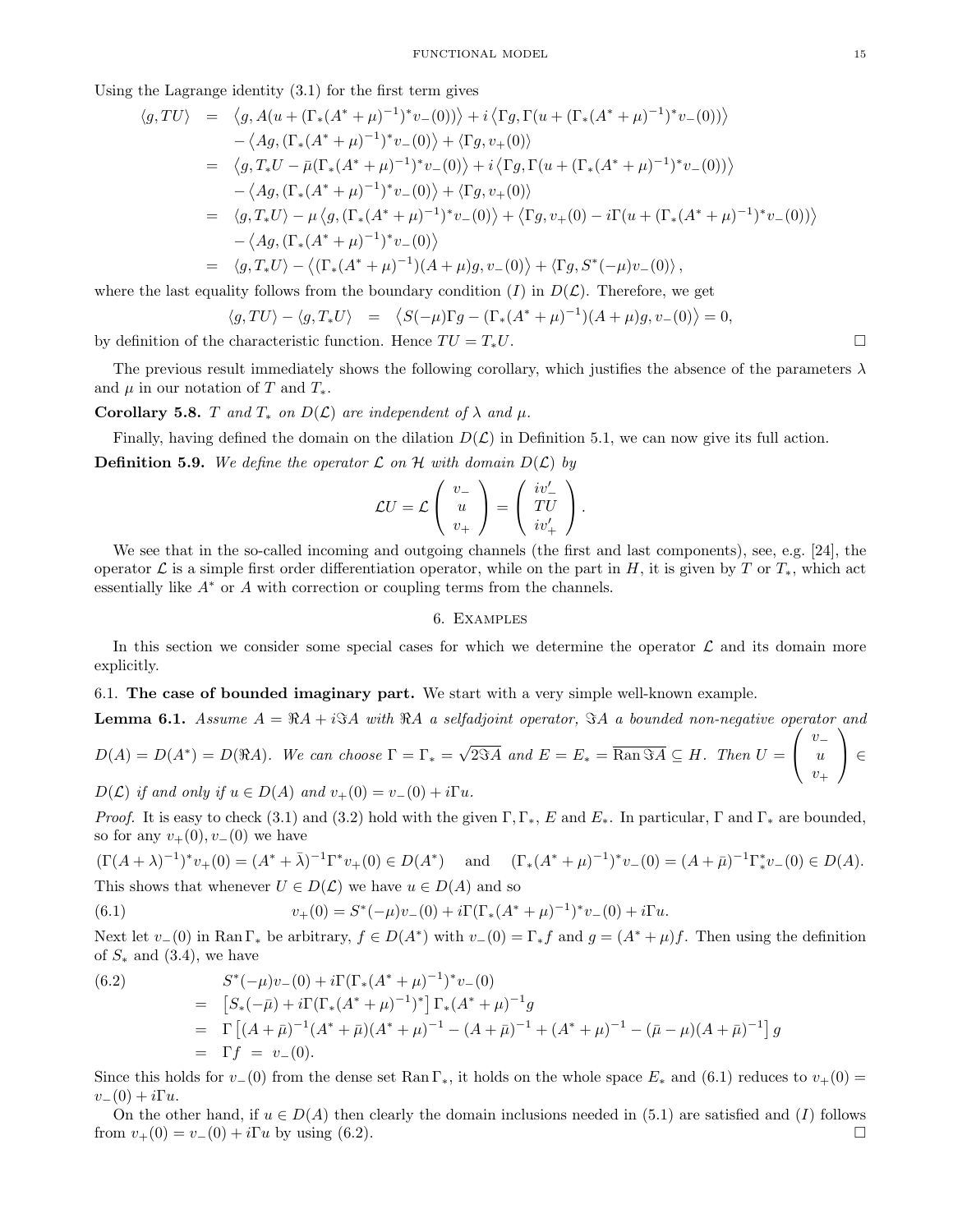We note that similar considerations work for the case of relatively bounded imaginary part.

6.2. Dissipative Schrödinger operators on the half line. This section considers the combination of dissipative boundary conditions and potentials for Schrödinger operators, providing an example where the imaginary part of the operator is not bounded. It also illustrates the usefulness of being able to consider limits of the parameters  $\lambda$ and  $\mu$  in the description of the dilation.

We now consider the Schrödinger operator A in  $L^2(\mathbb{R}^+)$  as discussed in Example 4.14. We note that the operator A is completely non-selfadjoint provided either  $\Im(h) \neq 0$  or  $\Im(q)$  is not identically zero. We will prove this in forthcoming work. Our first aim is to determine the asymptotics of the characteristic function given in (4.11). To this end, we begin with an elementary abstract lemma.

**Lemma 6.2.** Let  $S_n = \begin{pmatrix} \alpha_n & \beta_n \\ \alpha_n & \beta_n \end{pmatrix}$  $\gamma_n$  δn  $\bigg), n \in \mathbb{N}, \text{ be a sequence of } 2 \times 2 \text{ block operator matrices in } H_1 \oplus H_2 \text{ consisting of } 2 \times 2 \text{ block }$ of bounded operators and such that  $S_n$  is a contraction for all  $n \in \mathbb{N}$ . If  $\alpha_n \stackrel{s}{\to} I_{H_1}$  and  $\delta_n \stackrel{s}{\to} I_{H_2}$ , then  $\beta_n, \gamma_n \stackrel{s}{\to} 0$ . Here  $A_n \stackrel{s}{\rightarrow} A$  denotes strong convergence.

*Proof.* We prove the statement for  $\gamma_n$ . The proof for  $\beta_n$  is similar. For any  $x \in H_1$ ,

$$
0 \leq ||\alpha_n^* \alpha_n x - x||^2 = ||\alpha_n^* \alpha_n x||^2 + ||x||^2 - 2||\alpha_n x||^2 \leq 2||x||^2 - 2||\alpha_n x||^2 \to 0,
$$

by assumption on  $\alpha_n$ . Thus,  $\alpha_n^* \alpha_n \stackrel{s}{\rightarrow} I_{H_1}$ . However,  $S_n^* S_n$  is also a contraction, so  $0 \leq \alpha_n^* \alpha_n + \gamma_n^* \gamma_n \leq I_{H_1}$ . This implies  $\gamma_n^* \gamma_n \stackrel{s}{\rightarrow} 0$ . Then for any  $x \in H_1$ ,

$$
\|\gamma_n x\|^2 = \langle \gamma_n^* \gamma_n x, x \rangle \to 0,
$$

proving  $\gamma_n \stackrel{s}{\rightarrow} 0$ .  $\stackrel{s}{\rightarrow} 0.$ 

Using that  $m_*(z) \sim i\sqrt{z}$  as  $z \to +i\infty$  (see [15]) and using the resolvent estimate for the anti-dissipative operator A<sup>∗</sup> , we see that the two diagonal terms in the characteristic function in (4.11) converge strongly to the identity. By Lemma 6.2, the two off diagonal terms must converge strongly to 0. Therefore,  $S(z) \stackrel{s}{\rightarrow} I$  as  $z \rightarrow +i\infty$ .

To determine the conditions for lying in  $D(\mathcal{L})$  more explicitly, we next determine  $(\Gamma_*(A^* - z)^{-1})^*$ . Let  $G_*$ denote the Green function associated with  $A^*$  given by

(6.3) 
$$
G_*(x,y,z) = \frac{1}{\bar{h} - m_*(z)} \begin{cases} (\bar{h}\varphi_*(x,z) + \psi_*(x,z)) (m_*(z)\varphi_*(y,z) + \psi_*(y,z)), & x < y, \\ (\bar{h}\varphi_*(y,z) + \psi_*(y,z)) (m_*(z)\varphi_*(x,z) + \psi_*(x,z)), & x > y, \end{cases}
$$

with  $\varphi_*, \psi_*$  the fundamental solutions from Example 4.14. In particular,

(6.4) 
$$
G_*(0, y, z) = \frac{m_*(z)\varphi_*(y, z) + \psi_*(y, z)}{\bar{h} - m_*(z)}.
$$

Let  $c \in \mathbb{C}$ ,  $\eta \in L^2(\{\Im q > 0\})$  and  $p \in L^2(\mathbb{R}^+)$ . Then

$$
\left\langle \left( \Gamma_*(A^* - z)^{-1} \right)^* \begin{pmatrix} c \\ \eta(x) \end{pmatrix}, p(x) \right\rangle = \left\langle \begin{pmatrix} c \\ \eta(x) \end{pmatrix}, \Gamma_*(A^* - z)^{-1} p(x) \right\rangle
$$
  
\n
$$
= \left\langle \begin{pmatrix} c \\ \eta(x) \end{pmatrix}, \begin{pmatrix} \sqrt{2\Im h} \int_0^\infty G_*(0, y, z) p(y) dy \\ \sqrt{2\Im q(x)} \int_0^\infty G_*(x, y, z) p(y) dy \end{pmatrix} \right\rangle
$$
  
\n
$$
= \left\langle c\sqrt{2\Im h} \cdot \overline{G_*(0, y, z)} + (A - \overline{z})^{-1} \sqrt{2\Im q(x)} \eta(x), p(y) \right\rangle,
$$

so

$$
\left(\Gamma_*(A^*-z)^{-1}\right)^*\left(\begin{array}{c}c\\ \eta\end{array}\right)=c\sqrt{2\Im h}\cdot\overline{G_*(0,\cdot,z)}+(A-\bar{z})^{-1}\sqrt{2\Im q}\eta.
$$

The last term clearly lies in  $D(A)$ , therefore, the condition  $u + (\Gamma_*(A^* + \mu)^{-1})^* v_-(0) \in D(A)$  becomes

$$
u + (v_{-}(0))_{1} \sqrt{2\Im h} \cdot \overline{G_{*}(0, y, z)} = u + (v_{-}(0))_{1} \sqrt{2\Im h} \frac{\overline{m_{*}(z)\varphi_{*}(y, z) + \psi_{*}(y, z)}}{h - \overline{m_{*}(z)}} \in D(A),
$$

where  $(v_-(0))_1 \in \mathbb{C}$  denotes the first component of  $v_-(0)$  and  $(v_-(0))_2 \in L^2({\Im(q) > 0})$  denotes the second component of  $v_-(0)$ . Evaluating the expression and its derivative at 0 gives the condition

(6.5) 
$$
u'(0) - hu(0) = (v_-(0))_1 \sqrt{2\Im h}.
$$

$$
\Box
$$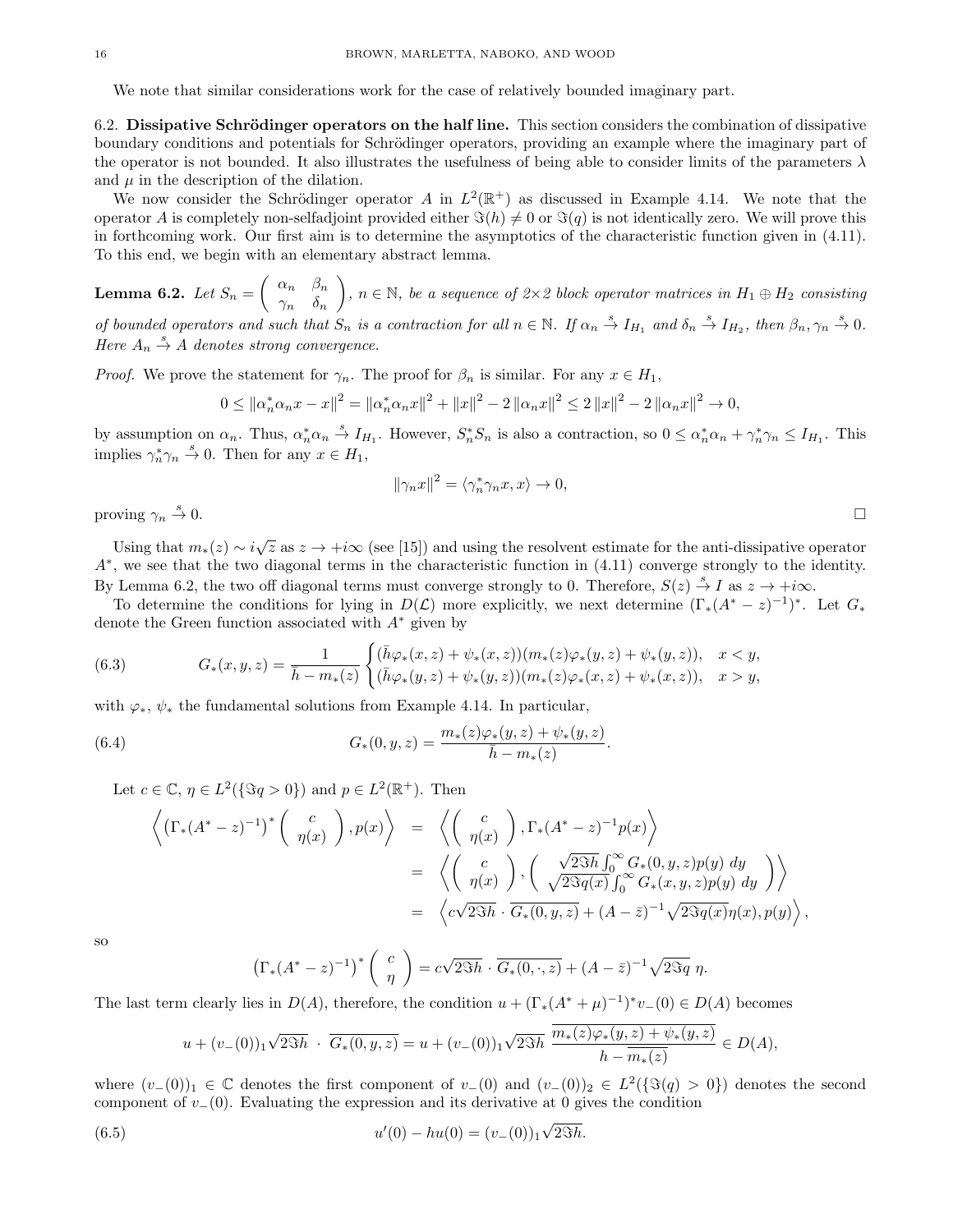Next, we consider the boundary condition  $v_{+}(0) = S^{*}(-\mu)v_{-}(0) + i\Gamma(u+(\Gamma_{*}(A^{*}+\mu)^{-1})^{*}v_{-}(0)),$  as  $\mu \to -i\infty$ . By  $\hat{\Gamma}$  we denote the extension of  $\Gamma_*$  from  $D(A^*)$  to  $H^1(\mathbb{R}^+)$  by the same formula. From the calculation above we have that

(6.6) 
$$
\hat{\Gamma}(\Gamma_*(A^*+\mu)^{-1})^*v_-(0)=\hat{\Gamma}\left[(v_-(0))_1\sqrt{2\Im h}\cdot\overline{G_*(0,\cdot,-\mu)}+(A+\bar{\mu})^{-1}\sqrt{2\Im q}(v_-(0))_2\right].
$$

**Lemma 6.3.** As  $\mu \to -i\infty$ , we have

$$
\hat{\Gamma}(\Gamma_*(A^* + \mu)^{-1})^* v_-(0) \to 0.
$$

*Proof.* Let  $\Im(\mu) < 0$  and recall that  $q \in L^{\infty}(\mathbb{R}^{+})$ . In a first step we reduce the problem to studying the resolvent of the free operator  $(A_0 f)(x) = -f''(x)$  with  $D(A_0) = D(A)$ . Using the Hilbert identity, we have

(6.7) 
$$
\hat{\Gamma}(\Gamma_*(A^* + \mu)^{-1})^* = \hat{\Gamma}(\Gamma_*(A_0^* + \mu)^{-1})^* - \hat{\Gamma}(\Gamma_*(A_0^* + \mu)^{-1}\overline{q}(A^* + \mu)^{-1})^*
$$

$$
= \hat{\Gamma}(\Gamma_*(A_0^* + \mu)^{-1})^* - \hat{\Gamma}[(A + \overline{\mu})^{-1}q(\Gamma_*(A_0^* + \mu)^{-1})^*].
$$

Now,

$$
\left\|\hat{\Gamma}(A+\overline{\mu})^{-1}q\right\| \leq \|q\|_{\infty}\left\|\hat{\Gamma}(A+\overline{\mu})^{-1}\right\| = \|q\|_{\infty}\left\|\hat{\Gamma}(A_0+\overline{\mu})^{-1}(A_0+\overline{\mu})(A+\overline{\mu})^{-1}\right\|
$$
  
(6.8)  

$$
\leq \|q\|_{\infty}\left\|\hat{\Gamma}(A_0+\overline{\mu})^{-1}\right\|\left\|I-q(A+\overline{\mu})^{-1}\right\| = \|q\|_{\infty}\left\|\hat{\Gamma}(A_0+\overline{\mu})^{-1}\right\|\left(1+\frac{\|q\|_{\infty}}{|S(\mu)|}\right),
$$

using the standard resolvent estimate for the dissipative operator A. Together with (6.7), this means that we are required to show that

(a) 
$$
\left\|\hat{\Gamma}(A_0 + \overline{\mu})^{-1}\right\| \to 0
$$
 and (b)  $\left\|\hat{\Gamma}(\Gamma_*(A_0^* + \mu)^{-1})^*\right\| \to 0, \quad \mu \to -i\infty.$ 

Since, for  $u \in H^1(\mathbb{R}^+),$ 

$$
\hat{\Gamma}u = \begin{pmatrix} \sqrt{2\Im h} u(0) \\ \sqrt{2\Im q} u|_{\Omega} \end{pmatrix},
$$

we have

(6.9) 
$$
\|\hat{\Gamma}u\| \leq c_h|u(0)| + c_q \|u\|.
$$

Letting  $P_1u := u(0)$  for  $u \in H^1(\mathbb{R}^+)$  and using that taking adjoints preserves the norm, to check (b) above, it is therefore sufficient to show

(b)(i) 
$$
||P_1(\Gamma_*(A_0^* + \mu)^{-1})^*|| \to 0
$$
 and (b)(ii)  $||\Gamma_*(A_0^* + \mu)^{-1}|| \to 0$ ,  $\mu \to -i\infty$ .

From (6.9), since  $\Gamma_* v = \hat{\Gamma} v$  for  $v \in D(A_0^*)$ , we get

$$
\begin{aligned} \left\| \Gamma_*(A_0^* + \mu)^{-1} u \right\| &\leq\quad c_h |P_1 \Gamma_*(A_0^* + \mu)^{-1} u| + c_q \left\| (A_0^* + \mu)^{-1} u \right\| \\ &\leq\quad c_h |P_1 \Gamma_*(A_0^* + \mu)^{-1} u| + \frac{c_q}{|\Im(\mu)|} \left\| u \right\|, \end{aligned}
$$

using the standard resolvent estimate for the anti-dissipative operator  $A_0^*$ . Therefore, (b)(ii) will follow from (b)(i); moreover, (a) will follow from a similar argument. Thus, it remains to prove (b)(i). Replacing  $A^*$  by  $A_0^*$  and denoting the corresponding Green function by  $G_0$ , from  $(6.6)$ , we have

$$
||P_1(\Gamma_*(A_0^*+\mu)^{-1})^*v_-(0)|| \leq c(h,q) \left( |(v_-(0))_1| + |G_0(0,0,-\mu)| + ||G_0(0,\cdot,-\mu)|| \left( |(v_-(0))_2| \right| \right)
$$

Now,

$$
G_0(0, y, -\mu) = \frac{m_0(-\mu)\varphi_0(y, -\mu) + \psi_0(y, -\mu)}{\bar{h} - m_0(-\mu)},
$$

where

$$
\varphi_0(y, z) = \frac{e^{i\sqrt{z}y} - e^{-i\sqrt{z}y}}{2i\sqrt{z}}, \quad \psi_0(y, z) = \frac{e^{i\sqrt{z}y} + e^{-i\sqrt{z}y}}{2}
$$

and  $m_0(z) = i\sqrt{z}$ . Therefore,  $G_0(0, 0, -\mu) = (\bar{h} - m_0(-\mu))^{-1} \to 0$  as  $\mu \to -i\infty$  and  $|G_0(0, y, -\mu)| \leq (|\bar{h} - \mu|)^{-1}$  $m_0(-\mu)|^{-1}|e^{-3(\sqrt{-\mu})y}|$ . Hence,  $||G_0(0, y, -\mu)||_2 \leq$ √ 2 |h¯ − m0(−µ)|) <sup>−</sup><sup>1</sup>=( √ −µ) <sup>−</sup>1/<sup>2</sup> → 0 as µ → −i∞.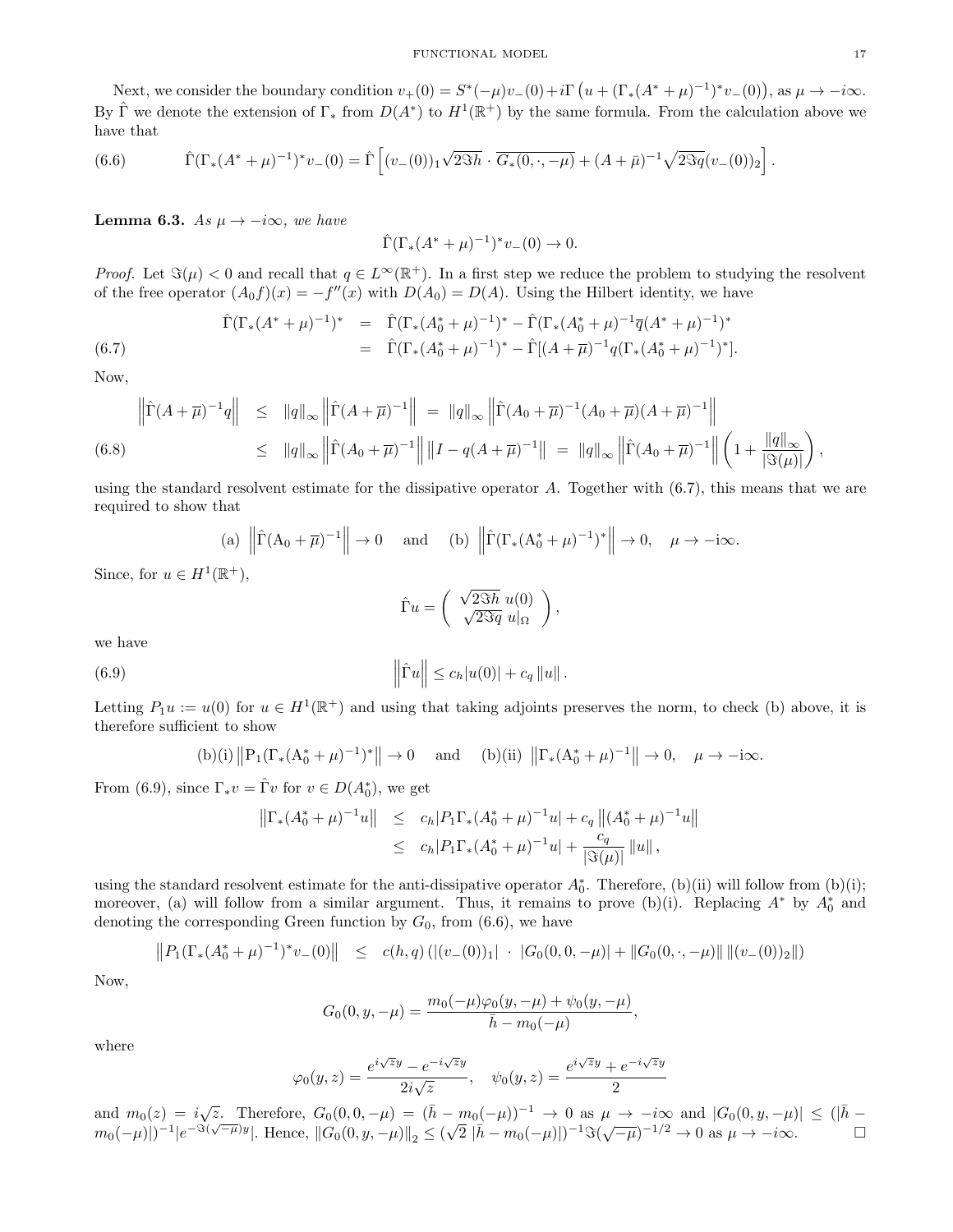Combining the lemma with (6.5) we obtain

$$
D(\mathcal{L}) = \begin{cases} U = \begin{pmatrix} v_- \\ u \\ v_+ \end{pmatrix} : u \in H^2(\mathbb{R}^+), v_{\pm} \in H^1(\mathbb{R}^{\pm}), \\ u'(0) - hu(0) = \sqrt{2\Im h} (v_-(0))_1, v_+(0) = v_-(0) + i\hat{\Gamma}u \end{cases}.
$$

Finally, we consider the action of  $\mathcal{L}$ . We have

$$
T_*\begin{pmatrix} v_- \\ u \\ v_+ \end{pmatrix} = (A + \overline{\mu})(u + (\Gamma_*(A^* + \mu)^{-1})^* v_-(0)) - \overline{\mu}u
$$
  
=  $(A + \overline{\mu}) \left( u + \frac{\sqrt{2\Im h}(v_-(0))_1}{h - \overline{m_*(-\mu)}(\overline{m_*(-\mu)\varphi_*(\cdot, -\mu)} + \psi_*(\cdot, -\mu))} + (A + \overline{\mu})^{-1} \sqrt{2\Im q} (v_-(0))_2 \right) - \overline{\mu}u$   
=  $-u'' + qu + \sqrt{2\Im q} (v_-(0))_2,$ 

which shows in particular by explicit calculation that  $T_*$  here is independent of  $\mu$ . We now have

$$
\mathcal{L}U = \mathcal{L}\left(\begin{array}{c} v_- \\ u \\ v_+ \end{array}\right) = \left(\begin{array}{c} iv'_- \\ -u'' + qu + \sqrt{2\Im q} \ (v_-(0))_2 \\ iv'_+ \end{array}\right).
$$

**Remark 6.4.** The dilation property of  $\mathcal{L}$  can easily be checked: Let  $\lambda \in \mathbb{C}^+$  and

$$
\left(\begin{array}{c} v_- \\ u \\ v_+ \end{array}\right) = (\mathcal{L} - \lambda)^{-1} \left(\begin{array}{c} 0 \\ w \\ 0 \end{array}\right).
$$

Then  $v_{+}(x) = v_{+}(0)e^{-i\lambda x}$ , so  $v_{+}(0)$  must vanish. Thus  $v_{-}(0) = -i\hat{\Gamma}u$  and so

$$
T_*\begin{pmatrix} v_- \\ u \\ v_+ \end{pmatrix} = -u'' + qu + \sqrt{2\Im q} \ (v_-(0))_2 = -u'' + qu + \sqrt{2\Im q}(-i\sqrt{2\Im q}u) = -u'' + \bar{q}u,
$$

giving  $w = -u'' + \bar{q}u$ . Therefore,  $P_H (\mathcal{L} - \lambda)^{-1} |_H = (A^* - \lambda)^{-1}$  Similarly, one can see that for  $\lambda$  in the lower half plane one has  $P_H (L - \lambda)^{-1} |_H = (A - \lambda)^{-1}$ . We will see later in Theorem 7.4 that this is a general property of the operator  $L$  we have constructed.

#### 7. PROPERTIES OF  $L$

We first calculate the resolvent of the operator  $\mathcal{L}$ .

**Lemma 7.1.** For 
$$
\begin{pmatrix} f \\ w \\ g \end{pmatrix} \in \mathcal{H}
$$
 and  $\lambda_0 \in \mathbb{C}^+$ , we have  
\n
$$
(7.1) \quad (\mathcal{L} - \lambda_0)^{-1} \begin{pmatrix} f \\ w \\ g \end{pmatrix} = \begin{pmatrix} -i\Gamma_*(A^* - \lambda_0)^{-1}we^{-i\lambda_0 x} + iS(\lambda_0) \int_0^\infty e^{i\lambda_0(t-x)}g(t) dt - i \int_0^x e^{i\lambda_0(t-x)}f(t) dt \\ (A^* - \lambda_0)^{-1}w - i(\Gamma(A - \overline{\lambda_0})^{-1})^* \int_0^\infty e^{i\lambda_0 t}g(t) dt \\ i \int_x^\infty e^{i\lambda_0(t-x)}g(t) dt \end{pmatrix}.
$$

Similarly, for  $\lambda_0 \in \mathbb{C}^-$ , we have

$$
(7.2) \quad (\mathcal{L} - \lambda_0)^{-1} \left( \begin{array}{c} f \\ w \\ g \end{array} \right) = \left( \begin{array}{c} -i \int_{-\infty}^x e^{i\lambda_0(t-x)} f(t) \ dt \\ (A - \lambda_0)^{-1} w + i \left( \Gamma_*(A^* - \overline{\lambda_0})^{-1} \right)^* \int_{-\infty}^0 e^{i\lambda_0 t} f(t) \ dt \\ i e^{i\lambda_0 x} \Gamma(A - \lambda_0)^{-1} w - i S^* (\overline{\lambda_0}) \int_{-\infty}^0 e^{i\lambda_0(t-x)} f(t) \ dt - i \int_0^x e^{i\lambda_0(t-x)} g(t) \ dt \end{array} \right).
$$

*Proof.* We prove  $(7.2)$ , the proof of  $(7.1)$  is similar. Let  $\sqrt{ }$  $\mathcal{L}$  $v_+$ u  $v_+$  $\setminus$  $\Big\} \in D(\mathcal{L}), \lambda_0 \in \mathbb{C}^-$  and

$$
(\mathcal{L} - \lambda_0) \left( \begin{array}{c} v_- \\ u \\ v_+ \end{array} \right) = \left( \begin{array}{c} iv'_- - \lambda_0 v_- \\ (A + \bar{\mu}) (u + (\Gamma_*(A^* + \mu)^{-1})^* v_-(0)) - (\bar{\mu} + \lambda_0) u \\ iv'_+ - \lambda_0 v_+ \end{array} \right) = \left( \begin{array}{c} f \\ w \\ g \end{array} \right),
$$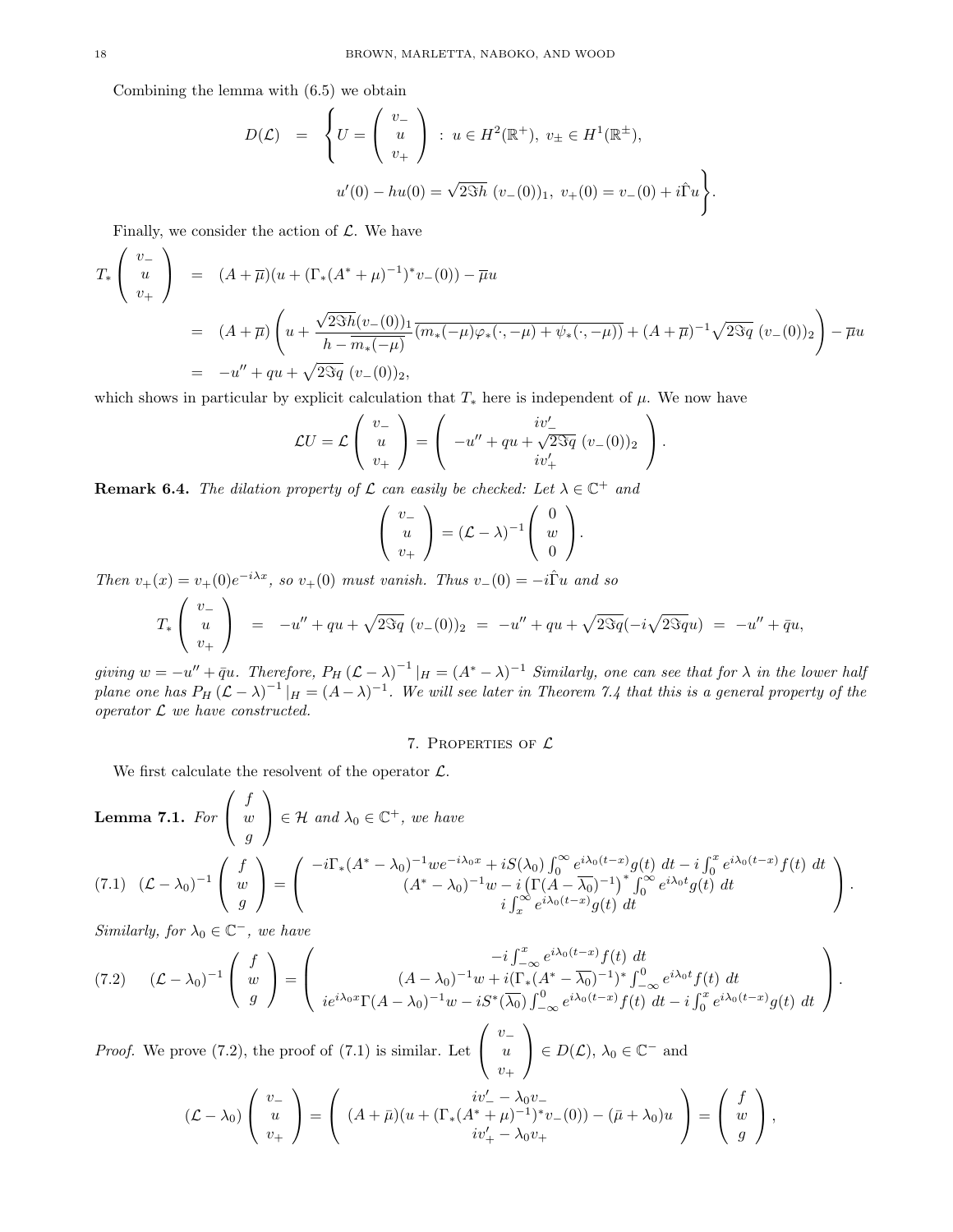where  $\mu \in \mathbb{C}^-$  is arbitrary. Choosing  $\mu = -\overline{\lambda_0}$ , this simplifies to

$$
\left((A - \lambda_0)(u + (\Gamma_*(A^* - \overline{\lambda_0})^{-1})^* v_-(0))\right) = \left(\begin{array}{c} f \\ w \\ g \end{array}\right).
$$

We can easily solve the first and last equation, taking into account that  $\Im \lambda_0 < 0$ , we get that

(7.3) 
$$
v_{-}(x) = -i \int_{-\infty}^{x} e^{i\lambda_{0}(t-x)} f(t) dt \quad \text{and} \quad v_{+}(x) = v_{+}(0) e^{i\lambda_{0}x} - i \int_{0}^{x} e^{i\lambda_{0}(t-x)} g(t) dt.
$$

Solving the second equation for  $u$  gives that

$$
u = (A - \lambda_0)^{-1} w - (\Gamma_*(A^* - \overline{\lambda_0})^{-1})^* v_-(0) = (A - \lambda_0)^{-1} w + i(\Gamma_*(A^* - \overline{\lambda_0})^{-1})^* \int_{-\infty}^0 e^{i\lambda_0 t} f(t) dt.
$$

It remains to determine  $v_{+}(0)$  from

$$
v_{+}(0) = S^{*}(\overline{\lambda_{0}})v_{-}(0) + i\Gamma(u + (\Gamma_{*}(A^{*} - \overline{\lambda_{0}})^{-1})^{*}v_{-}(0))
$$
  
=  $i\Gamma(A - \lambda_{0})^{-1}w - iS^{*}(\overline{\lambda_{0}})\int_{-\infty}^{0} e^{i\lambda_{0}t}f(t) dt.$ 

Inserting this in  $(7.3)$  proves the result.

Lemma 7.2.  $\mathcal{L}$  is symmetric.

*Proof.* Let 
$$
U = \begin{pmatrix} v_- \\ u \\ v_+ \end{pmatrix}
$$
,  $\widetilde{U} = \begin{pmatrix} \widetilde{v_-} \\ \widetilde{u} \\ \widetilde{v_+} \end{pmatrix} \in D(\mathcal{L})$ . Then  
\n(7.4)  $\langle LU, \widetilde{U} \rangle - \langle U, \mathcal{L}\widetilde{U} \rangle = i(\langle v_-(0), \widetilde{v}_-(0) \rangle - \langle v_+(0), \widetilde{v_+}(0) \rangle) + \langle T_*U, \widetilde{u} \rangle - \langle u, T\widetilde{U} \rangle$ .

Then, for  $\lambda \in \mathbb{C}^+$  we have

$$
\langle T_*U, \widetilde{u} \rangle - \langle u, T\widetilde{U} \rangle = \langle (A + \lambda)(u + (\Gamma_*(A^* + \overline{\lambda})^{-1})^* v_-(0)) - \lambda u, \widetilde{u} \rangle - \langle u, (A^* + \overline{\lambda})(\widetilde{u} + (\Gamma(A + \lambda)^{-1})^* \widetilde{v_+}(0)) - \overline{\lambda}\widetilde{u} \rangle
$$
  
\n
$$
= \langle (A + \lambda)(u + (\Gamma_*(A^* + \overline{\lambda})^{-1})^* v_-(0)), \widetilde{u} \rangle - \langle u, (A^* + \overline{\lambda})(\widetilde{u} + (\Gamma(A + \lambda)^{-1})^* \widetilde{v_+}(0)) \rangle
$$
  
\n
$$
= \langle (A + \lambda)(u + (\Gamma_*(A^* + \overline{\lambda})^{-1})^* v_-(0)), \widetilde{u} \rangle
$$
  
\n
$$
+ \langle (\Gamma_*(A^* + \overline{\lambda})^{-1})^* v_-(0), (A^* + \overline{\lambda})(\widetilde{u} + (\Gamma(A + \lambda)^{-1})^* \widetilde{v_+}(0)) \rangle
$$
  
\n
$$
- \langle u + (\Gamma_*(A^* + \overline{\lambda})^{-1})^* v_-(0), (A^* + \overline{\lambda})(\widetilde{u} + (\Gamma(A + \lambda)^{-1})^* \widetilde{v_+}(0)) \rangle
$$
  
\n
$$
= \langle (\Gamma_*(A^* + \overline{\lambda})^{-1})^* v_-(0), (A^* + \overline{\lambda})(\widetilde{u} + (\Gamma(A + \lambda)^{-1})^* \widetilde{v_+}(0)) \rangle
$$
  
\n
$$
- \langle (A + \lambda)(u + (\Gamma_*(A^* + \overline{\lambda})^{-1})^* v_-(0)), (\Gamma(A + \lambda)^{-1})^* \widetilde{v_+}(0) \rangle
$$
  
\n
$$
= \langle v_-(0), \Gamma_*(\widetilde{u} + (\Gamma(A + \lambda)^{-1})^* \widetilde{v_+}(0)) \rangle - \langle \Gamma(u + (\Gamma_*(A^* + \overline{\lambda})^{-1})^* v_-(0)), \widetilde{v_+}(0) \rangle.
$$

Using the conditions  $(I)$  and  $(II)$  in  $(5.1)$ , we get

$$
\langle T_*U, \widetilde{u} \rangle - \langle u, T\widetilde{U} \rangle = \langle v_-(0), i\widetilde{v}_-(0) - iS(-\overline{\lambda})\widetilde{v}_+(0) \rangle - \langle -iv_+(0) + iS^*(-\overline{\lambda})v_-(0), \widetilde{v}_+(0) \rangle
$$
  
=  $\langle v_-(0), i\widetilde{v}_-(0) \rangle - \langle -iv_+(0), \widetilde{v}_+(0) \rangle.$ 

Together with (7.4), this proves symmetry of  $\mathcal{L}$ .

Combining the two previous results immediately gives:

#### Corollary 7.3.  $\mathcal L$  is selfadjoint.

*Proof.* By Lemma 7.2,  $\mathcal{L}$  is a symmetric operator, while by Lemma 7.1 we have that Ran  $(\mathcal{L} - \lambda) = \mathcal{H}$  for all non-real  $\lambda$ , i.e.  $\mathcal L$  is a symmetric operator with deficiency indices  $(0,0)$ . Hence it is selfadjoint.

**Theorem 7.4.** L is a minimal selfadjoint dilation of A. In particular, letting  $P_H: \mathcal{H} \to H$  be the projection onto the second component, we have

(7.5) 
$$
P_H\left(\mathcal{L} - \lambda\right)^{-1}|_H = \begin{cases} (A - \lambda)^{-1} & \lambda \in \mathbb{C}^-,\\ (A^* - \lambda)^{-1} & \lambda \in \mathbb{C}^+. \end{cases}
$$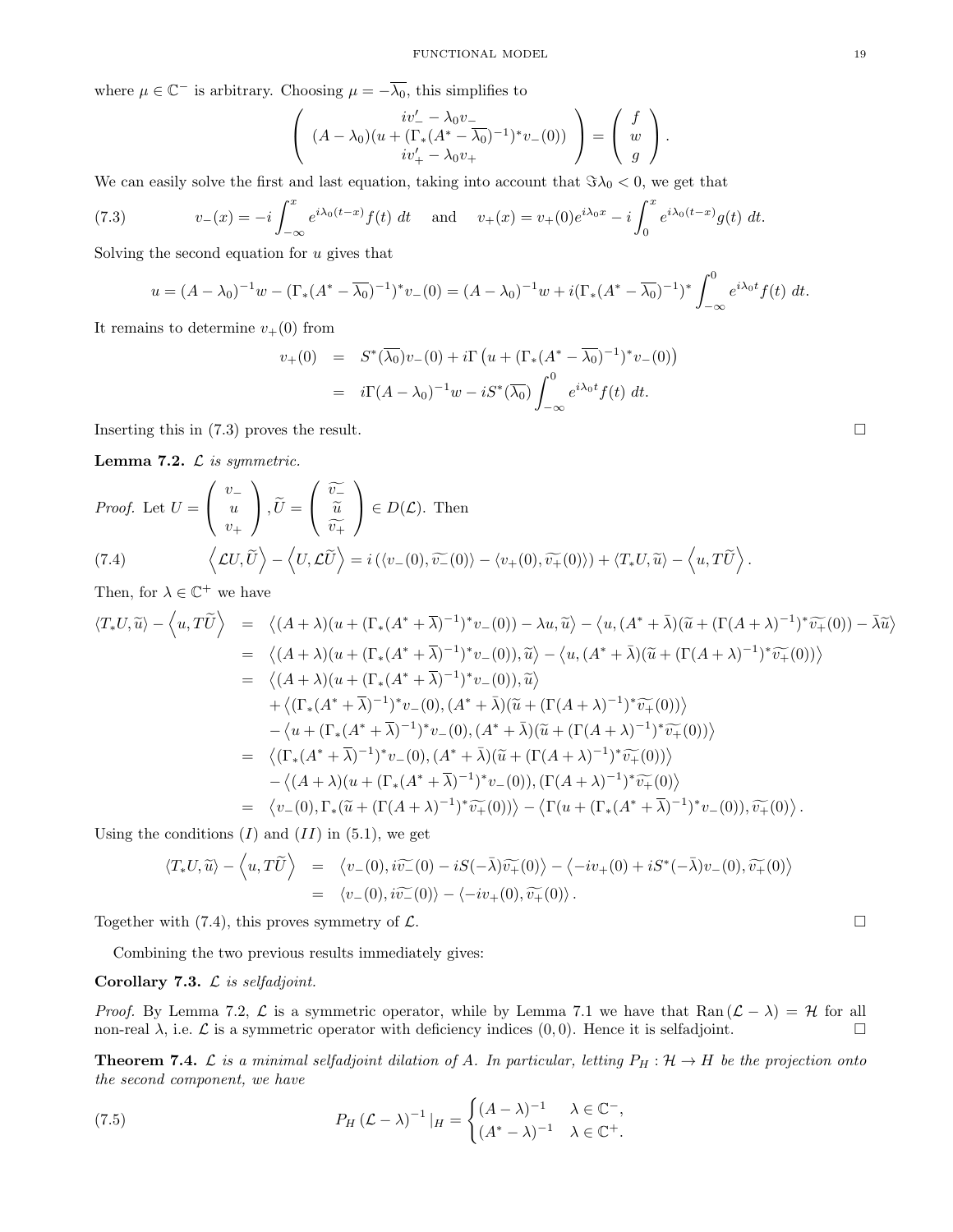*Proof.* The formula (7.5) follows from (7.1) and (7.2) by setting  $f = g = 0$  and considering the second component.

It remains to show minimality of the dilation. We need to show that

$$
\mathcal{H} = \text{clos}\left(\text{Span}_{\lambda \notin \mathbb{R}} (\mathcal{L} - \lambda)^{-1} \left(\begin{array}{c} 0 \\ H \\ 0 \end{array}\right)\right).
$$

Let

$$
\begin{pmatrix} v_- \\ u \\ v_+ \end{pmatrix} \perp \text{clos} \begin{pmatrix} \text{Span}_{\lambda \notin \mathbb{R}} (\mathcal{L} - \lambda)^{-1} \begin{pmatrix} 0 \\ H \\ 0 \end{pmatrix} \end{pmatrix}.
$$

As L is selfadjoint,  $-\lambda(\mathcal{L} - \lambda)^{-1}$  converges strongly to the identity and so  $u = 0$ . Thus we get that

$$
\left(\begin{array}{c} h_- \\ 0 \\ h_+ \end{array}\right) := (\mathcal{L} - \lambda)^{-1} \left(\begin{array}{c} v_- \\ 0 \\ v_+ \end{array}\right) \perp \left(\begin{array}{c} 0 \\ H \\ 0 \end{array}\right).
$$

Then

$$
\begin{pmatrix} v_- \\ 0 \\ v_+ \end{pmatrix} = (\mathcal{L} - \lambda) \begin{pmatrix} h_- \\ 0 \\ h_+ \end{pmatrix}, \text{ in particular } T \begin{pmatrix} h_- \\ 0 \\ h_+ \end{pmatrix} = 0 = T_* \begin{pmatrix} h_- \\ 0 \\ h_+ \end{pmatrix},
$$

which implies from the definition of T and  $T_*$  that

(7.6) 
$$
0 = (A^* + \overline{\lambda})(\Gamma(A + \lambda)^{-1})^* h_+(0), \text{ so } (\Gamma(A + \lambda)^{-1})^* h_+(0) = 0 \text{ for any } \lambda \in \mathbb{C}^+
$$
  
and

$$
\mathbf{u}^{\mathrm{max}}
$$

(7.7) 
$$
0 = (A + \overline{\mu})(\Gamma_*(A^* + \mu)^{-1})^* h_-(0), \text{ so } (\Gamma_*(A^* + \mu)^{-1})^* h_-(0) = 0 \text{ for any } \mu \in \mathbb{C}^-.
$$

From the density of the ranges of  $\Gamma: D(A) \to E$  and  $\Gamma_*: D(A^*) \to E_*$ , this implies  $h_+(0) = h_-(0) = 0$ . On the other hand,  $ih'_+ - \lambda h_+ = v_+$  implies that

$$
h_{+}(t) = e^{-i\lambda t}h_{+}(0) - ie^{-i\lambda t} \int_{0}^{t} e^{i\lambda x}v_{+}(x) dx.
$$

Since for  $\lambda \in \mathbb{C}^+$ , the function  $e^{-i\lambda t}$  is growing, we get for these  $\lambda$  that  $h_+(0) = i \int_0^\infty e^{i\lambda x} v_+(x) dx = i \hat{v}_+(\lambda)$ . Similarly for  $\lambda \in \mathbb{C}^-$ , we get that  $h_-(0) = -i\hat{v}_-(\lambda)$ .

Thus the Fourier transforms of  $v_+$  and  $v_-$  vanish in  $\mathbb{C}^+$  and  $\mathbb{C}^-$ , respectively, showing that  $v_+ = 0 = v_-,$  as desired.

We complete this section with a discussion of complete non-selfadjointness. We start with a lemma showing independence from parameters of developing certain ranges by the resolvent.

**Lemma 7.5.** For any  $\lambda', \lambda'' \in \mathbb{C}^+$  we have that

$$
\begin{split}\n\text{clos}\left[\text{Span}_{\mu \in \mathbb{C}^{-}}(A-\mu)^{-1}\left(\text{Ran}\left(\left(\Gamma(A+i)^{-1}\right)^{*}\right) \cup \text{Ran}\left(\left(\Gamma_{*}(A^{*}-i)^{-1}\right)^{*}\right)\right)\right. \\
\left.+\text{Span}_{\lambda \in \mathbb{C}^{+}}(A^{*}-\lambda)^{-1}\left(\text{Ran}\left(\left(\Gamma(A+i)^{-1}\right)^{*}\right) \cup \text{Ran}\left(\left(\Gamma_{*}(A^{*}-i)^{-1}\right)^{*}\right)\right)\right] \\
\text{clos}\left[\text{Span}_{\mu \in \mathbb{C}^{-}}(A-\mu)^{-1}\left(\text{Ran}\left(\left(\Gamma(A+\lambda')^{-1}\right)^{*}\right) \cup \text{Ran}\left(\left(\Gamma_{*}(A^{*}-\lambda'')^{-1}\right)^{*}\right)\right)\right. \\
\left.+\text{Span}_{\lambda \in \mathbb{C}^{+}}(A^{*}-\lambda)^{-1}\left(\text{Ran}\left(\left(\Gamma(A+\lambda')^{-1}\right)^{*}\right) \cup \text{Ran}\left(\left(\Gamma_{*}(A^{*}-\lambda'')^{-1}\right)^{*}\right)\right)\right].\n\end{split}
$$

Proof. We will show that the set on the right hand side of (7.8) is contained in the set on the left hand side by considering the difference between two typical terms. Consider

$$
(A - \mu)^{-1} \left[ \left( \Gamma(A + i)^{-1} \right)^* - \left( \Gamma(A + \lambda')^{-1} \right)^* \right] = (A - \mu)^{-1} \left[ \Gamma\left( (A + i)^{-1} - (A + \lambda')^{-1} \right) \right]^*
$$
  

$$
= (\overline{\lambda'} + i)(A - \mu)^{-1} \left[ \Gamma\left( (A + i)^{-1}(A + \lambda')^{-1} \right) \right]^*
$$
  

$$
= (\overline{\lambda'} + i)(A - \mu)^{-1}(A^* + \overline{\lambda'})^{-1} \left[ \Gamma(A + i)^{-1} \right]^*,
$$

where we have used the Hilbert identity. Next, we use (3.4) to obtain

(7.9) 
$$
(A - \mu)^{-1} \left[ \left( \Gamma(A + i)^{-1} \right)^{*} - \left( \Gamma(A + \lambda')^{-1} \right)^{*} \right]
$$

$$
= \frac{\overline{\lambda'} + i}{\overline{\lambda'} + \mu} \left[ (A - \mu)^{-1} - (A^{*} + \overline{\lambda'})^{-1} + i \left( \Gamma_{*}(A^{*} - \overline{\mu})^{-1} \right)^{*} \left( \Gamma_{*}(A^{*} + \overline{\lambda'})^{-1} \right) \right] \left[ \Gamma(A + i)^{-1} \right]^{*}.
$$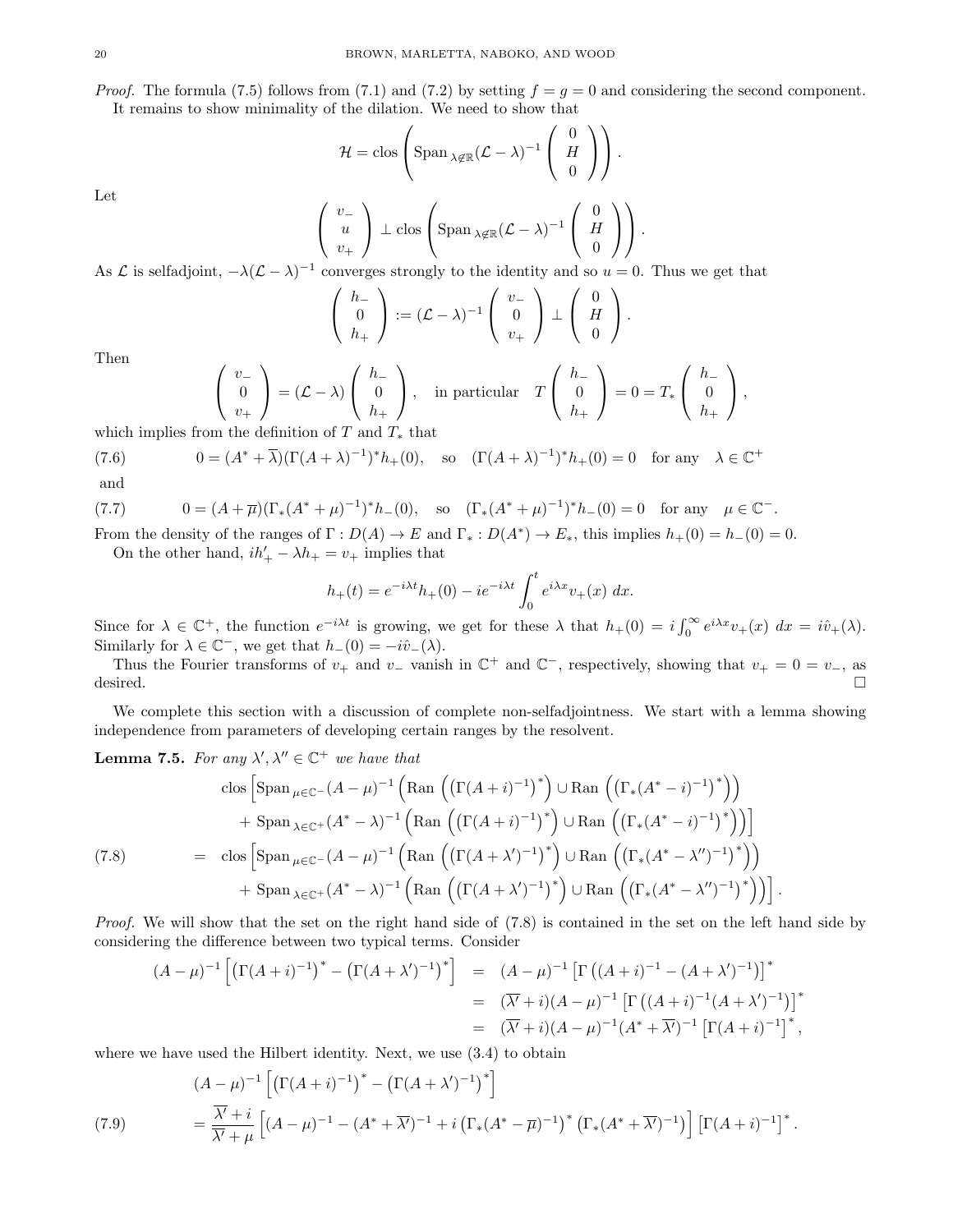Clearly, the first two terms on the right lie in the desired set. For the last term, we note the following two facts: Since  $-\mu(A-\mu)^{-1} \to I$  as  $\mu \to -i\infty$ , the set on the left hand side of (7.8) contains Ran  $((\Gamma_*(A^* - i)^{-1})^*)$  and by the Hilbert identity we have

$$
(A - \mu)^{-1} \left( \Gamma_*(A^* - i)^{-1} \right)^* = \left( \Gamma_*(A^* - i)^{-1} (A^* - \overline{\mu})^{-1} \right)^* = \frac{1}{i - \overline{\mu}} \left[ \left( \Gamma_*(A^* - i)^{-1} \right)^* - \left( \Gamma_*(A^* - \overline{\mu})^{-1} \right)^* \right].
$$

Thus Ran  $\left(\Gamma_*(A^* - \overline{\mu})^{-1}\right)^* \subseteq \text{Span}\left[\left(\text{Ran}\left((A-\mu)^{-1}\left(\Gamma_*(A^* - i)^{-1}\right)^*\right) \cup \text{Ran}\left(\left(\Gamma_*(A^* - i)^{-1}\right)^*\right)\right)\right],$  showing that all terms on the right hand side of  $(7.9)$  lie in the set on the left hand side of  $(7.8)$ .

All other inclusions of terms on the right of (7.8) in the set on the left can be checked similarly. The reverse inclusion follows in a similar manner.

In the following we present a construction of the Langer decomposition from Proposition 2.10 and show its relation to the dilation.

**Theorem 7.6.** Let A be a maximal dissipative operator and denote

$$
H_{cns} = \text{clos} \left[ \text{Span}_{\mu \in \mathbb{C}^-} \left\{ (A - \mu)^{-1} \left( \text{Ran} \left( \left( \Gamma(A + i)^{-1} \right)^* \right) \bigcup \text{Ran} \left( \left( \Gamma_*(A^* - i)^{-1} \right)^* \right) \right) \right\} + \text{Span}_{\lambda \in \mathbb{C}^+} \left\{ (A^* - \lambda)^{-1} \left( \text{Ran} \left( \left( \Gamma(A + i)^{-1} \right)^* \right) \bigcup \text{Ran} \left( \left( \Gamma_*(A^* - i)^{-1} \right)^* \right) \right) \right\} \right].
$$

Let  $H_{sa} = H \ominus H_{cns}$ . Then

- (1)  $H_{cns}$  is a reducing subspace for A.
- (2)  $A_{sa} := A|_{H_{sa}}$  is selfadjoint.
- (3) The operator  $A_{cns} := A|_{H_{cns}}$  is completely non-selfadjoint.
- (4) The subspace  $\sqrt{ }$  $\mathcal{L}$ 0  $H_{sa}$ 0  $\setminus$ is reducing for the dilation  $\mathcal L$  with  $\mathcal L$  restricted to  $\sqrt{ }$  $\mathcal{L}$ 0  $H_{sa}$ 0  $\setminus$ given by  $A_{sa}$ .
- (5) We have

$$
\operatorname{clos}\left(\operatorname{Span}_{\lambda \notin \mathbb{R}} (\mathcal{L} - \lambda)^{-1} \begin{pmatrix} L^2(\mathbb{R}^-, E_*) \\ 0 \\ L^2(\mathbb{R}^+, E) \end{pmatrix} \right) = \mathcal{H} \ominus \begin{pmatrix} 0 \\ H_{sa} \\ 0 \end{pmatrix} = \begin{pmatrix} L^2(\mathbb{R}^-, E_*) \\ H_{cns} \\ L^2(\mathbb{R}^+, E) \end{pmatrix}.
$$
  
(6)  $\mathcal{L}$  restricted to  $\begin{pmatrix} L^2(\mathbb{R}^-, E_*) \\ H_{cns} \\ L^2(\mathbb{R}^+, E) \end{pmatrix}$  is a minimal selfadjoint dilation of  $A_{cns}$ .

Remark 7.7. For the case of bounded imaginary part, this result is known and can be found in [30].

*Proof.* (1) We show that  $(A - \mu_0)^{-1} H_{cns} \subseteq H_{cns}$  for all  $\mu_0 \in \mathbb{C}^-$ . Similarly, one can show that  $(A^* (\lambda_0)^{-1}H_{cns}\subseteq H_{cns}$  for all  $\lambda_0\in\mathbb{C}^+$ . Together, this shows that  $H_{cns}$  is reducing for the resolvent of A, which implies it is reducing for A.

We consider  $w \in H_{cns}$  of the form

$$
w = (A - \mu_1)^{-1} \left( \Gamma(A + i)^{-1} \right)^* h_1 + (A - \mu_2)^{-1} \left( \Gamma_*(A^* - i)^{-1} \right)^* h_2^*
$$
  
+ 
$$
(A^* - \lambda_2)^{-1} \left( \Gamma(A + i)^{-1} \right)^* h_2 + (A^* - \lambda_1)^{-1} \left( \Gamma_*(A^* - i)^{-1} \right)^* h_1^* =: w_1 + w_2 + w_3 + w_4,
$$

where  $\mu_1, \mu_2 \in \mathbb{C}^-, \lambda_1, \lambda_2 \in \mathbb{C}^+, h_1, h_2 \in E$  and  $h_1^*, h_2^* \in E_*$ . It is sufficient to show  $(A - \mu_0)^{-1} w_i \in H_{cns}$ for  $i = 1, ..., 4$ , since linear combinations of vectors of this form are dense and the resolvent bounded.

It is immediately clear from the Hilbert identity that  $(A - \mu_0)^{-1} w_1$ ,  $(A - \mu_0)^{-1} w_2 \in H_{\text{cns}}$ . For  $(A - \mu_0)^{-1} w_1$  $(\mu_0)^{-1}w_3$ ,  $(A-\mu_0)^{-1}w_4$ , we use (3.4) and the fact that  $-\mu(A-\mu)^{-1} \to I$  as  $\mu \to -i\infty$  to prove the inclusion. (2) Let  $u \in H_{sa}$ . By Lemma 7.5 and again using that  $-\mu(A - \mu)^{-1} \to I$  as  $\mu \to -i\infty$ , this implies that for any  $\mu \in \mathbb{C}^-$  we have

$$
u \perp \text{Ran}\left(\left(\Gamma_*(A^* + \mu)^{-1}\right)^*\right)
$$
, or equivalently,  $\Gamma_*(A^* + \mu)^{-1}u = 0$ .

By a similar argument,  $\Gamma(A + \lambda)^{-1}u = 0$  for any  $\lambda \in \mathbb{C}^+$ . Using (3.3) and (3.4), respectively, we get that

$$
[(A + \lambda)^{-1} - (A^* + \mu)^{-1} + (\lambda - \mu)(A^* + \mu)^{-1}(A + \lambda)^{-1}] u = 0
$$

and

$$
[(A + \lambda)^{-1} - (A^* + \mu)^{-1} + (\lambda - \mu)(A + \lambda)^{-1}(A^* + \mu)^{-1}] u = 0.
$$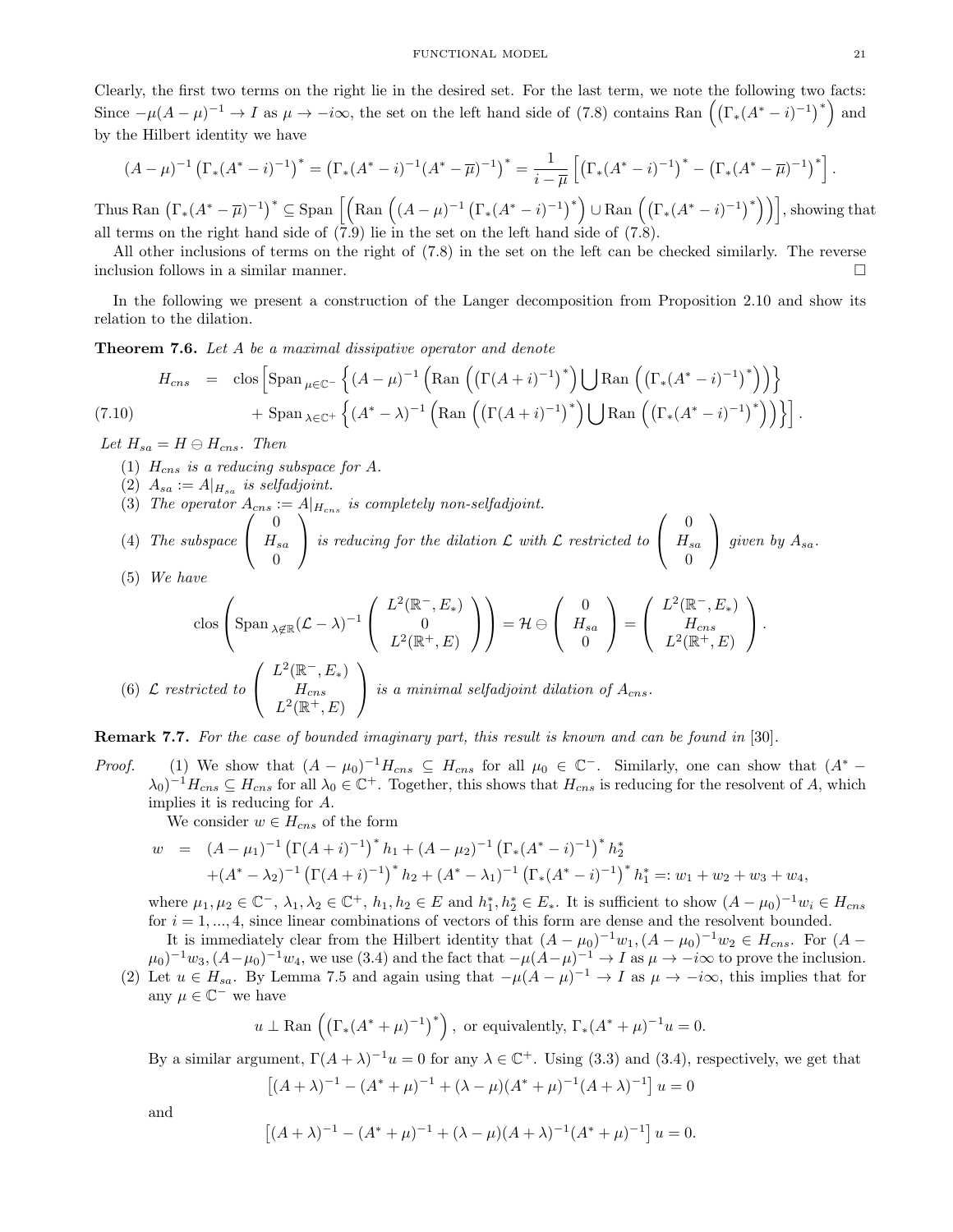Choosing  $\lambda = \overline{\mu}$ , we get

(7.11) 
$$
\left[ (A + \overline{\mu})^{-1} - (A^* + \mu)^{-1} + (\overline{\mu} - \mu)(A^* + \mu)^{-1} (A + \overline{\mu})^{-1} \right] |_{H_{sa}} = 0
$$

and

$$
\left[ (A + \overline{\mu})^{-1} - (A^* + \mu)^{-1} + (\overline{\mu} - \mu)(A + \overline{\mu})^{-1} (A^* + \mu)^{-1} \right] |_{H_{sa}} = 0.
$$

Next, let T be the Cayley transform of  $A_{sa}$  at  $\mu$ , i.e.  $T = (A_{sa} + \mu)(A_{sa} + \overline{\mu})^{-1} = I - (\overline{\mu} - \mu)(A_{sa} + \overline{\mu})^{-1}$ . Then  $(A_{sa} + \overline{\mu})^{-1} = (\mu - \overline{\mu})^{-1}(T - I), (A_{sa}^* + \mu)^{-1} = (\overline{\mu} - \mu)^{-1}(T^* - I)$  and (7.11) is equivalent to

$$
0 = T - I + T^* - I + (T^* - I)(T - I) = T + T^* - 2I + T * T - T^* - T + I = T^*T - I,
$$

so  $T^*T = I$ . Similarly, (7.12) is equivalent to  $TT^* = I$ , so T is unitary and its inverse Cayley transform  $A_{sa}$  is selfadjoint.

(3) Assume 
$$
W \subseteq H_{cns}
$$
 is a reducing subspace such that  $A|_W$  is selfadjoint. From (3.3) and (3.4), we get that

(7.13) 
$$
[(A+i)^{-1} - (A^* - i)^{-1} + 2i(A^* - i)^{-1}(A+i)^{-1}]|_{W} = -i(\Gamma(A+i)^{-1})^*(\Gamma(A+i)^{-1})|_{W}
$$

and

 $(7.14)$ 

$$
[(A+i)^{-1} - (A^* - i)^{-1} + 2i(A+i)^{-1}(A^* - i)^{-1}]|_{W} = -i(\Gamma_*(A^* - i)^{-1})^*(\Gamma_*(A^* - i)^{-1})|_{W}.
$$

As we are assuming that  $A|_W$  is selfadjoint, the left hand sides of (7.13) and (7.14) vanish. Due to the density of the ranges of  $\Gamma$  and  $\Gamma_*$ , this implies that  $\Gamma(A+i)^{-1}|_W = \Gamma_*(A^* - i)^{-1}|_W = 0$ . By the same reasoning, we get that  $\Gamma(A + \lambda)^{-1}|_W = 0$  for any  $\lambda \in \mathbb{C}^+$  and  $\Gamma_*(A^* + \mu)^{-1}|_W = 0$  for any  $\mu \in \mathbb{C}^-$ . Thus  $u \in W$  implies that

$$
u \perp \text{Ran} (\Gamma(A + \lambda)^{-1})^*
$$
 and  $u \perp \text{Ran} (\Gamma_*(A^* + \mu)^{-1})^*.$ 

As W is reducing, this also implies that for any  $\lambda' \in \mathbb{C}^+$ 

$$
(A + \lambda')^{-1}u \perp \text{Ran} (\Gamma(A + \lambda)^{-1})^*
$$
 and  $(A + \lambda')^{-1}u \perp \text{Ran} (\Gamma_*(A^* + \mu)^{-1})^*$ ,

which shows that

$$
u \perp (A^* + \overline{\lambda'})^{-1} \left( \text{Ran } (\Gamma(A + \lambda)^{-1})^* \bigcup \text{Ran } (\Gamma_*(A^* + \mu)^{-1})^* \right).
$$

By the same reasoning for any  $\mu' \in \mathbb{C}^-$  we have

$$
u \perp (A + \overline{\mu'})^{-1} \left( \text{Ran } \left( \Gamma(A + \lambda)^{-1} \right)^* \bigcup \text{Ran } \left( \Gamma_*(A^* + \mu)^{-1} \right)^* \right),
$$

so  $u \perp H_{cns}$  and  $u = 0$ .

(4) We show that the subspace  $\sqrt{ }$  $\mathcal{L}$ 0  $H_{sa}$  $\overline{0}$  $\setminus$ is reducing for the resolvent of  $\mathcal{L}$ . Let  $w \in H_{sa}$ . Since  $w \perp H_{cns}$ ,

we know from the Hilbert identity that for any  $\lambda \in \mathbb{C}^-$  we have  $\Gamma(A - \lambda)^{-1}w = 0 = \Gamma_*(A^* - \overline{\lambda})^{-1}w$ . Thus from  $(7.1)$  and  $(7.2)$ , we get

$$
(\mathcal{L} - \lambda)^{-1} \begin{pmatrix} 0 \\ w \\ 0 \end{pmatrix} = \begin{pmatrix} 0 \\ (A^* - \lambda)^{-1}w \\ 0 \end{pmatrix} \quad \text{and} \quad (\mathcal{L} - \bar{\lambda})^{-1} \begin{pmatrix} 0 \\ w \\ 0 \end{pmatrix} = \begin{pmatrix} 0 \\ (A - \bar{\lambda})^{-1}w \\ 0 \end{pmatrix}.
$$

The claim now follows immediately from part (1).

(5) Suppose

$$
\begin{pmatrix} f \\ w \\ g \end{pmatrix} \perp (\mathcal{L} - \lambda)^{-1} \begin{pmatrix} L^2(\mathbb{R}^-, E_*) \\ 0 \\ L^2(\mathbb{R}^+, E) \end{pmatrix} \text{ for all } \lambda \notin \mathbb{R}.
$$

Since  $\mathcal L$  is symmetric, this means that

$$
(\mathcal{L} - \lambda)^{-1} \begin{pmatrix} f \\ w \\ g \end{pmatrix} \perp \begin{pmatrix} L^2(\mathbb{R}^-, E_*) \\ 0 \\ L^2(\mathbb{R}^+, E) \end{pmatrix} \text{ for all } \lambda \notin \mathbb{R}.
$$

First, let  $\lambda \in \mathbb{C}^+$ . Then by (7.1), we see that

$$
0 = \int_x^{\infty} e^{i\lambda(t-x)} g(t) dt = \int_0^{\infty} e^{i\lambda t} g(t) dt,
$$

which implies  $g \equiv 0$ . Similarly, choosing  $\lambda \in \mathbb{C}^-$ , by (7.2), we see that  $f \equiv 0$ .

 $(7.12)$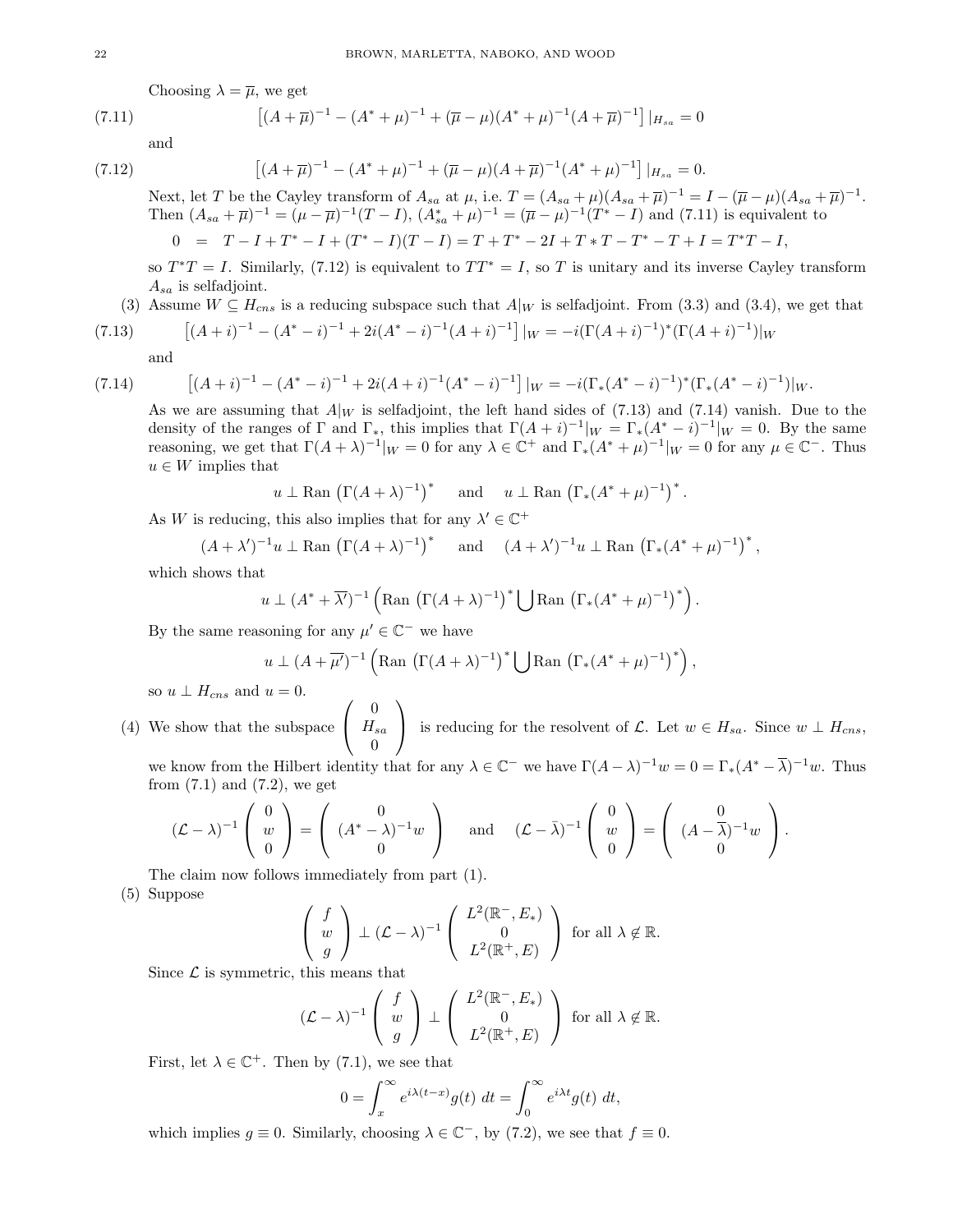From the first component in (7.1), we now see that  $\Gamma_*(A^* - \lambda)^{-1}w = 0$  and from the third component of (7.2), we have  $\Gamma(A - \overline{\lambda})^{-1}w = 0$  for all  $\lambda \in \mathbb{C}^+$ . Thus

$$
w \perp \text{Ran}\left(\left(\Gamma(A-\overline{\lambda})^{-1}\right)^*\right) \cup \text{Ran}\left(\left(\Gamma_*(A^*-\lambda)^{-1}\right)^*\right).
$$

Since  $\mathcal L$  is selfadjoint, it follows immediately from the Hilbert identity that

$$
\text{clos}\left(\text{Span}_{\lambda \notin \mathbb{R}} (\mathcal{L} - \lambda)^{-1} \left( \begin{array}{c} L^2(\mathbb{R}^-, E_*) \\ 0 \\ L^2(\mathbb{R}^+, E) \end{array} \right) \right)
$$

is a reducing subspace and therefore, for any  $\mu, \lambda \notin \mathbb{R}$  also

$$
(\mathcal{L} - \mu)^{-1} (\mathcal{L} - \lambda)^{-1} \left( \begin{array}{c} 0 \\ w \\ 0 \end{array} \right) \perp \left( \begin{array}{c} L^2(\mathbb{R}^-, E_*) \\ 0 \\ L^2(\mathbb{R}^+, E) \end{array} \right).
$$

Now, choosing  $\mu, \lambda \in \mathbb{C}^+$ , from (7.2), there exists  $\tilde{g}$  such that

$$
(\mathcal{L} - \mu)^{-1} (\mathcal{L} - \lambda)^{-1} \begin{pmatrix} 0 \\ w \\ 0 \end{pmatrix} = \begin{pmatrix} 0 \\ (A - \overline{\lambda})^{-1} w \\ \tilde{g} \end{pmatrix}
$$

and by repeating the arguments above, we see that  $\Gamma_*(A^* - \mu)^{-1}(A - \overline{\lambda})^{-1}w = 0$ , giving that

$$
w \perp (A^* - \lambda)^{-1}
$$
Ran  $((\Gamma_*(A^* - \mu)^{-1})^*)$ 

Similarly, choosing  $\mu$  and  $\lambda$  from appropriate half-planes we see that  $w \perp H_{cns}$ . Therefore, we have shown that

.

.

(7.15) 
$$
\left( \text{clos} \left[ \text{Span}_{\lambda \notin \mathbb{R}} (\mathcal{L} - \lambda)^{-1} \left( \begin{array}{c} L^2(\mathbb{R}^-, E_*) \\ 0 \\ L^2(\mathbb{R}^+, E) \end{array} \right) \right] \right)^{\perp} \subseteq \left( \begin{array}{c} 0 \\ H_{sa} \\ 0 \end{array} \right).
$$

On the other hand, using part (4), we know that

$$
(\mathcal{L} - \lambda)^{-1} \left( \begin{array}{c} 0 \\ H_{sa} \\ 0 \end{array} \right) \subseteq \left( \begin{array}{c} 0 \\ H_{sa} \\ 0 \end{array} \right).
$$

Taking orthogonal complements, this gives that

$$
\begin{pmatrix} L^2(\mathbb{R}^-, E_*) \\ 0 \\ L^2(\mathbb{R}^+, E) \end{pmatrix} \subseteq \begin{pmatrix} L^2(\mathbb{R}^-, E_*) \\ H_{cns} \\ L^2(\mathbb{R}^+, E) \end{pmatrix} \subseteq \begin{bmatrix} (\mathcal{L} - \lambda)^{-1} \\ (\mathcal{L} - \lambda)^{-1} \\ 0 \end{bmatrix}^{\perp}
$$

and so

$$
(\mathcal{L} - \lambda)^{-1} \left( \begin{array}{c} L^2(\mathbb{R}^-, E_*) \\ 0 \\ L^2(\mathbb{R}^+, E) \end{array} \right) \subseteq \left[ \left( \begin{array}{c} 0 \\ H_{sa} \\ 0 \end{array} \right) \right]^\perp
$$

Taking the linear span, this together with (7.15) gives (5).

(6) Since we have shown (4) and  $\mathcal L$  is selfadjoint, it is clear that  $\mathcal L$  restricted to  $\sqrt{ }$  $\mathcal{L}$  $L^2(\mathbb{R}^-, E_*)$  $H_{cns}$  $L^2(\mathbb{R}^+, E)$  $\setminus$  is a selfadjoint dilation of  $A_{cns}$ . Since  $\mathcal L$  is a minimal dilation of A by Theorem 7.4, we get

 $\mathcal{H}$  = clos  $\sqrt{ }$  $\int$  Span <sub> $\lambda \notin \mathbb{R}$ </sub> $(\mathcal{L} - \lambda)^{-1}$  $\lceil$  $\overline{\phantom{a}}$  $\frac{1}{2}$  $\mathcal{L}$ 0  $H_{cns}$ 0  $\setminus$  $+$  $\sqrt{ }$  $\mathcal{L}$ 0  $H_{sa}$ 0  $\setminus$  $\perp$ 1  $\overline{1}$  $\setminus$ (7.16)  $\mathcal{H} = \text{clos} \left[ \text{Span}_{\lambda \notin \mathbb{R}} (\mathcal{L} - \lambda)^{-1} \left[ \left[ H_{\text{cns}} \right] + \left[ H_{\text{sa}} \right] \right] \right]$ 

(7.17) 
$$
\subseteq \operatorname{clos}\left(\operatorname{Span}_{\lambda \notin \mathbb{R}} (\mathcal{L} - \lambda)^{-1} \left(\begin{array}{c} 0 \\ H_{\text{cns}} \\ 0 \end{array}\right) + \left(\begin{array}{c} 0 \\ H_{sa} \\ 0 \end{array}\right)\right),
$$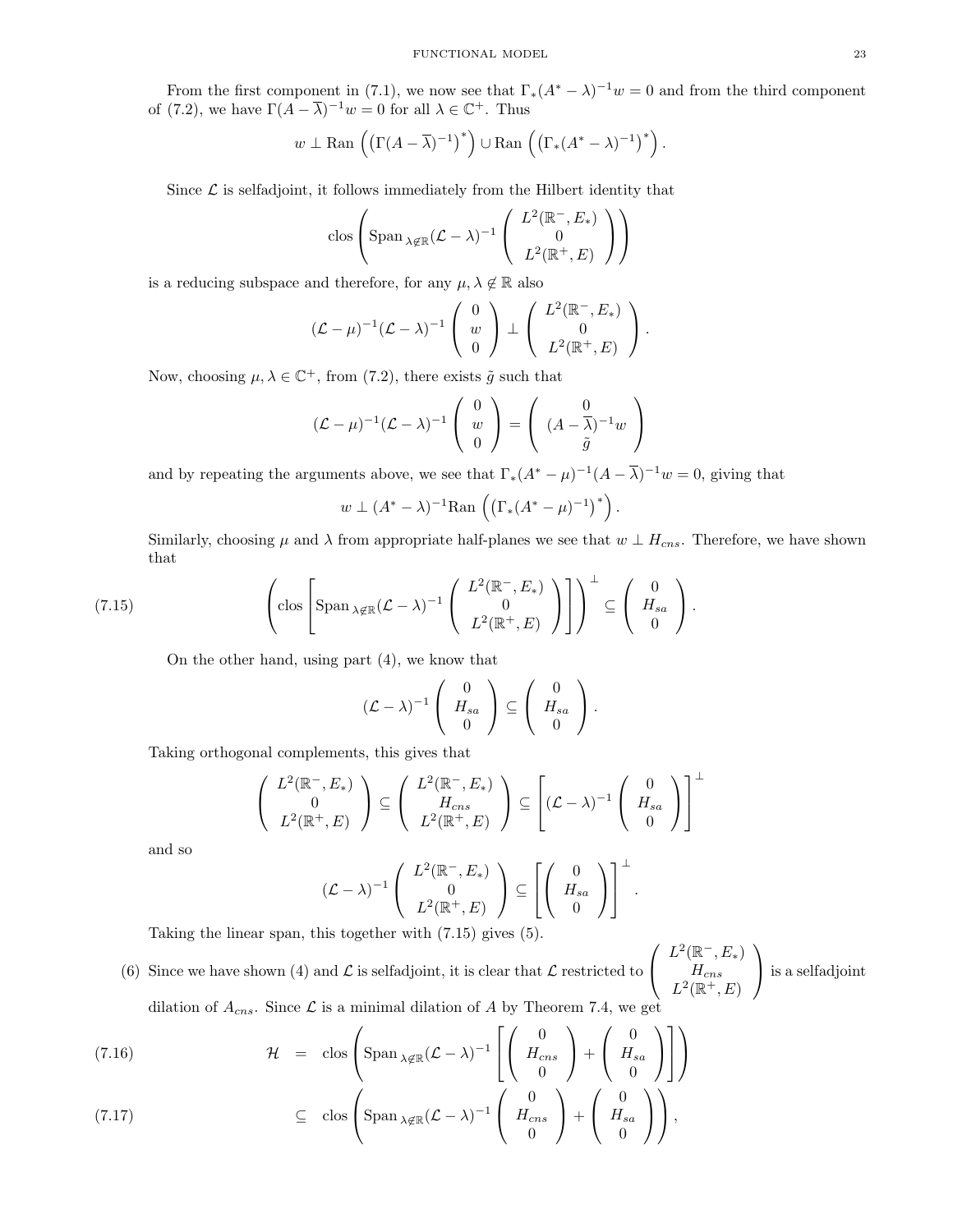using part (4). This proves that

$$
\operatorname{clos}\left(\operatorname{Span}_{\lambda \notin \mathbb{R}} (\mathcal{L} - \lambda)^{-1} \left( \begin{array}{c} 0 \\ H_{cns} \\ 0 \end{array} \right) \right) = \left( \begin{array}{c} L^2(\mathbb{R}^-, E_*) \\ H_{cns} \\ L^2(\mathbb{R}^+, E) \end{array} \right)
$$

and hence the required minimality.

The next result gives several descriptions of a core for  $\mathcal{L}$ .

**Theorem 7.8.** (1) The set

$$
\mathcal{C}:=\left\{\left(\begin{array}{c} v_- \\ u \\ v_+ \end{array}\right)\in D(\mathcal{L}): v_+(0)\in \mathrm{Ran}\,\Gamma\right\}
$$

is a core for L, i.e. it is dense in  $D(\mathcal{L})$  in the graph norm.

(2) We have the following equivalent descriptions of  $C$ :

$$
(7.18) \mathcal{C} = \left\{ \begin{pmatrix} v_- \\ u \\ v_+ \end{pmatrix} \in D(\mathcal{L}) : v_-(0) \in \text{Ran}\,\Gamma_* \right\}
$$
  
\n
$$
(7.19) = \left\{ \begin{pmatrix} v_- \\ u \\ v_+ \end{pmatrix} \in \mathcal{H} : v_\pm \in H^1, \exists h \in D(A).h - iu \in D(A^*), v_+(0) = \Gamma h, v_-(0) = \Gamma_*(h - iu) \right\}
$$
  
\n
$$
(7.20) = \left\{ \begin{pmatrix} v_- \\ u \\ v_+ \end{pmatrix} \in \mathcal{H} : v_\pm \in H^1, \exists h_* \in D(A^*).h_* + iu \in D(A), v_-(0) = \Gamma_*h_*, v_+(0) = \Gamma(h_* + iu) \right\}
$$
  
\n
$$
(3) \text{ For } \begin{pmatrix} v_- \\ u \\ v_+ \end{pmatrix} \in \mathcal{C} \text{ we have}
$$

(7.21) 
$$
\mathcal{L}\begin{pmatrix} v_- \\ u \\ v_+ \end{pmatrix} = \begin{pmatrix} iv'_- \\ i[A^*(h - iu) - Ah] \\ iv'_+ \end{pmatrix},
$$

where  $h \in D(A)$  is as in (7.19).

*Proof.* (1) Let  $\perp_G$  denote orthogonality in the graph norm and  $W =$  $\sqrt{ }$  $\mathcal{L}$ f w g  $\setminus$  $\Big\} \in \mathcal{C}^{\perp_G} \subseteq D(\mathcal{L}).$  Choosing  $U =$  $\sqrt{ }$  $v_-\$  $\setminus$ 

 $\mathcal{L}$ u  $v_+$  $\Big\} \in D(\mathcal{L})$  with  $v_-=0$ ,  $u=0$  and  $v_+ \in H_0^1(\mathbb{R}^+, E)$  arbitrary, the orthogonality condition gives

$$
0 = \langle g, v_+ \rangle + \langle g', v'_+ \rangle.
$$

This implies that  $g' \in H^1(\mathbb{R}^+, E)$  and that  $g - g'' = 0$  in the sense of distributions, so  $g(x) = g(0)e^{-x}$ . Similarly, choosing  $v_+ = 0$ ,  $u = 0$  and  $v_- \in H_0^1(\mathbb{R}^-, E_*)$  arbitrary shows that  $f(x) = f(0)e^x$ .

Next, choose  $v_ = 0$ . Then by (I) in (5.1) we have  $v_+(0) = i\Gamma u$  and the orthogonality condition yields

$$
0 = \langle w, u \rangle + \langle TW, T_*U \rangle + \langle g, v_+ \rangle + \langle g', v'_+ \rangle
$$
  
=  $\langle w, u \rangle + \langle (A^* + \bar{\lambda})(w + (\Gamma(A + \lambda)^{-1})^* g(0)) - \bar{\lambda}w, Au \rangle + \langle g(0), i\Gamma u \rangle.$ 

Since  $u \in D(A)$  we may set  $u = (A + i)^{-1}b$  for some  $b \in H$ . Then

$$
0 = \left\langle (A^* - i)^{-1} w + (A(A + i)^{-1})^* \left[ (A^* + \bar{\lambda})(w + (\Gamma(A + \lambda)^{-1})^* g(0)) - \bar{\lambda} w \right] - i \left( \Gamma(A + i)^{-1} \right)^* g(0), b \right\rangle.
$$

Since  $b \in H$  is arbitrary and choosing  $\lambda = i$ , we get

$$
0 = (A^* - i)^{-1}w + (A(A + i)^{-1})^* [(A^* - i)(w + (\Gamma(A + i)^{-1})^* g(0)) + iw] - i (\Gamma(A + i)^{-1})^* g(0).
$$

Next use that

$$
(A(A+i)^{-1})^* = (I - i(A+i)^{-1})^* = I + i(A^* - i)^{-1},
$$

 $\Box$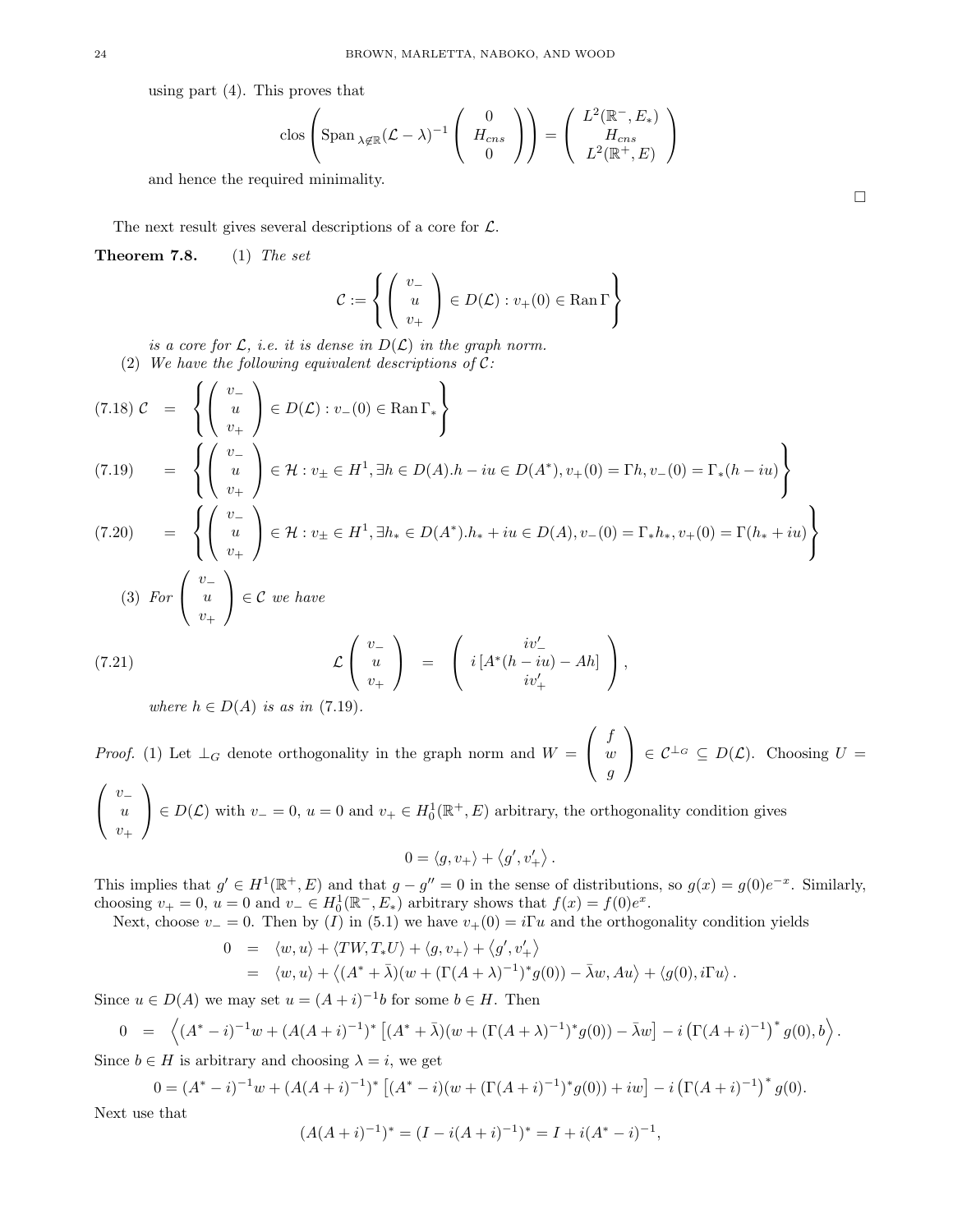to get

$$
0 = (A^* - i)^{-1}w + (A^* - i)(w + (\Gamma(A + i)^{-1})^*g(0)) + iw
$$
  
+ $i(A^* - i)^{-1} [(A^* - i)(w + (\Gamma(A + i)^{-1})^*g(0)) + iw] - i(\Gamma(A + i)^{-1})^*g(0)$   
=  $(A^* - i)(w + (\Gamma(A + i)^{-1})^*g(0)) + 2iw.$ 

Therefore, applying  $(A^* - i)^{-1}$ , we get

(7.22) 
$$
(I + 2i(A^* - i)^{-1})w = -(\Gamma(A + i)^{-1})^*g(0).
$$

We now choose U with  $v_+ = 0$ ,  $u = (A^* - i)^{-1}c$  and  $v_-(0) = -i\Gamma_*u$ . Then

$$
0 = \langle w, u \rangle + \langle T_* W, TU \rangle + \langle f, v_- \rangle + \langle f', v'_- \rangle
$$
  
=  $\langle w, u \rangle + \langle (A + i)(w + (\Gamma_*(A^* - i)^{-1})^* f(0)) - iw, A^* u \rangle + \langle f(0), -i\Gamma_* u \rangle.$ 

A similar calculation to above shows that

(7.23) 
$$
(I - 2i(A + i)^{-1})w = -(\Gamma_*(A^* - i)^{-1})^* f(0).
$$

We now go back to the case when  $v_-=0$  and  $u=(A+i)^{-1}b$  and write the orthogonality relation using the expression for  $T_*$  rather than T for W, i.e.

$$
0 = \langle w, u \rangle + \langle T_* W, T_* U \rangle + \langle g, v_+ \rangle + \langle g', v'_+ \rangle
$$
  
=  $\langle w, u \rangle + \langle (A + i)(w + (\Gamma_*(A^* - i)^{-1})^* f(0)) - iw, Au \rangle + \langle g(0), i\Gamma u \rangle.$ 

Using  $(7.23)$  and  $(7.22)$ , this gives

$$
0 = \langle w, u \rangle + \langle iw, Au \rangle + \langle g(0), i\Gamma u \rangle
$$
  
=  $\langle (A^* - i)^{-1}w + i(I + i(A^* - i)^{-1})w + i(I + 2i(A^* - i)^{-1})w, b \rangle$   
=  $\langle 2iw - 2(A^* - i)^{-1}w, b \rangle$ .

Thus  $(I + i(A^* - i)^{-1}) w = 0$ , implying  $w \in D(A^*)$ . Applying  $A^* - i$ , we then find  $w \in \text{ker}(A^*)$ . This implies  $w \in H_{sa}.$ 

On the other hand, from (7.22), we now get

$$
-w = (I + 2i(A^* - i)^{-1})w = -(\Gamma(A + i)^{-1})^*g(0) \in H_{\text{cns}}.
$$

Hence,  $w \in H_{sa} \cap H_{cns} = \{0\}.$ 

Equations  $(7.22)$  and  $(7.23)$  now give

(7.24) 
$$
(\Gamma_*(A^* - i)^{-1})^* f(0) = 0 = (\Gamma(A + i)^{-1})^* g(0).
$$

Then (I) in (5.1) with  $\mu = -i$  and using (7.24) simply becomes  $g(0) = S^*(i) f(0)$  and for any  $h \in D(A)$  we have

$$
\langle g(0), \Gamma h \rangle = \langle f(0), S(i) \Gamma h \rangle = \langle f(0), \Gamma_*(A^* - i)^{-1} (A - i) h \rangle
$$
  
=  $\langle (\Gamma_*(A^* - i)^{-1})^* f(0), (A - i) h \rangle = 0,$ 

 $\rangle$ 

where we have again used (7.24). Hence,  $g(0)$  is orthogonal to Ran Γ, which is dense in E, so  $g(0) = 0$ . From (II) in (5.1) we get  $f(0) = 0$ , which completes the proof of the core property.

(2) If  $v_+(0) \in \text{Ran } \Gamma$ , then from  $(II)$  in (5.1), we see that  $v_-(0) \in \text{Ran } \Gamma_*$ . The converse follows from condition  $(I)$  in  $D(\mathcal{L})$ . Thus (7.18) holds.

To show (7.19), first let  $U =$  $\sqrt{ }$  $\mathcal{L}$  $v_+$ u  $v_+$  $\setminus$  $\Big\} \in \mathcal{C}$  and let  $w_+ \in H$  be such that  $v_+(0) = \Gamma(A + \lambda)^{-1}w_+$  for some  $\lambda \in \mathbb{C}^+$ . Using (3.3), we have

$$
(7.25)u + (\Gamma(A+\lambda)^{-1})^* v_+(0) = u + (\Gamma(A+\lambda)^{-1})^* \Gamma(A+\lambda)^{-1} w_+
$$
  
=  $u + i ((A+\lambda)^{-1} w_+ - (A^*+\bar{\lambda})^{-1} w_+ + (\lambda - \bar{\lambda}) (A^*+\bar{\lambda})^{-1} (A+\lambda)^{-1} w_+),$ 

Thus, from the domain condition in (5.1), we get that  $u + i(A + \lambda)^{-1}w_+ \in D(A^*)$ . Set  $h = (A + \lambda)^{-1}w_+ \in D(A)$ . Clearly,  $h - iu \in D(A^*)$  and  $v_+(0) = \Gamma h$ . It remains to show that  $v_-(0) = \Gamma_*(h - iu)$ . By the previous calculation, condition  $(II)$  in  $(5.1)$  now becomes

(7.26) 
$$
v_{-}(0) = S(-\bar{\lambda})\Gamma h - i\Gamma_{*} \left( u + (\Gamma(A + \lambda)^{-1})^{*} \Gamma(A + \lambda)^{-1} w_{+} \right)
$$
  
\n
$$
= S(-\bar{\lambda})\Gamma h + \Gamma_{*} \left[ -iu + h - (A^{*} + \bar{\lambda})^{-1} w_{+} + (\lambda - \bar{\lambda})(A^{*} + \bar{\lambda})^{-1} (A + \lambda)^{-1} w_{+} \right]
$$
  
\n
$$
= \Gamma_{*}(h - iu),
$$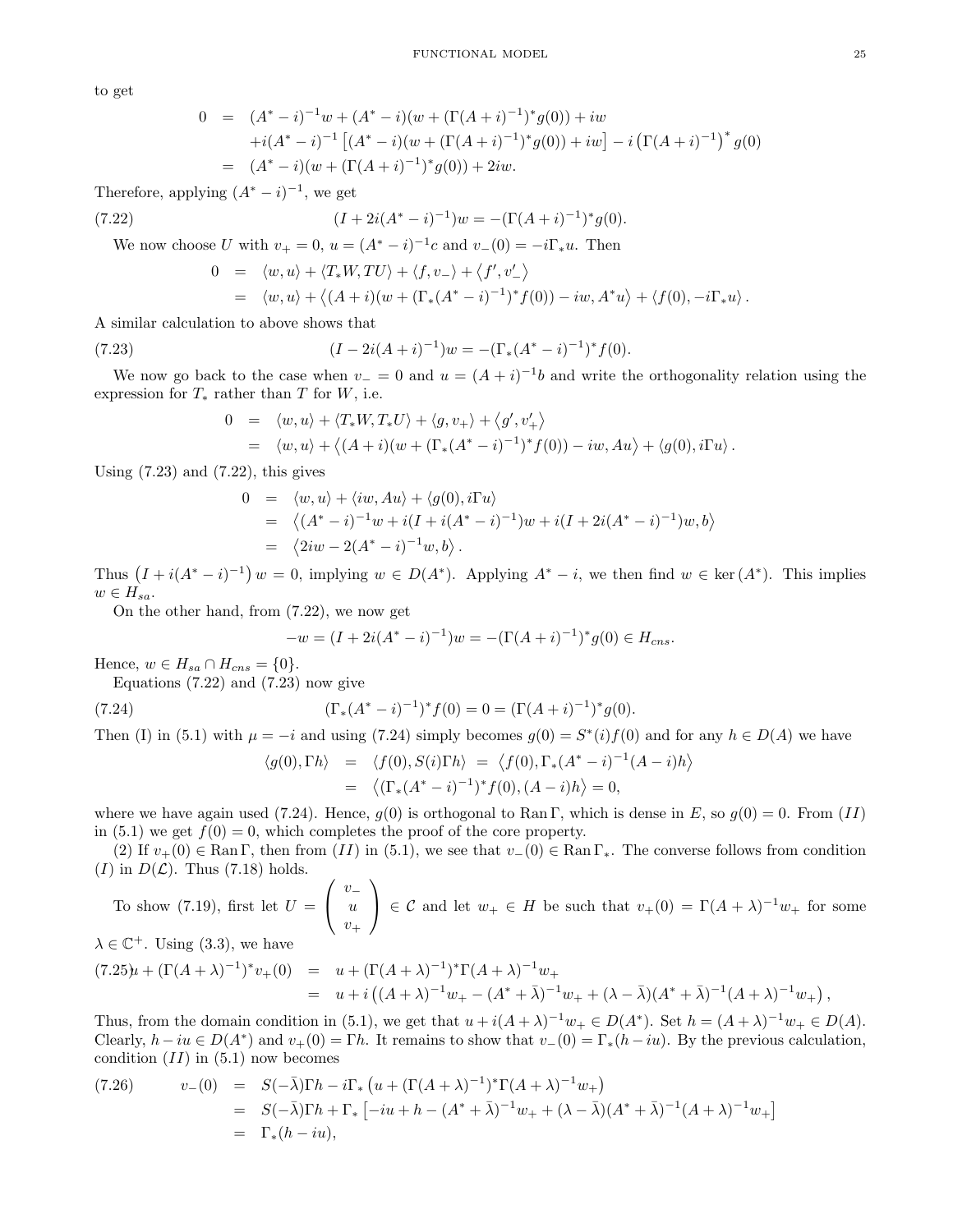using the definition of  $S$ ,  $(4.3)$ .

On the other hand, if  $U =$  $\sqrt{ }$  $\mathcal{L}$  $v_-\$ u  $v_+$  $\setminus$ lies in the set on the r.h.s. of (7.19), then clearly  $v_-(0) \in \text{Ran} \Gamma_*$  and it remains to check that  $u + (\Gamma(A + \lambda)^{-1})^* v_+(0) \in D(A^*)$  and  $(II)$  holds. Setting  $v_+(0) = \Gamma h = \Gamma(A + \lambda)^{-1} w_+$  this follows by the same calculations as in (7.25) and (7.26). This proves (7.19).

Finally, (7.20) follows by setting  $h_* = h - iu$ .  $\sqrt{ }$  $\setminus$ 

(3) Let  $\mathcal{L}$  $v<sub>−</sub>$ u  $v_+$  $\Big\} \in \mathcal{C}$ . Then  $v_+(0) = \Gamma h = \Gamma (A + \lambda)^{-1} v$  with h as in (7.19) and some  $v \in H$ . Therefore, using

(5.9) we have

$$
T\begin{pmatrix} v_- \\ u \\ v_+ \end{pmatrix} = (A^* + \mu) (u + (\Gamma(A + \bar{\mu})^{-1})^* v_+(0)) - \mu u
$$
  
=  $(A^* + \mu) (u + (\Gamma(A + \bar{\mu})^{-1})^* \Gamma(A + \lambda)^{-1} v) - \mu u.$ 

Using (3.3), this gives

$$
T\begin{pmatrix} v_- \\ u \\ v_+ \end{pmatrix} = (A^* + \mu) (u + i((A + \lambda)^{-1} - (A^* + \mu)^{-1} + (\lambda - \mu)(A^* + \mu)^{-1}(A + \lambda)^{-1})v) - \mu u
$$
  
=  $(A^* + \mu) (u + ih) - iv + i(\lambda - \mu)(A + \lambda)^{-1}v) - \mu u$   
=  $(A^* + \mu) (u + ih) - i(A + \lambda)h + i(\lambda - \mu)h) - \mu u$   
=  $iA^*(h - iu) - iAh.$ 

The statement now follows from the definition on  $\mathcal{L}$ .

#### 8. Discussion

8.1. Advantages of our Construction. We compare the construction of the operators Γ, Γ<sup>∗</sup> in our model to having to determine the square root of operators in other models. We consider the case when the imaginary part has finite rank:  $A = \Re A + iV$  with V of finite rank. Then we need to determine  $\Gamma$  so that

$$
2\langle Vu, v\rangle = \langle \Gamma u, \Gamma v\rangle.
$$

V can be represented by a positive Hermitian matrix. Using the Cholesky decomposition, we can write  $2V = \Gamma^* \Gamma$ for an upper triangular matrix Γ with non-negative diagonal entries. Therefore, our method requires calculating the Cholesky decomposition of the matrix rather than its square root.

8.2. Comparison to the Kudryashov/Ryzhov model. Based on the work of Kudryashov, in [40], Ryzhov discusses two selfadjoint dilations (which are then shown to coincide) of a dissipative operator A. These are constructed using the Sz.-Nagy-Foias functional model involving square roots, as discussed at the end of Section 4.

We show that for the special choice of  $\lambda = i$ , our model can be recovered from the results in [40]. However, the method will not reproduce our explicit formulae, as transformations that use square roots of operators are involved.

Let A be a maximal dissipative operator, T its Cayley transform (2.1) and define  $D_T$  and  $D_{T^*}$  as in (4.14) and (4.15). Set  $E = \overline{\text{Ran }D_T} \subseteq H$ ,  $E_* = \overline{\text{Ran }D_{T^*}} \subseteq H$ ,  $Q = D_T /$ √  $2, Q_* = D_{T^*}/$ √ 2, let  $\Gamma = Q(A + i) : D(A) \to H$ ,  $\widetilde{\Gamma}_* = Q_*(A^* - i) : D(A^*) \to H$ . The selfadjoint dilation A of A in [40] is then given by

(8.1) 
$$
D(\mathcal{A}) = \left\{ \begin{pmatrix} h_{-} \\ h_{0} \\ h_{+} \end{pmatrix} : h_{0} \in H, h_{+} \in H^{1}(\mathbb{R}^{+}, \widetilde{E}), h_{-} \in H^{1}(\mathbb{R}^{-}, \widetilde{E}_{*}),
$$

$$
h_{0} + Q_{*}h_{-}(0) \in D(\mathcal{A}), h_{+}(0) = T^{*}h_{-}(0) + i\widetilde{\Gamma}(h_{0} + Q_{*}h_{-}(0)) \right\}
$$

acting in the space  $L^2(\mathbb{R}^-, \widetilde{E}_*) \oplus H \oplus L^2(\mathbb{R}^+, \widetilde{E})$  with

$$
\mathcal{A}\left(\begin{array}{c} h_- \\ h_0 \\ h_+ \end{array}\right) = \left(\begin{array}{c} ih_0 + (A+i)(h_0 + Q_*h_-(0)) \\ ih'_+ \end{array}\right) \quad \text{for} \quad \left(\begin{array}{c} h_- \\ h_0 \\ h_+ \end{array}\right) \in D(\mathcal{A}).
$$

By Lemma 3.3, there exist unitary operators  $U : \widetilde{E} \to E$  and  $U_* : \widetilde{E}_* \to E_*$  such that  $\Gamma = U\widetilde{\Gamma}$  and  $\Gamma_* = U_*\widetilde{\Gamma}_*$ . Here,  $E, E_*, \Gamma$  and  $\Gamma_*$  are as in Lemma 3.1.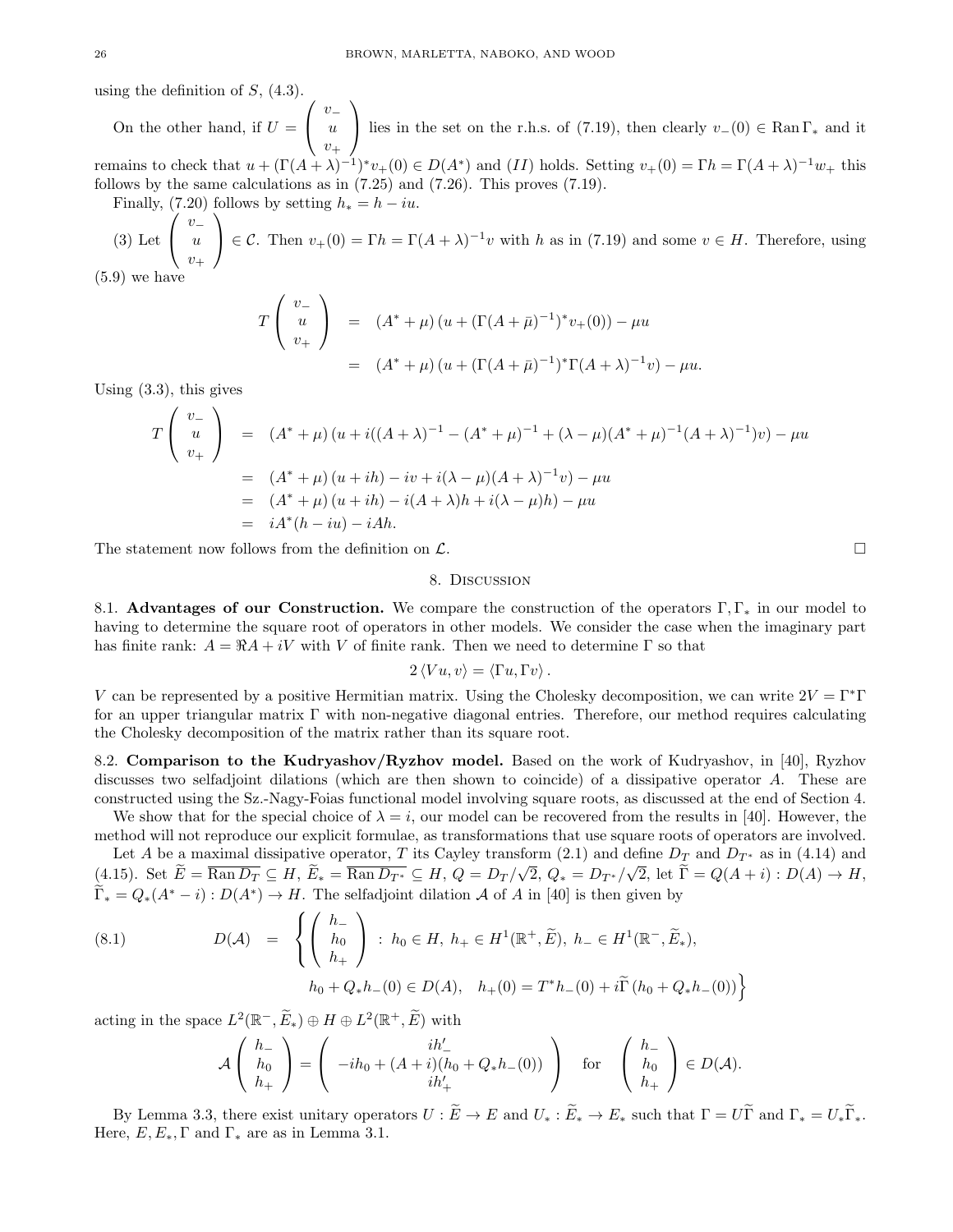Lemma 8.1. We have that

$$
\left(\begin{array}{ccc} U_{*} & 0 & 0 \\ 0 & I & 0 \\ 0 & 0 & U \end{array}\right) A = \mathcal{L} \left(\begin{array}{ccc} U_{*} & 0 & 0 \\ 0 & I & 0 \\ 0 & 0 & U \end{array}\right).
$$

*Proof.* We first show that  $h_0 + Q_*h_-(0) \in D(A)$  if and only if  $u + (\Gamma_*(A^* - i)^{-1})^*v_-(0) \in D(A)$ , where  $u = h_0$ and  $v_-(0) = U_*h_-(0)$ . Recalling that  $Q_*$  is selfadjoint, we get

(8.2) 
$$
u + (\Gamma_*(A^* + \mu)^{-1})^* v_{-}(0) = h_0 + (U_* \widetilde{\Gamma}_*(A^* - i)^{-1})^* U_* h_{-}(0)
$$

$$
= h_0 + (U_* Q_*)^* U_* h_{-}(0) = h_0 + Q_* h_{-}(0).
$$

Next we show that  $h_{+}(0) = T^{*}h_{-}(0) + i\tilde{\Gamma}(h_{0} + Q_{*}h_{-}(0))$  is equivalent to condition (I) in (5.1). By (8.2), condition (I) is equivalent to

$$
Uh_+(0) = S^*(i)U_*h_-(0) + iU\widetilde{\Gamma}(h_0 + Q_*h_-(0)).
$$

We therefore need to show that  $U^*S^*(i)U_* = T^*$  or, equivalently,  $S(i) = U_*TU^*$ . By (4.3), on  $D(A)$  we have

$$
S(i)U\tilde{\Gamma} = S(i)\Gamma = \Gamma_*(A^* - i)^{-1}(A - i) = U_*\tilde{\Gamma}_*(A^* - i)^{-1}(A - i) = U_*Q_*(A - i)
$$
  
=  $U_*Q_*(A - i)(A + i)^{-1}(A + i) = U_*Q_*T(A + i) = U_*TQ(A + i) = U_*T\tilde{\Gamma},$ 

where we have used that  $Q_*T = TQ$ . Thus on the dense set Ran  $\tilde{\Gamma}$ , we have  $S(i)U = U_*T$ , as required.

It remains to show that the action of the operators coincides. Clearly, the action on the incoming and outgoing channels does. That the action on the middle component coincides, follows from (8.2) together with (5.10), Lemma 5.7 and Corollary 5.8.

8.3. Connection of the M-function to the characteristic function in the case of a symmetric minimal operator. In [39], Ryzhov develops a functional model for certain non-selfadjoint extensions of a symmetric operator with equal deficiency indices by using the classical boundary triple framework (see [7, 11, 28, 39] for the definition and details). We now compare the M-function  $M(\lambda)$  arising in the boundary triple framework to our characteristic function  $S(\lambda)$  in the case of an underlying symmetric operator. Related results and connections to scattering theory can be found in [3, 4], while [2] gives another construction of a minimal selfadjoint dilation in the case on an underlying symmetric operator. We stress that in our construction neither symmetry of the underlying operator nor equal deficiency indices are required.

Let  $L$  be a symmetric operator. We construct an associated boundary triple using the von Neumann formula:  $D(L^*) = D(L) + N_+ + N_-,$  where  $N_{\pm} = \ker(L^* \mp i)$ . Let  $f = f_0 + f_i + f_{-i}$  and  $g = g_0 + g_i + g_{-i}$  lie in  $D(L^*)$  and be decomposed according to the von Neumann formula. Then

$$
\langle L^* f, g \rangle - \langle f, L^* g \rangle = 2i \left( \langle f_i, g_i \rangle - \langle f_{-i}, g_{-i} \rangle \right) = \langle \Gamma_1 f, \widetilde{\Gamma}_0 g \rangle - \langle \Gamma_0 f, \widetilde{\Gamma}_1 g \rangle,
$$

where  $\Gamma_1 f =$ √  $2f_i, \Gamma_0 f =$  $2f_{-i}, \Gamma_0 g = -i$ 2 $g_i$  and  $\Gamma_1 g = -i$ 2 $g_{-i}$ . We also have  $(8.3)$  $\langle f, g \rangle - \langle f, L^* g \rangle = i \langle \Gamma_1 f, \Gamma_1 g \rangle_{N_+} - i \langle \Gamma_0 f, \Gamma_0 g \rangle_{N_-}.$ 

Moreover, for  $B: N_-\to N_+$ , let  $L_B=L^*|_{D(L_B)}$ , where  $D(L_B)=\text{ker}(\Gamma_1-B\Gamma_0)$ . Then for  $f,g\in D(L_B)$ , (8.4)  $\langle L_B f, g \rangle - \langle f, L_B g \rangle = i \langle B \Gamma_0 f, B \Gamma_0 g \rangle_{N_+} - i \langle \Gamma_0 f, \Gamma_0 g \rangle_{N_-}$ 

so  $L_B$  is dissipative if and only if  $B^*B \ge I_{N_-}$ . For  $f, g \in D(L_B^*) = \text{ker}(\tilde{\Gamma}_1 - B^*\tilde{\Gamma}_0)$ , we have

(8.5) 
$$
\langle L_B^* f, g \rangle - \langle f, L_B^* g \rangle = i \left\langle \widetilde{\Gamma}_0 f, \widetilde{\Gamma}_0 g \right\rangle_{N_+} - i \left\langle B^* \widetilde{\Gamma}_0 f, B^* \widetilde{\Gamma}_0 g \right\rangle_{N_-},
$$

so  $L_B^*$  is anti-dissipative if and only if  $BB^* \geq I_{N_+}$ . Assuming  $L_B$  is maximally dissipative, we obtain the Lagrange identities (3.1) and (3.2) by choosing  $\Gamma = (B^*B - I_{N_-})^{1/2}\Gamma_0$ ,  $\Gamma_* = (BB^* - I_{N_+})^{1/2}\Gamma_1$ ,  $E = \overline{\text{Ran}\Gamma}$  and  $E_* = \overline{\text{Ran}\Gamma_*}$ .

Now, for  $f = f_0 + Bf_{-i} + f_{-i} \in D(L_B)$ , we have

$$
S(\lambda)(B^*B - I_{N-})^{1/2}\Gamma_0 f = S(\lambda)\Gamma f
$$
  
=  $\Gamma_*(L_B^* - \lambda)^{-1}(L_B - \lambda)(f_0 + Bf_{-i} + f_{-i})$   
=  $(BB^* - I_{N+})^{1/2}\Gamma_1(f_0 + (L_B^* - \lambda)^{-1}((i - \lambda)Bf_{-i} - (i + \lambda)f_{-i})$   
=  $\frac{1}{\sqrt{2}}(BB^* - I_{N+})^{1/2}\Gamma_1(L_B^* - \lambda)^{-1}((i - \lambda)B\Gamma_0f - (i + \lambda)\Gamma_0f).$ 

Since  $\Gamma_0 u \in N_-\$  is arbitrary, we get for any  $f_{-i} \in N_-\$  that

$$
(8.6) \qquad S(\lambda)(B^*B - I_{N_-})^{1/2}f_{-i} = \frac{1}{\sqrt{2}}(BB^* - I_{N_+})^{1/2}\Gamma_1((L_B^* - \lambda)^{-1}((i - \lambda)Bf_{-i} - (i + \lambda)f_{-i}).
$$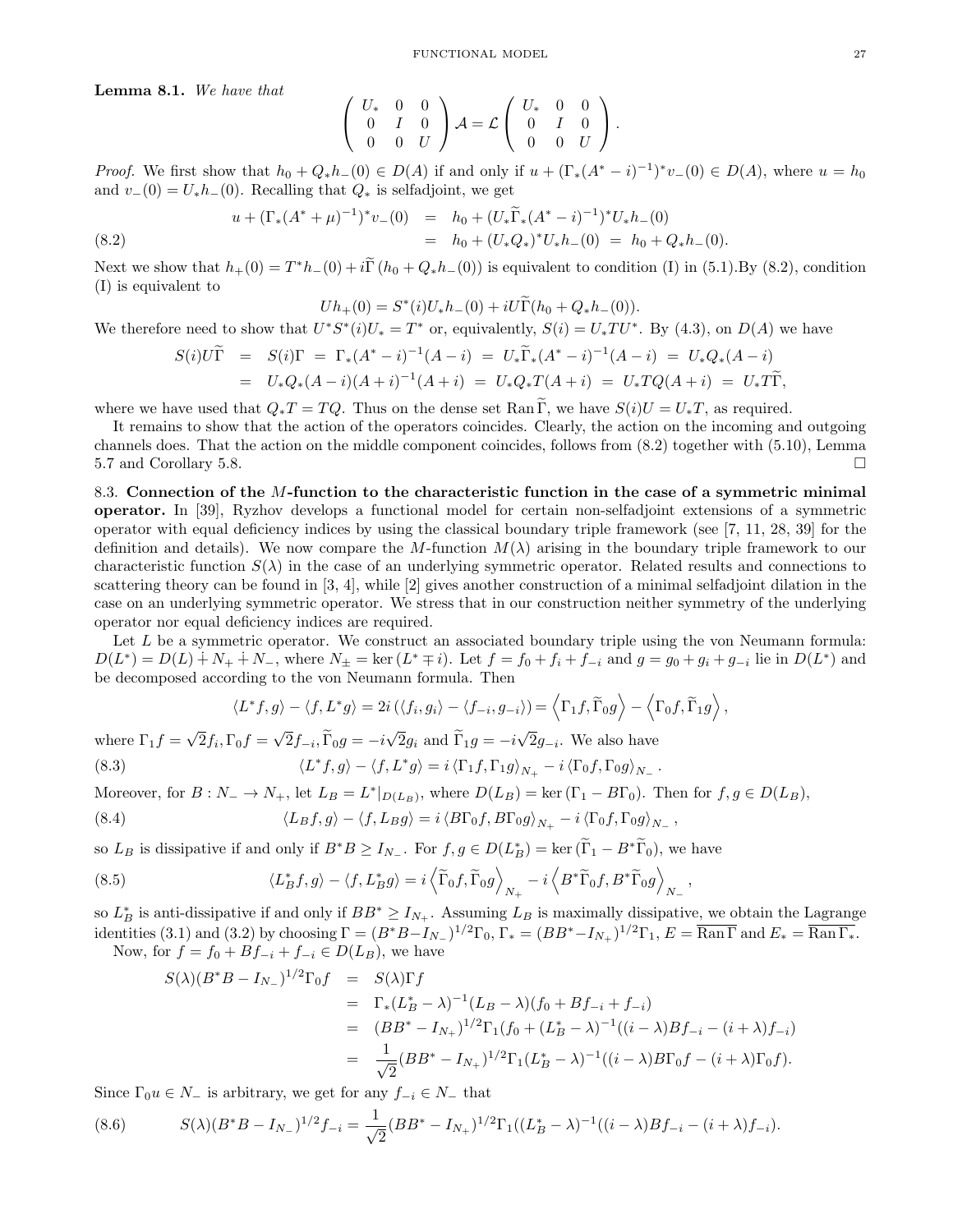From now on, assume  $f \in \text{ker}(L^* - \lambda)$ . Then

$$
(L - \lambda)f_0 + (i - \lambda)f_i - (i + \lambda)f_{-i} = 0
$$

and so

$$
\Gamma_1 (L_B^* - \lambda)^{-1} ((i - \lambda) f_i - (i + \lambda) f_{-i}) = 0.
$$

This allows us to rewrite (8.6) as

(8.7) 
$$
S(\lambda)(B^*B - I_{N_-})^{1/2}f_{-i} = \frac{i - \lambda}{\sqrt{2}}(BB^* - I_{N_+})^{1/2}\Gamma_1(L_B^* - \lambda)^{-1}(Bf_{-i} - f_i).
$$

Now let  $\widetilde{M}(\lambda)$  be the M-function such that

$$
\widetilde{M}(\lambda)(\widetilde{\Gamma}_1 - B^*\widetilde{\Gamma}_0)f = \widetilde{\Gamma}_0f \quad \text{for} \quad f \in \ker\,(L^* - \lambda).
$$

Then for such  $f \in \ker (L^* - \lambda)$ , we have

(8.8) 
$$
\widetilde{M}(\lambda)(f_{-i} - B^* f_i) = f_i.
$$

Setting  $w_+ = Bf_{-i} - f_i \in N_+$  and  $h = (L_B^* - \lambda)^{-1} w_+$ , we get

$$
(L^* - \lambda) \left( h - \frac{w_+}{i - \lambda} \right) = 0.
$$

This implies

$$
\widetilde{M}(\lambda)\left(h_{-i}-B^*(h_i-\frac{w_+}{i-\lambda})\right)=h_i-\frac{w_+}{i-\lambda}.
$$

Since  $h \in D(L^*_{B})$ , we have  $h_{-i} = B^* h_i$ , and therefore we get

$$
h_i = (I + \widetilde{M}(\lambda)B^*)\frac{w_+}{i - \lambda}.
$$

Inserting this in (8.7), we get

(8.9) 
$$
S(\lambda)(B^*B - I_{N_-})^{1/2}f_{-i} = (BB^* - I_{N_+})^{1/2}(I + \widetilde{M}(\lambda)B^*)(Bf_{-i} - f_i).
$$

From (8.8), we have that  $(I + \widetilde{M}(\lambda)B^*)f_i = \widetilde{M}(\lambda)f_{-i}$ , so

$$
S(\lambda)(B^*B - I_{N_-})^{1/2}f_{-i} = (BB^* - I_{N_+})^{1/2}(B + \widetilde{M}(\lambda)B^*B - \widetilde{M}(\lambda))f_{-i}
$$
  
= 
$$
\left[B + (BB^* - I_{N_+})^{1/2}\widetilde{M}(\lambda)(B^*B - I_{N_-})^{1/2}\right](B^*B - I_{N_-})^{1/2}f_{-i}.
$$

Therefore, on  $N_$ , we have

(8.10) 
$$
S(\lambda) = B + (BB^* - I_{N_+})^{1/2} \widetilde{M}(\lambda) (B^*B - I_{N_-})^{1/2}.
$$

Remark 8.2. (1) This gives a generalisation of Ryzhov's formula for the characteristic function to the case of different deficiency indices.

- (2) If L is not symmetric, the general formula will be much more complicated, as seen e.g. in  $(4.11)$ .
- (3) Rewriting the expressions in terms of the M-function  $\tilde{M}_{\infty}(\lambda)$  gives an easier expression. Note that  $\tilde{M}_{\infty}(\lambda)$ is a contraction.
- (4) Our choice of boundary triple here is not the 'expected' one for an underlying symmetric operator, therefore our M-function is not Nevanlinna. Instead it is contractive and  $L_B$  is dissipative iff B is contractive.
- (5) If the deficiency indices coincide we are able to choose the Γ-operators to get Ryzhov's representation and have an M-function that is Nevanlinna.

#### **REFERENCES**

- [1] Azizov, T. Ya.; Iokhvidov, I. S. Linear operators in spaces with an indefinite metric. Translated from the Russian by E. R. Dawson. Pure and Applied Mathematics (New York). A Wiley-Interscience Publication. John Wiley & Sons, Ltd., Chichester, 1989.
- [2] Behrndt, J., Malamud, M. M., Neidhardt, H.: Scattering Theory for Open Quantum Systems with Finite Rank Coupling. Math. Phys. Anal. Geom. (10) (2007), 313-–358.
- [3] Behrndt, J., Malamud, M. M., Neidhardt, H.: Scattering matrices and Weyl functions. Proc. Lond. Math. Soc. (3) 97 (2008), no. 3, 568–598.
- [4] Behrndt, J., Malamud, M. M., Neidhardt, H.: Scattering matrices and Dirichlet-to-Neumann maps. J. Funct. Anal. 273 (2017), no. 6, 1970–2025.
- [5] Brodskii, M.S.: Triangular and Jordan representations of linear operators. Translations of mathematical monographs, v. 32. American Mathematical Society, Providence, R.I., 1971.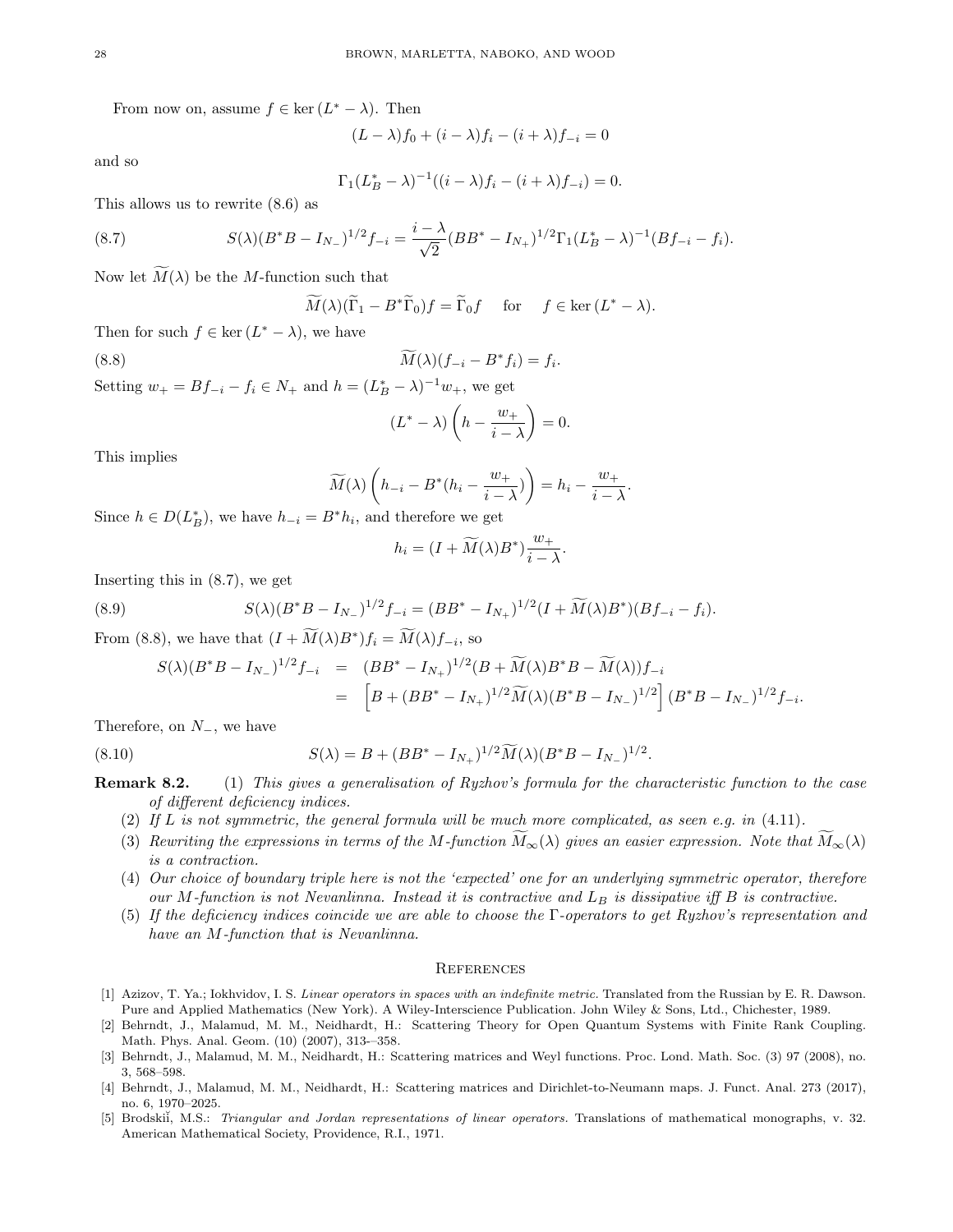- [6] B. M. Brown, J. Hinchcliffe, M. Marletta, S. Naboko, I. Wood: The abstract Titchmarsh-Weyl M-function for adjoint operator pairs and its relation to the spectrum, Int. Eq. Oper. Th, 63 (2009), 297–320.
- [7] B. M. Brown, M. Marletta, S. Naboko and I. Wood, Boundary triplets and M-functions for non-selfadjoint operators, with applications to elliptic PDEs and block operator matrices. J. London Math. Soc. (2) 77 (2008), 700–718.
- [8] K.Cherednichenko, A.Kiselev, L.Silva, Functional model for extensions of symmetric operators and applications to scattering theory. Netw. Heterog. Media 13 (2018), no. 2, 191–215.
- [9] K.Cherednichenko, A.Kiselev, L.Silva, Functional model for boundary value problems and its application to the spectral analysis of transmission problems. https://arxiv.org/abs/1907.08144
- [10] L. de Branges, Hilbert spaces of entire functions. Prentice-Hall, Inc., Englewood Cliffs, N.J. 1968.
- [11] V. Derkach and M. Malamud, Generalized resolvents and the boundary value problems for Hermitian operators with gaps. J. Funct. Anal. 95 (1991), 1–95.
- [12] V. Derkach and M. Malamud, Characteristic functions of almost solvable extensions of Hermitian operators.Ukrainian Mathematical Journal, Volume 44, Issue 4, 379—401, 1992.
- [13] V. Derkach and M. Malamud, The extension theory of Hermitian operators and the moment problem. Journal of Mathematical Sciences, Vol. 73, No. 2, 141–242, 1995.
- [14] Després B., Imbert-Gérard, L., and Weder R. Hybrid resonance of Maxwell's equations in slab geometry. J. Math. Pures Appl. (9), 101 (5):623–659, 2014.
- [15] Everitt, W.N.; On a property of the m-coefficient of a second order linear differential equation. J. London Math. Soc. (2), 4 (1972), 443–457.
- [16] Falconi, M., Faupin, J., Fröhlich, J. and Schubnel, B.. Scattering theory for Lindblad master equations. Comm. Math. Phys., 350(3):1185–1218, 2017.
- [17] Figotin, A. and Welters. A. Dissipative properties of systems composed of high-loss and lossless components. J. Math. Phys., 53(12):123508, 40, 2012.
- [18] Gorbachuk, V.I. and Gorbachuk, M.L.; Boundary value problems for operator differential equations. Kluwer, Dordrecht (1991).
- [19] Hille, Einar and Phillips, Ralph S.: Functional analysis and semi-groups. Rev. ed. American Mathematical Society Colloquium Publications, vol. 31. American Mathematical Society, Providence, R. I., 1957.
- [20] Kočhubeĭ, A.N.; On extensions of symmetric operators and symmetric binary relations. (In Russian). Mat. Zametki 17 (1975), 41–48.
- [21] P. Koosis, *Introduction to*  $H_p$  spaces. Second edition. Cambridge Tracts in Mathematics, 115. Cambridge University Press, Cambridge, 1998.
- [22] Yu. Kudryashov, Symmetric and selfadjoint dilations of dissipative operators. (Russian) Teor. Funktsii Funktsional. Anal. i Prilozhen. No. 37 (1982), 51-–54.
- [23] H. Langer. Ein Zerspaltungssatz für Operatoren im Hilbertraum. Acta Math. Acad. Sci. Hungar., 12:441–445, 1961.
- [24] Lax, Peter D. and Phillips, Ralph S.: Scattering theory. Pure and Applied Mathematics, Vol. 26 Academic Press, New York-London 1967.
- [25] Livšic, M. S.: On a certain class of linear operators in Hilbert space, Mat. Sbornik, 19 (1946), no. 2, 239–262.
- [26] Livšic, M. S.: On spectral decomposition of linear nonself-adjoint operators. (Russian) Mat. Sbornik N.S. 34 (76), (1954), 145–199.
- [27] Livšic, M. S.: Operators, oscillations, waves (open systems). Translated from the Russian by Scripta Technica, Ltd. English translation edited by R. Herden. Translations of Mathematical Monographs, Vol. 34. American Mathematical Society, Providence, R.I., 1973.
- [28] V.E. Lyantze and O.G. Storozh, Methods of the Theory of Unbounded Operators, (Russian) (Naukova Dumka, Kiev, 1983).
- [29] Milton, G. W. and Nicorovici, N. P. and McPhedran, R. C. and Podolskiy, Vi. A TA proof of superlensing in the quasistatic regime, and limitations of superlenses in this regime due to anomalous localized resonance. Proc. R. Soc. Lond. ., 461 (2005), 3999–4034.
- [30] Naboko, S.; A functional model of perturbation theory and its application to scattering theory. Trudi. Matem. Inst. Steklov 147 (1980); Engl. transl. in Proc. Steklov Inst. of Math. (2) (1981), 85–116.
- [31] Naboko, S. and Romanov, R.; Spectral singularities, Szokefalvi-Nagy-Foias functional model and the spectral analysis of the Boltzmann operator. In: Recent advances in operator theory and related topics (Szeged, 1999), Oper. Th. Adv. Appl., 127, Birkhäuser, Basel (2001), 473-490.
- [32] Nikolskiı̆, N.K.; *Treatise on the Shift Operator*. Springer, Berlin, 1986.
- [33] Riesz, Frigyes and Sz.-Nagy, Béla: Functional analysis. Translated by Leo F. Boron. Frederick Ungar Publishing Co., New York, 1955.
- [34] Pavlov, B.; The operator-theoretical significance of the transmission coefficient. In: Problems in mathematical physics, No. 7 (Russian), Izdat. Leningrad. Univ., Leningrad, 102–126, 183, 1974.
- [35] Pavlov, B.; Conditions for separation of the spectral components of a dissipative operator. (Russian) Izv. Akad. Nauk SSSR *Ser. Mat.*  $(240)$  **39**  $(1975)$ ,  $123-148$ .
- [36] Pavlov, B.; Dilation theory and spectral analysis of nonselfadjoint differential operators. Mathematical programming and related questions (Proc. Seventh Winter School, Drogobych, 1974), Theory of operators in linear spaces (Russian) Central. Ekonom. Mat. Inst. Akad. Nauk SSSR, Moscow. 3-69, 1976.
- [37] Pavlov, B.; Selfadjoint dilation of the dissipative Schrödinger operator and its resolution in terms of eigenfunctions. Mat. Sb. (144) 102 (1977), 511–536; English transl.: Math. USSR Sb. 31 (1977).
- [38] Pavlov, B. Resonance quantum switch: matching domains. In Surveys in analysis and operator theory (Canberra, 2001), volume 40 of Proc. Centre Math. Appl. Austral. Nat. Univ., pages 127–156. Austral. Nat. Univ., Canberra, 2002.
- [39] Ryzhov, V.: Functional model of a class of non-selfadjoint extensions of symmetric operators. Operator theory, analysis and mathematical physics, 117–158, Oper. Theory Adv. Appl., 174, Birkhäuser, Basel, 2007.
- [40] Ryzhov, V.: Functional model of a closed non-selfadjoint operator. Int. Eq. Oper. Th, 60 (2008), 539– 571.
- [41] Straus, A. V.: Characteristic functions of linear operators. (Russian) *Izv. Akad. Nauk SSSR Ser. Mat.* 24, 1960, 43–74.